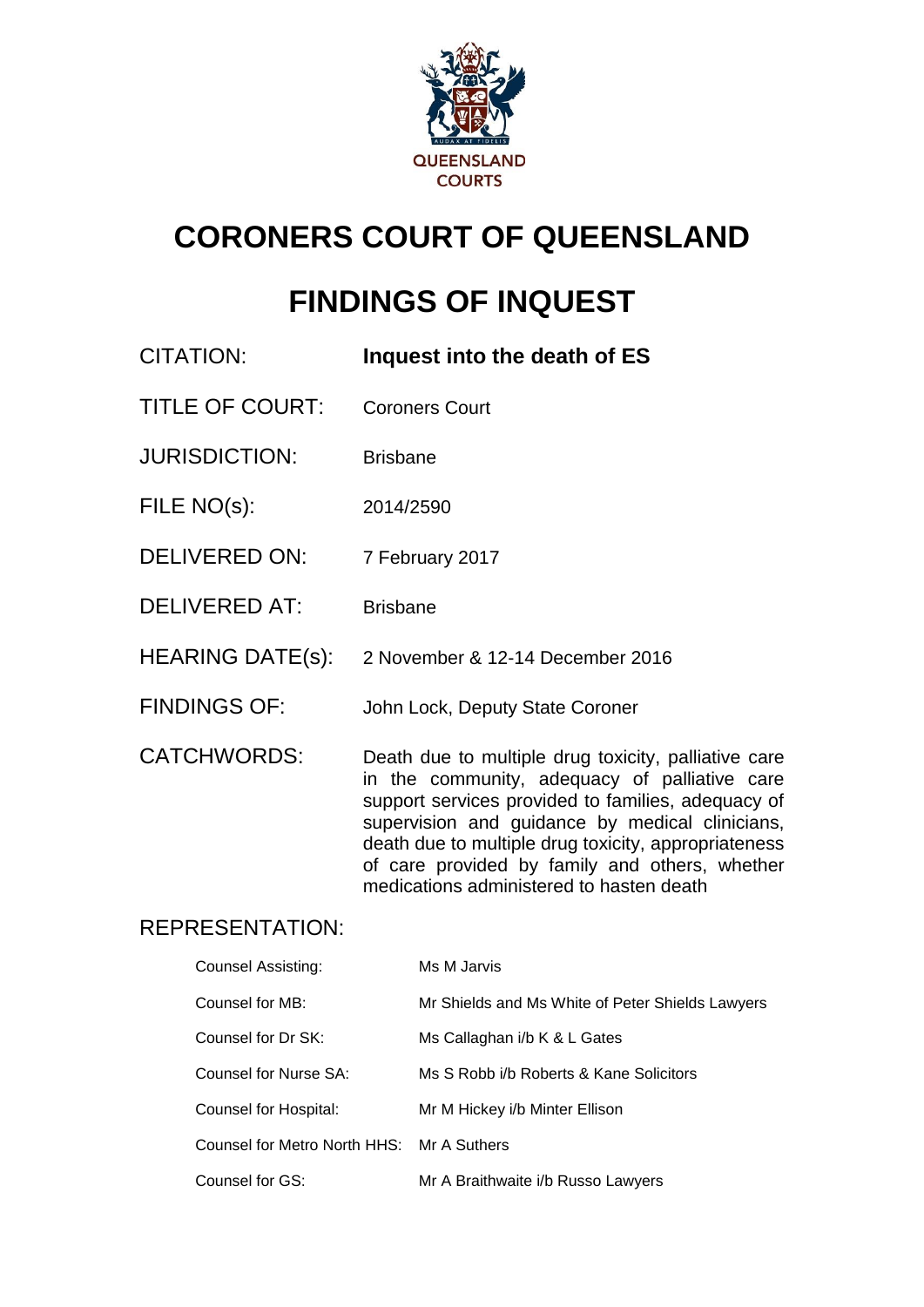| The circumstances leading up to the death, including whether medications       |  |
|--------------------------------------------------------------------------------|--|
|                                                                                |  |
|                                                                                |  |
|                                                                                |  |
|                                                                                |  |
|                                                                                |  |
|                                                                                |  |
|                                                                                |  |
| Whether the deceased and her family were provided appropriate end of life      |  |
| care support and services following her discharge from the Prince Charles      |  |
|                                                                                |  |
|                                                                                |  |
|                                                                                |  |
|                                                                                |  |
|                                                                                |  |
|                                                                                |  |
| Whether there are any matters about which preventative recommendations         |  |
| might be made pursuant to section 46 of the Coroners Act or referrals under s. |  |
|                                                                                |  |
|                                                                                |  |
|                                                                                |  |
|                                                                                |  |
|                                                                                |  |
|                                                                                |  |
|                                                                                |  |
|                                                                                |  |

## **Contents**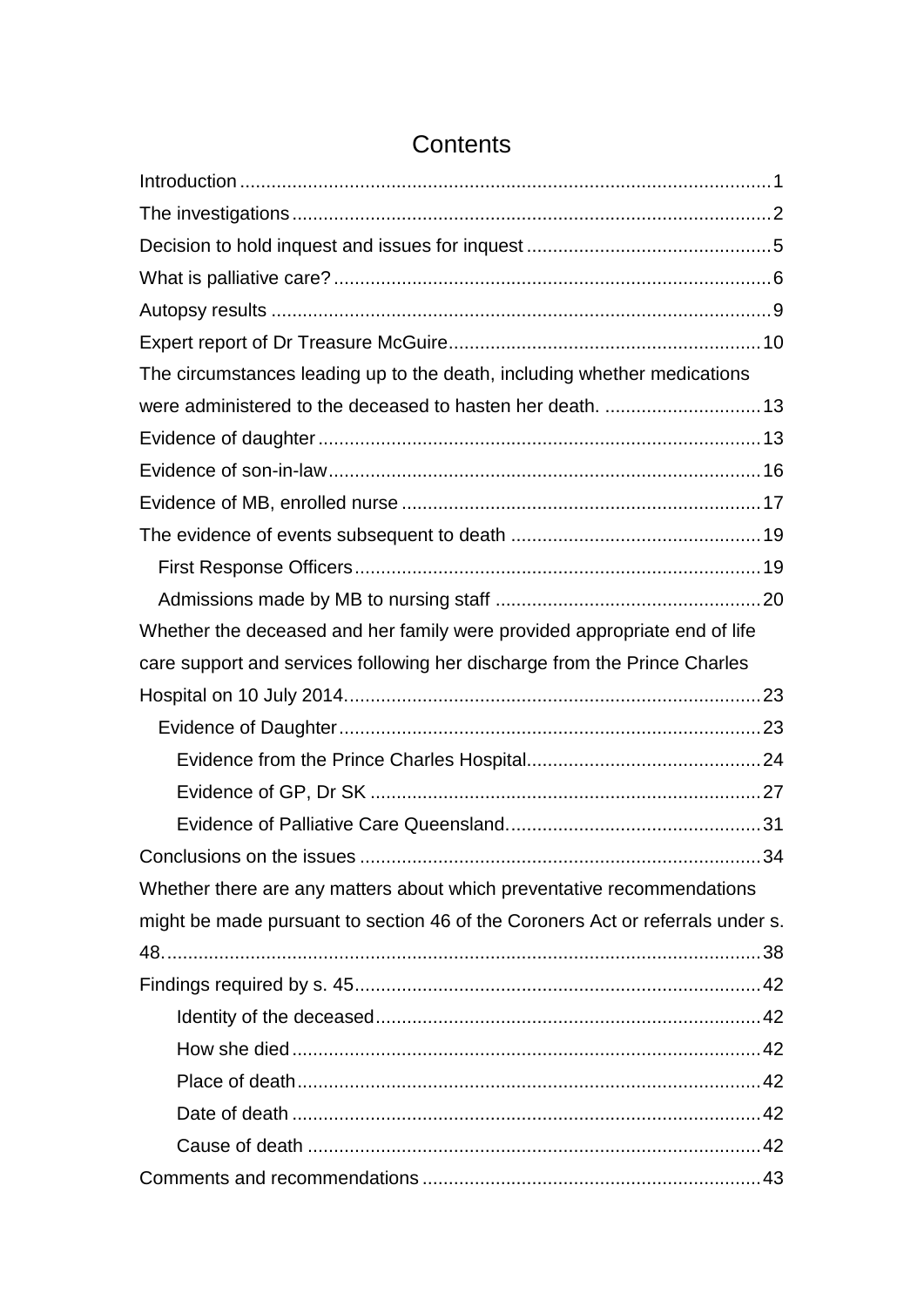## <span id="page-2-0"></span>**Introduction**

- 1. ES (Betty) was aged 87 when she died on 16 July 2014.
- 2. Betty had been very unwell for some time prior to her death, with significant medical conditions including ischaemic heart disease, chronic kidney disease and emphysema.
- 3. Betty was taking numerous medications for her heart, lung and kidney conditions and the blood thinning medication warfarin for atrial fibrillation.
- 4. On 29 June 2014, Betty was admitted to the Prince Charles Hospital (TPCH) with increasing shortness of breath. On 9 July 2014, Betty had a fall. A CT scan showed no head injuries. Her treating doctor spoke with her and her family and her family wanted to take her home. She was discharged on 10 July 2014 into the care of her family.
- 5. On discharge it was considered her main problems were congestive cardiac failure and atrial fibrillation. A chest x-ray showed an enlarged heart, collapse of the lung bases and fluid in the chest cavity.
- 6. After discharge the family requested a referral to the palliative care team. There was some information suggesting an in-home palliative care program was due to commence on 17 July 2014, although it is now apparent this was not the case.
- 7. Rather, Betty remained under the care of her daughter while at home with the assistance of Betty's GP, Dr KS. In addition to her usual medications, Betty was receiving oral liquid morphine, oxycodone tablets, fentanyl patches and fentanyl lozenges. Dr KS had not examined Betty since her discharge, and was due to see her on 17 July 2014. In the meantime, Dr KS had on the 15 July 2014 provided a written prescription for oral morphine due to concerns expressed by her family over the telephone.
- 8. On the morning of 16 July 2014, Betty died at home. Initially the GP issued a cause of death certificate indicating heart failure due to ischaemic heart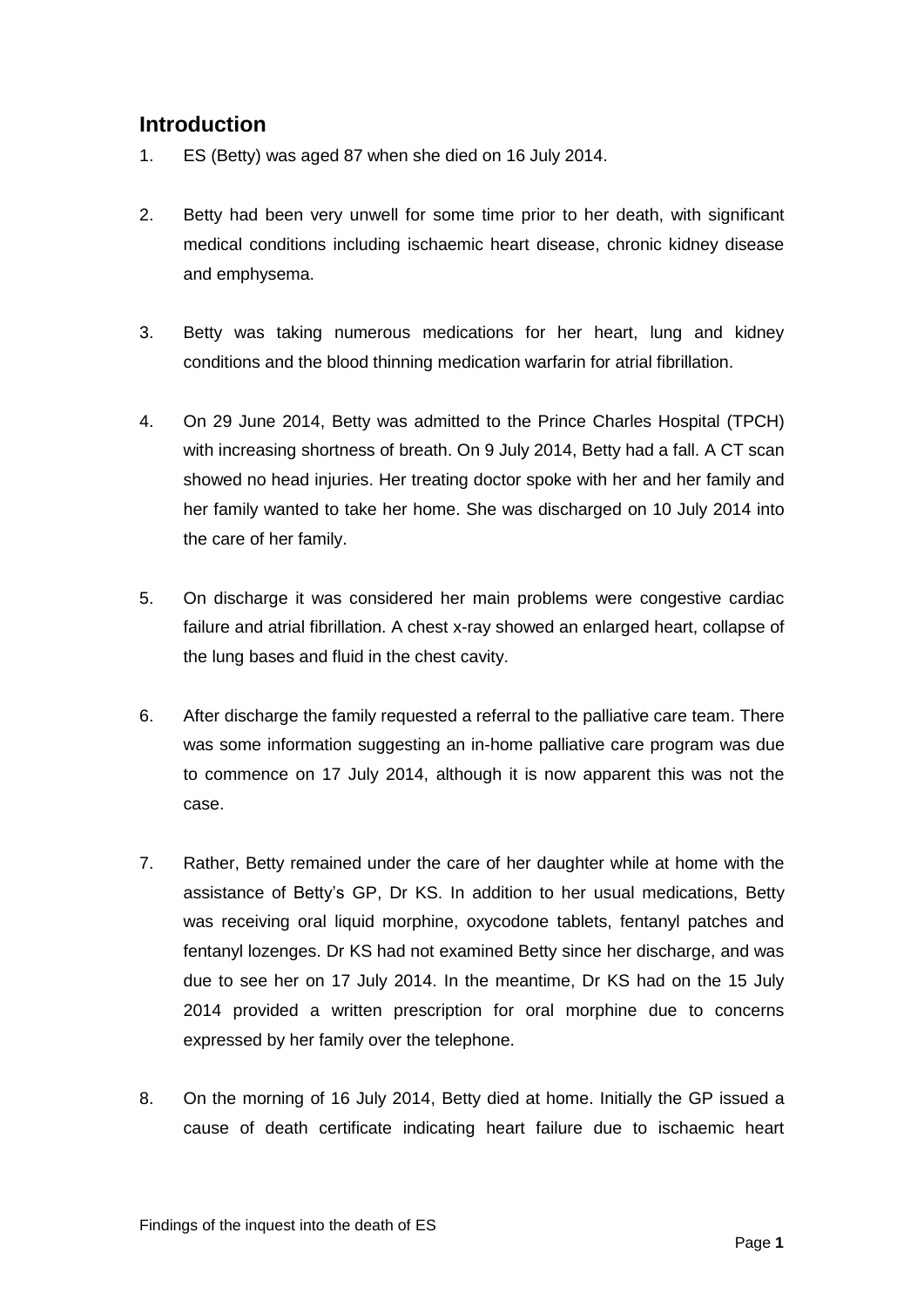disease as the underlying cause of death. Her chronic kidney disease and emphysema were also included as contributing conditions.

9. On 17 July 2014, nursing staff at a private hospital (the Hospital) reported to their hierarchy that one of their enrolled nurses had made comments about assisting in the death of a family friend (Betty), possibly by administering medications. This information was reported by the Hospital to the police and the coroner and an investigation commenced.

### **The investigations**

- <span id="page-3-0"></span>10. First response officers from the Queensland Police Service (QPS) and Queensland Ambulance Services (QAS) were called by Betty's family after she died, on the advice of the GP. The first to attend the address at Brighton was made by QAS officers followed shortly by QPS at approximately 11:30am on 16 July 2014. Contact was made by QAS with the GP who advised that she would issue a cause of death certificate outlining the cause of death as due to natural causes. On the evidence then available, the QPS properly determined that the death was not a reportable death under the *Coroners Act 2003*. QAS and QPS officers left the scene and the body was collected by a funeral director in preparation for a funeral in the normal manner.
- 11. Subsequent to the report of the conversation with the nurse at the Hospital, police were called by the Hospital and provided an immediate response. An initial investigation was commenced by Detectives from Brisbane City Branch on 17 July 2014.
- 12. The initial investigation revealed an enrolled nurse had allegedly made comments to her colleagues about assisting in the death of her family friend, and referring to herself as 'the angel of death' and 'Dr Kevorkian' (a known euthanasia advocate). When questioned by her employer about these comments, the nurse allegedly admitted giving her friend an excessive dose of morphine, and acknowledged that her actions could possibly be considered 'murder'. The nurse was immediately suspended from her employment and a report was made to police.
- 13. Further police inquiries revealed that the nurse was a close family friend of Betty and had attended at the home of Betty's family on the day of her death. It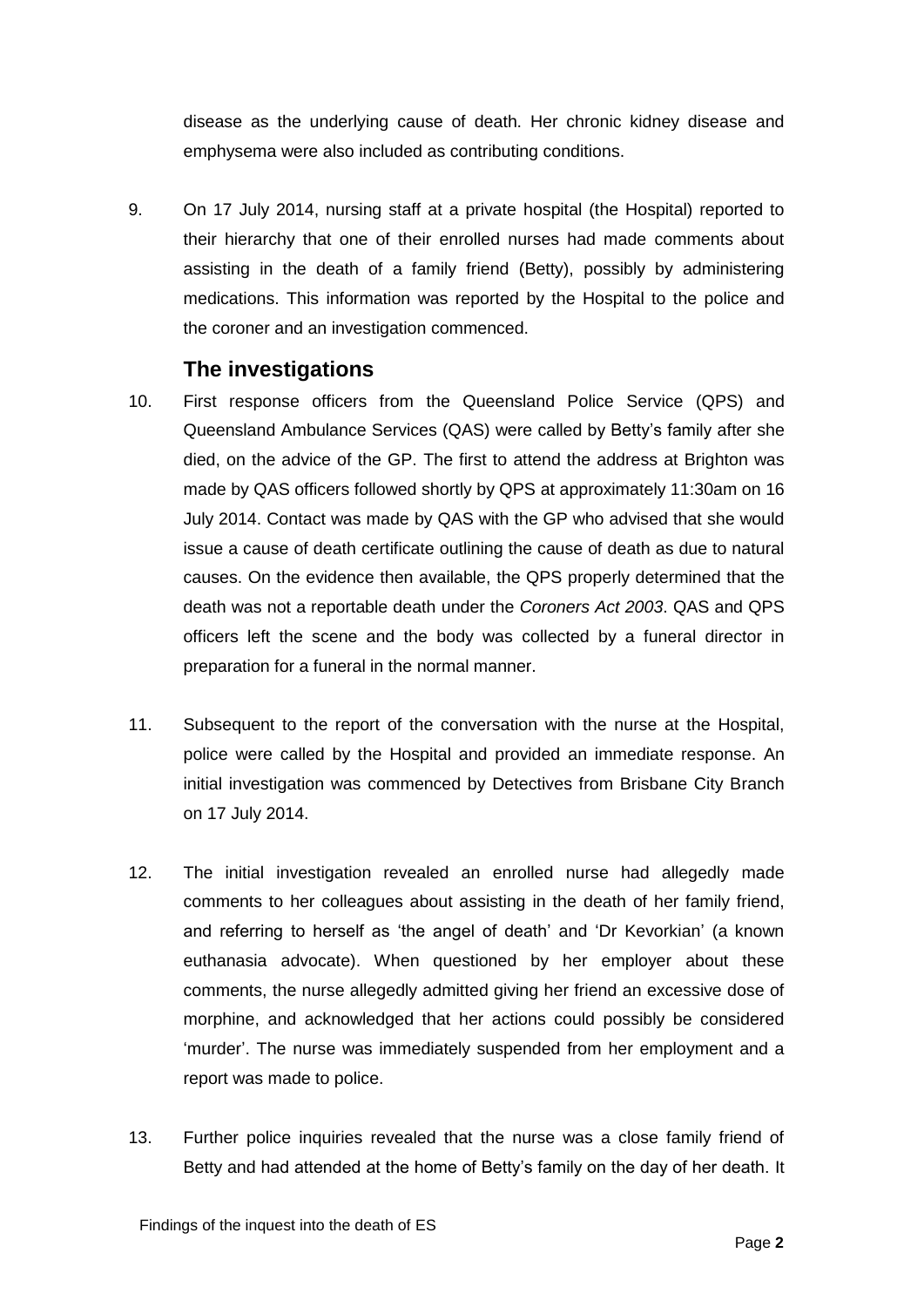was ascertained that Betty's body was being held at a particular funeral home and her body was located and transported to the Queensland Health Forensic and Scientific Services (QHFSS) government morgue on the order of the coroner. A warrant to search the premises of the nurse was issued.

- 14. Police then attended Betty's family's home on 18 July 2017, two days after Betty's death. Betty's family members voluntarily identified several items of medication still at the home, to police which were then seized. These included liquid morphine (Ordine), Endone (oxycodone) tablets, fentanyl patches and fentanyl lozenges.
- 15. Due to the address being within the North Brisbane CIB jurisdiction the police investigation was on or about 18 July 2014 then handed over to Senior Constable Timothy Heller from North Brisbane CIB. DSC Heller completed the investigation and prepared a report to the coroner.
- 16. The report to the coroner from DSC Heller indicated that police spoke to and obtained formal statements from a number of persons who worked with and allegedly heard the nurse's comments about assisting with Betty's death.
- 17. It became apparent legal advisors engaged by the Hospital in fact took a number of statements from staff members on the day of the incident and provided copies of those statements to DSC Heller in electronic form. These statements were then largely 'cut and pasted' into QPS statement form and then signed by the witnesses. The QPS statements and very similar statements prepared by the legal advisors were signed either on the same day or within days of each other.
- 18. Statements were obtained by the police investigators from QAS and QPS officers who had attended on the day as well as the GP who issued a number of medications to Betty after her discharge from hospital. Subsequent statements were obtained from funeral director staff who attended.
- 19. The Hospital hierarchy did not immediately contact police on the morning of 17 July after receiving the initial report of the conversation between nurses. The Director of Nursing and HR staff determined that they should first provide the enrolled nurse with an opportunity to provide an explanation as to her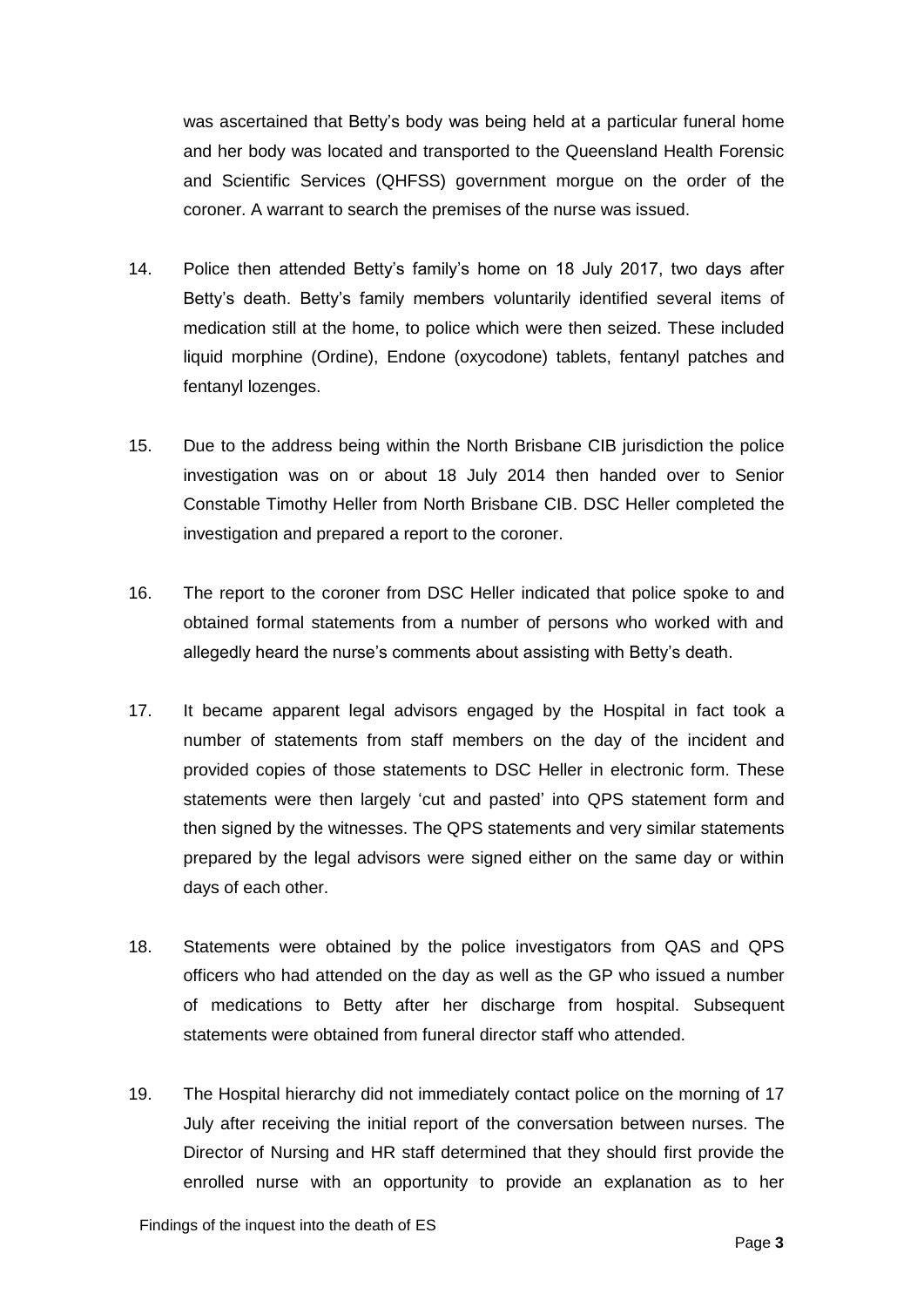comments on the basis there may have been an innocent explanation. Once the Hospital determined there was a concern, they sought advice from their legal advisors and were advised to contact the police. The police were contacted later the same day. I consider this was an appropriate response and course of action by the Hospital management.

- 20. At the same time, the Hospital legal advisors were requested to conduct an internal investigation to support any HR decisions that needed to be made, hence the gathering together of nursing staff who may have witnessed the conversations of the enrolled nurse and the taking of statements. The enrolled nurse was dismissed from her employment the following month. The Hospital properly reported the incident to the Office of the Health Ombudsman.
- 21. The seized medications were subject to drug analysis by QHFSS scientists and a Certificate of Analysis was prepared. Of significance, the contents of a 200ml Ordine 5mg bottle was quantified, which resulted in finding 182.930 grams of morphine being present and 175.9ml in liquid form remaining in the bottle. The purity results of the morphine was calculated to weigh 0.658 grams of morphine. This is equivalent to 3.8mg of morphine per ml of liquid.
- 22. An autopsy and other post-mortem investigations were performed. Toxicology testing showed potentially fatal levels in Betty's blood of two opioid analgesics, namely morphine and fentanyl. Oxycodone, another opioid analgesic, was also present but within a range that was considered to be non-toxic.
- 23. Police also attempted to obtain statements from the two family members who were with Betty when she died, as well as the nurse who allegedly made comments about assisting in Betty's death. All three of these individuals refused to provide formal statements, as was their right. It is understood they were acting in accordance with legal advice when refusing to give those statements.
- 24. DSC Heller determined that there was insufficient evidence to consider any criminal charges.
- 25. I express some concern that the important evidence of the alleged admissions against interest made by the enrolled nurse was not forensically gathered by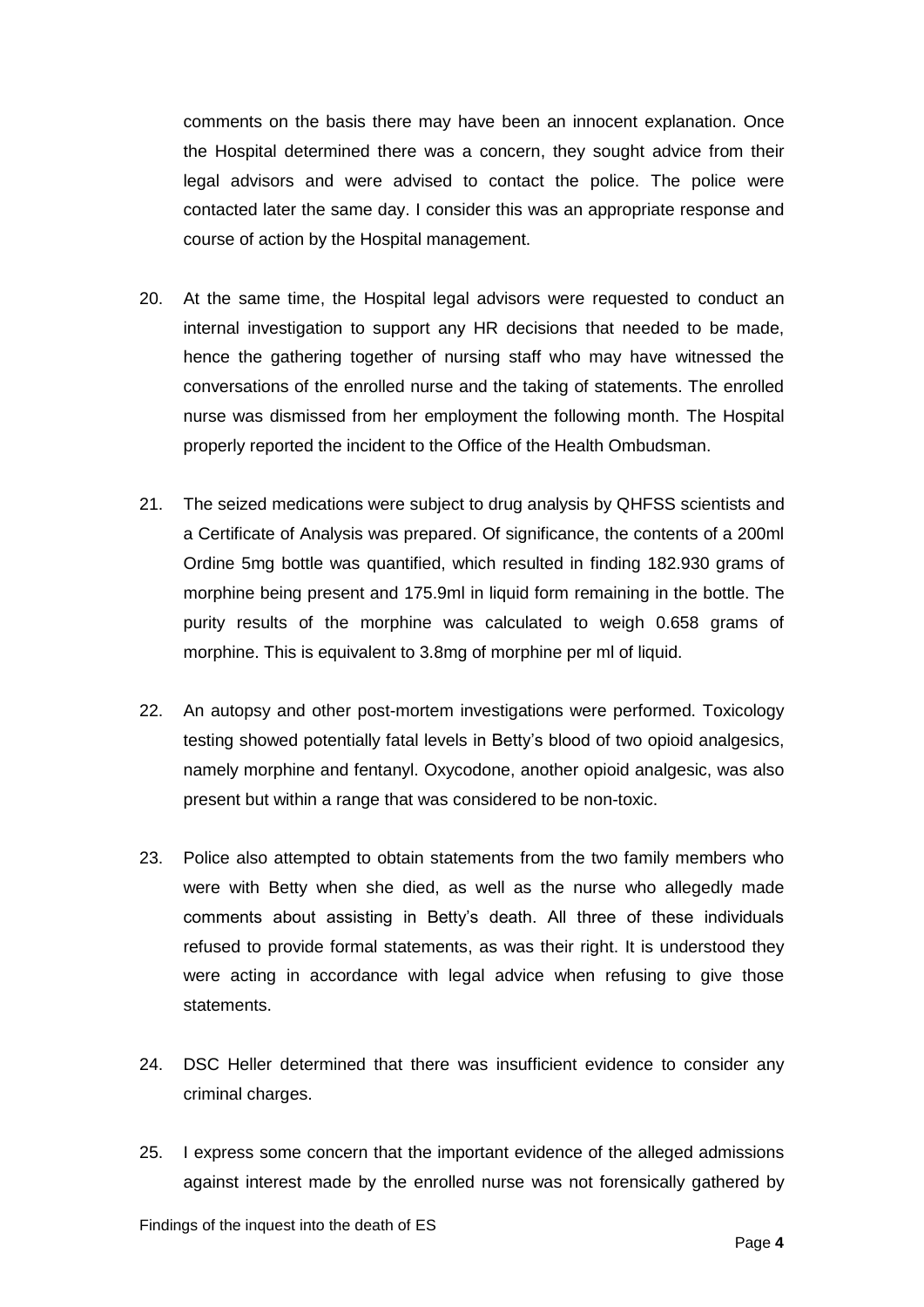the police, but largely adopted statements taken by civil authorities for another purpose. This did not impact on my investigation but may have had an impact in other jurisdictions if charges had been commenced.

### <span id="page-6-0"></span>**Decision to hold inquest and issues for inquest**

- 26. In the absence of statements from those individuals with direct knowledge of the last days and hours of Betty's life, and in light of the concerns raised that Betty may have been given an excessive dose or doses of morphine, possibly deliberately, it was determined to hold an inquest to further investigate the circumstances of her death.
- 27. The inquest intended for there to be further investigation into the factual circumstances surrounding Betty's death. It was also intended to explore the broader issue of the adequacy of palliative care support services available to families who are caring for loved ones with terminal medical conditions.
- 28. At the pre-inquest hearing, I issued a non-publication order prohibiting the publication of any information identifying the deceased person, and all witnesses including QAS officers, who were to be called or who were referred to during the inquest. This was extended to including non-identification of the Hospital where the enrolled nurse was employed. The non-publication order excluded the investigating officer and other expert witnesses independent to the investigation. I made the non-publication order due to a concern that the controversial nature of some of the evidence had not been tested and may have unfairly damaged the reputations of some of those persons/organisations involved. This order remains in force until further order.
- 29. The following issues for the inquest were set:
	- a) The findings required by section 45(2) of the *Coroners Act 2003*; namely the identity of the deceased, when, where and how she died and what caused her death.
	- b) The circumstances leading up to the death, including whether medications were administered to the deceased to hasten her death.
	- c) Whether the deceased and her family were provided appropriate end of life care support and services following her discharge from TPCH on 10 July 2014.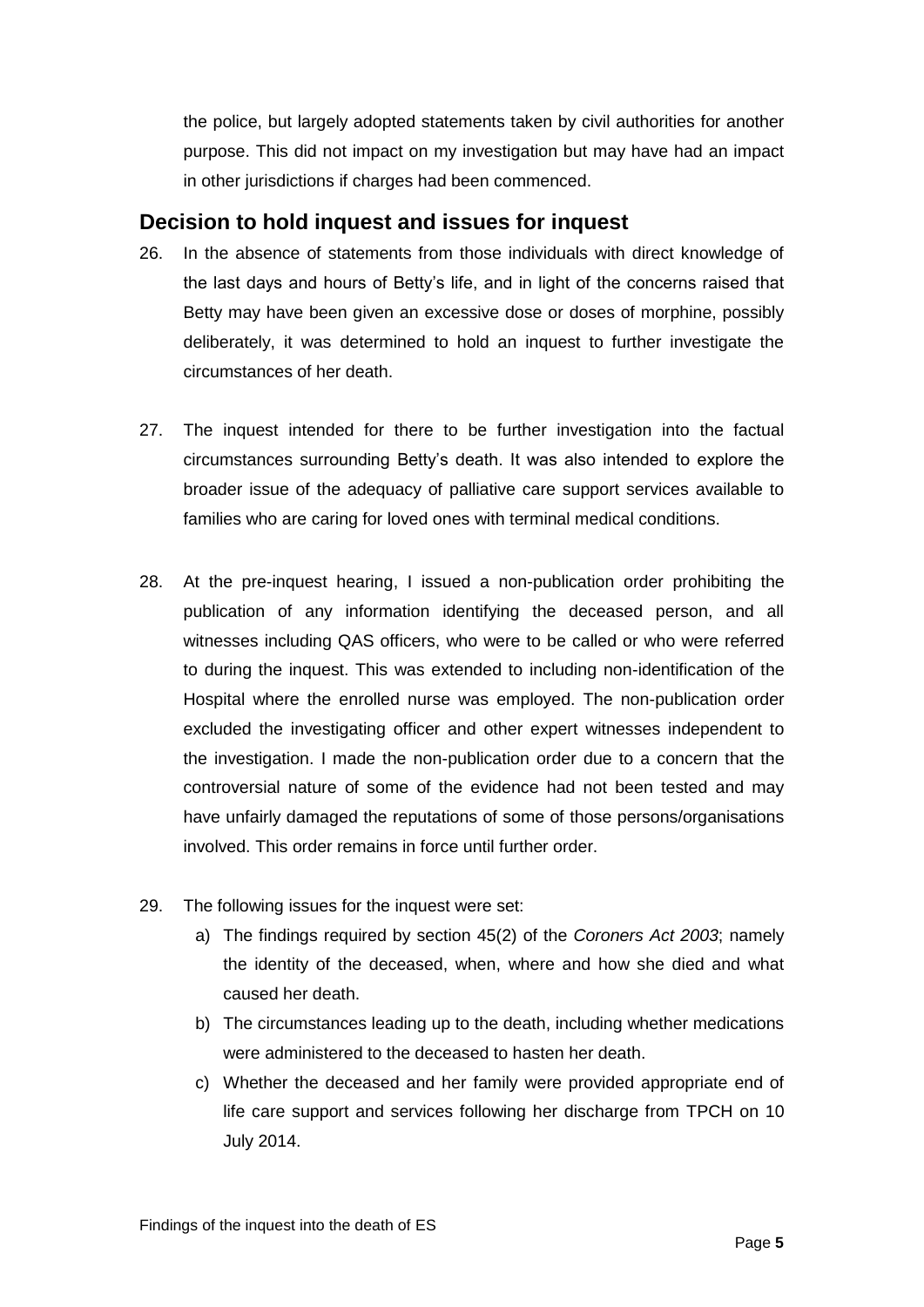d) Whether there are any matters about which preventative recommendations might be made pursuant to section 46 of the Coroners Act

#### **List of Witnesses Called**

- Detective Senior Constable Timothy HELLER
- LM, Registered Nurse,
- TL, Registered Nurse,
- GC, Registered Nurse,
- SA, Clinical Nurse,
- LS-H, Clinical Nurse Manager,
- RC, Director of Nursing,
- BC, Human Resources
- Dr SK, General Practitioner,
- SS, funeral home employee
- RM, son-in-law
- GS, daughter
- MB, enrolled nurse
- Dr Treasure MCGUIRE, Consultant Pharmacist and Pharmacologist
- Dr James Stevenson, Clinical Director of the Palliative Care Service, as the most appropriate person from TPCH to provide evidence of end of life care planning and supports provided to the deceased and her family following her discharge from TPCH on 10 July 2014
- Dr William Syrmis, Palliative Care specialist on behalf of Palliative Care Queensland

## <span id="page-7-0"></span>**What is palliative care?**

- 30. The facts of this case indicated that the definition and practice of the provision of palliative care needed to be understood.
- 31. Palliative care is defined by the World Health Organisation as *an approach that improves the quality of life of patients and their families facing the problems associated with life-threatening illness, through the prevention and relief of suffering by means of early identification and impeccable assessment and treatment of pain and other problems, physical, psychosocial and spiritual.*

#### *Palliative care:*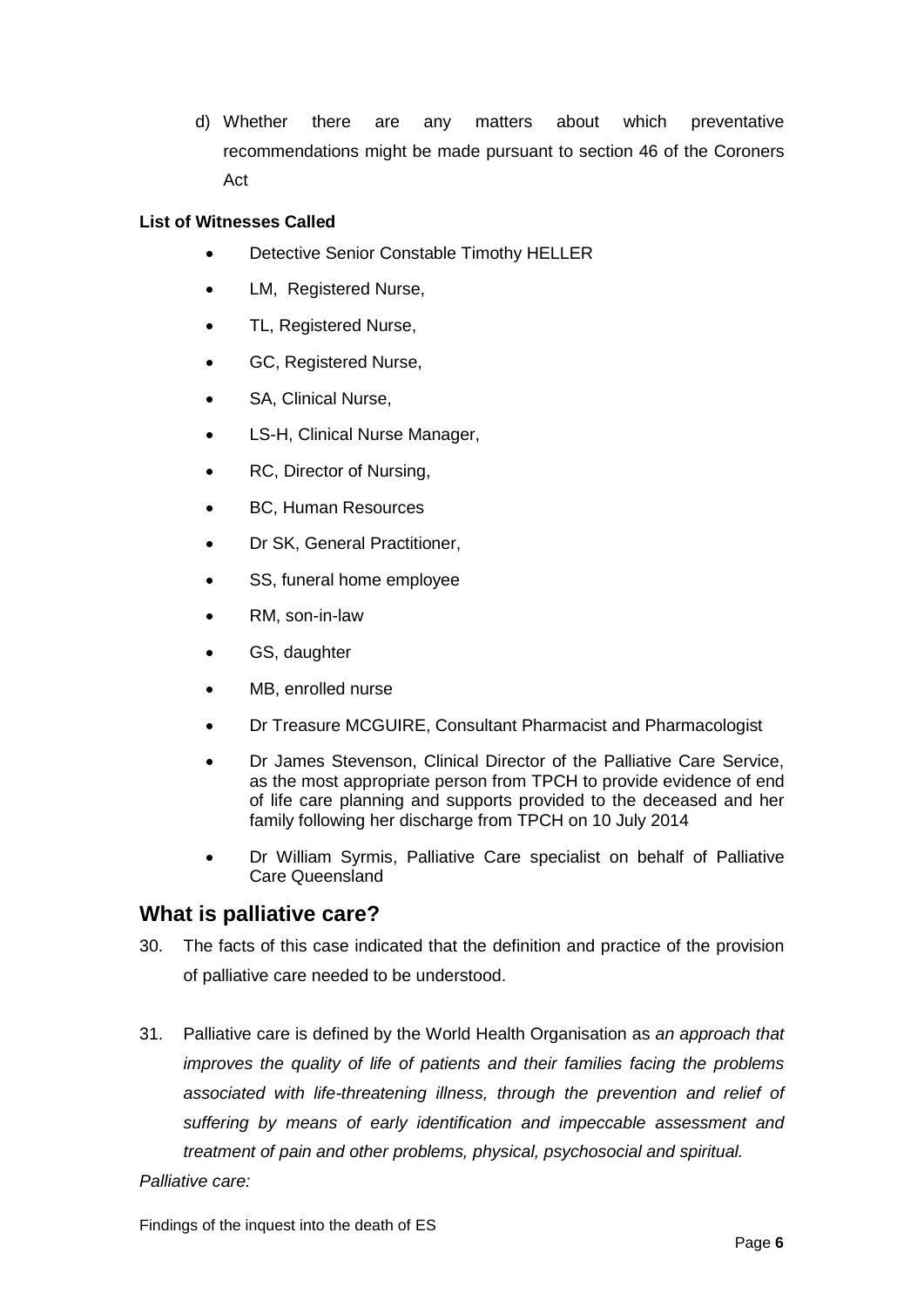- *Provides relief from pain and other distressing symptoms*
- *Affirms life and regards dying as a normal process*
- *intends neither to hasten or postpone death*
- *Integrates the psychological and spiritual aspects of patient care*
- *Offers a support system to help patients live as actively as possible until death*
- *Offers a support system to help the family cope during the patient's illness and in their own bereavement*
- *Uses a team approach to address the needs of patients and their families, including bereavement counselling, if indicated*
- *Will enhance quality of life, and may also positively influence the course of illness*
- *Is applicable early in the course of illness, in conjunction with other therapies that are intended to prolong life, such as chemotherapy or radiation therapy, and includes those investigations needed to better understand and manage distressing clinical complication.*
- 32. Hence palliative care is not simply about providing comfort care and pain relief at the very end of life, although that is a very important part. It is not euthanasia, where the act has an intention of putting to death or allowing a person to die.
- 33. There is a considerable amount of accessible literature concerning what comprises good palliative care. There have been a number of parliamentary enquiries about palliative care and services available and it is evident there is a considerable amount of work taking place to support safe, good quality home based palliative care.1 This inquest did not consider the efficacy of palliative care services generally. This is no doubt a complex area of practice, no doubt subject to resource pressures and no doubt is generally conducted very well by

l

 $\bullet$ <sup>1</sup> Federal Senate inquiry into Palliative Care in Australia, report dated Oct 2012

Qld Parliamentary Committee Inquiry into Palliative & Community Care in Qld, report dated May 2013 QH Statewide Strategy for end-of-life care, May 2015

*Guidelines for Handling of Medication in Community-Based Palliative Care Services in Qld*, March 2015 (issued by QH)

The QH Palliative Care Service (both inpatient and community based service, including 24hr advice line) – brochure

QH Centre for Palliative Care Research and Education[: https://www.health.qld.gov.au/cpcre/default.asp](https://www.health.qld.gov.au/cpcre/default.asp)

QH "Community Based Palliative Care Education Project" (providing education to GPs and paramedics): <https://www.health.qld.gov.au/cpcre/cbpcep.asp>

Peak NGO bodies in Qld [\(http://palliativecareqld.org.au/\)](http://palliativecareqld.org.au/) and Australia [\(http://palliativecare.org.au/\)](http://palliativecare.org.au/)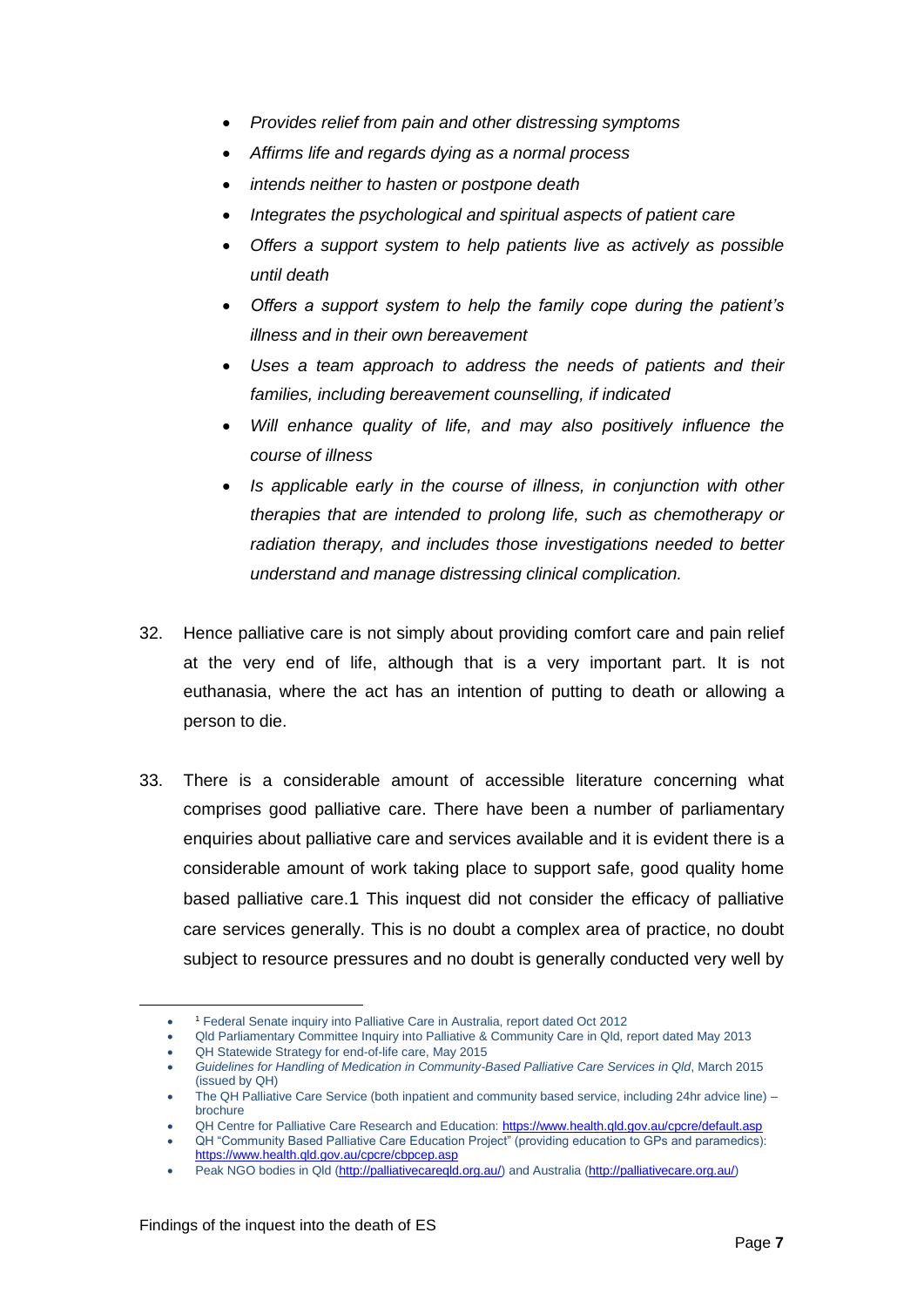dedicated medical and nursing professionals, either through specialist palliative services and/or through general practitioners and nurses providing support to patients and families in the community. The issue considered in this case was whether there were any identified gaps in services that were available that could have been provided to Betty and to the family. In that respect I received assistance through statements and oral evidence from the Palliative Care Service at TPCH and a review conducted by Dr William Syrmis, palliative care specialist on behalf of Palliative Care Queensland.

- 34. Dr Stevenson, the Clinical Director of the Palliative Care Service at TPCH stated there are many phrases surrounding the two words 'palliative care' but it was important to note the difference between, on the one hand, the role of a 'specialist palliative care service' and the more broad concept of adopting a 'palliative care approach' to an individual's needs. He stated the latter 'palliative care approach' is something any health professional should be able to do when caring for people with incurable, and potentially fatal, diseases. The former 'specialist palliative care' becomes relevant and of clinical importance when continued treatment of a patient's health issues becomes complex to a point other non-specialist health professionals feel additional assistance is required.
- 35. Dr Stevenson stated that if there is no specific need for routine specialist palliative care involvement, it is reasonable for a patient's palliative approach to be followed by the general practitioner, primary care providers and other community health teams. These entities understand that a fresh referral to a specialist palliative care team can be initiated at any point.
- 36. In respect to the legal status of palliative care it is legal for doctors to provide pain relief that hastens death as long as the intent was to alleviate a patient's suffering, was not provided with an intent to kill, and the treatment accorded with good medical practice.2
- 37. Palliative care is specifically provided for in legislation in Queensland. *The Criminal Code (Qld) section 282A* in summary provides that a doctor, or someone authorised in writing by the doctor, who hastens a patient's death

l <sup>2</sup> See for example the website of the QUT based The *Australian Centre for Health Law Research*  <https://end-of-life.qut.edu.au/palliative-care>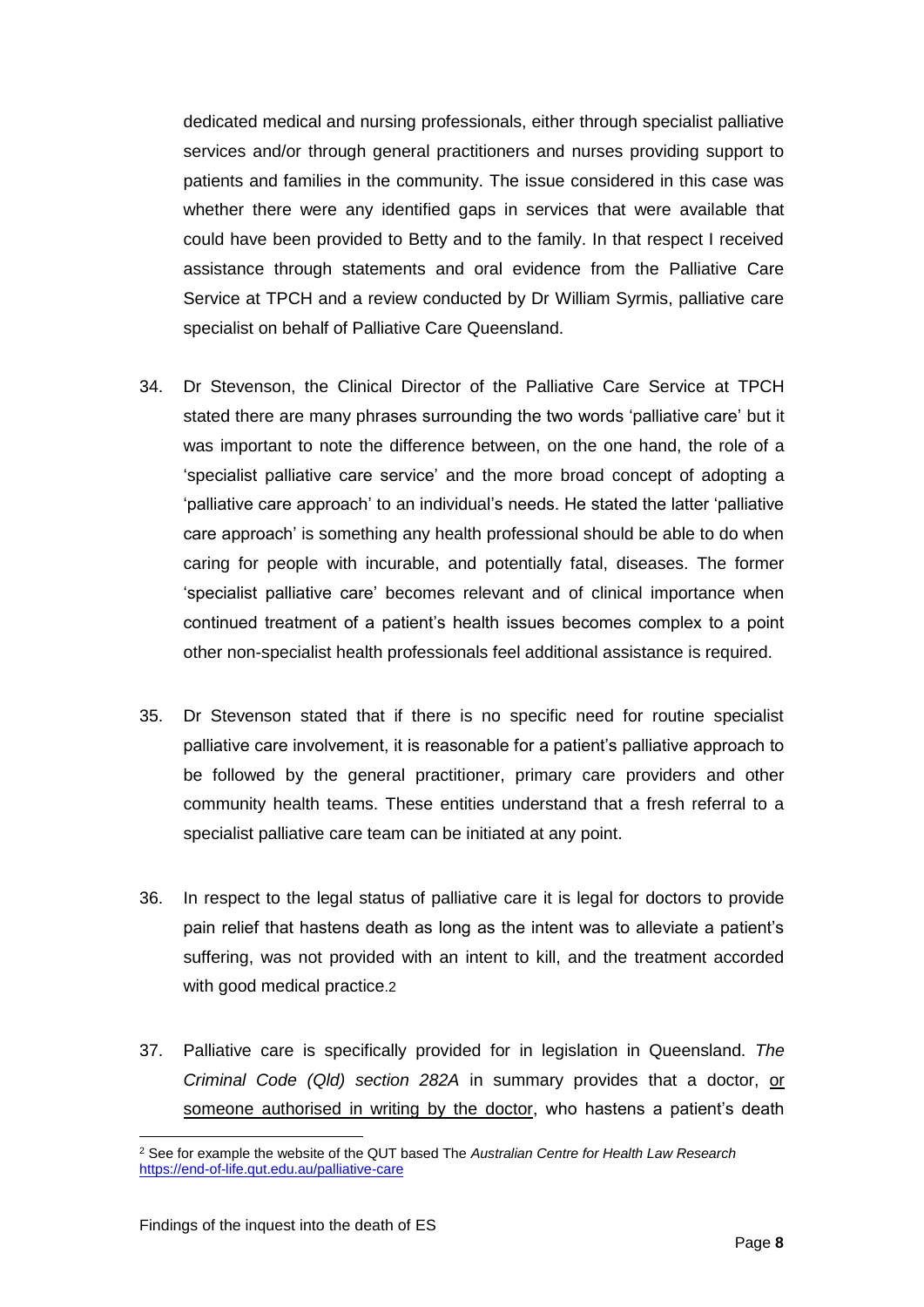through palliative care, is not criminally responsible for the patient's death if the palliative care is:

- to maintain or improve the comfort of a person who is subject to pain and suffering; and
- provided in good faith and with reasonable care and skill, and is reasonable and in accordance with good medical practice.

#### <span id="page-10-0"></span>**Autopsy results**

- 38. The autopsy examination was conducted by Dr Nathan Milne, forensic pathologist. An internal examination showed significant pre-existing natural disease. The heart was enlarged and there was severe narrowing of the coronary arteries. There was no evidence of an old or recent heart attack. There were fluid collections in the chest cavities. The lungs showed no obvious pneumonia. The kidneys were small and scarred and showed diabetes related changes. There were Alzheimer's type changes in the brain and hypertensive changes with amyloid deposition.
- 39. Toxicology found both free (0.53mg/kg) and total morphine (1.5mg/kg) levels within the range considered potentially fatal. The total level in the liver was also high. Morphine was also present in the stomach (50mg/kg indicating 8mg present).
- 40. Fentanyl was also found within the potentially fatal range (blood concentration 0.006mg/kg). Oxycodone (blood level 0.02mg/kg) was found in a therapeutic range and paracetamol was at a low level.
- 41. Blood samples were also obtained from TPCH on the day of Betty's recent admission being on 10 July 2014. Testing showed non-toxic levels of paracetamol, warfarin and metoprolol. No opioid drugs were present.
- 42. The forensic pathologist noted that the cause of death was best considered as 'undetermined'.
- 43. Dr Milne noted Betty was very unwell, primarily due to congestive cardiac failure, which was due to ischaemic cardiomyopathy, which was due to coronary atherosclerosis. The post-mortem examination showed severe heart disease and features of congestive cardiac failure. She also had other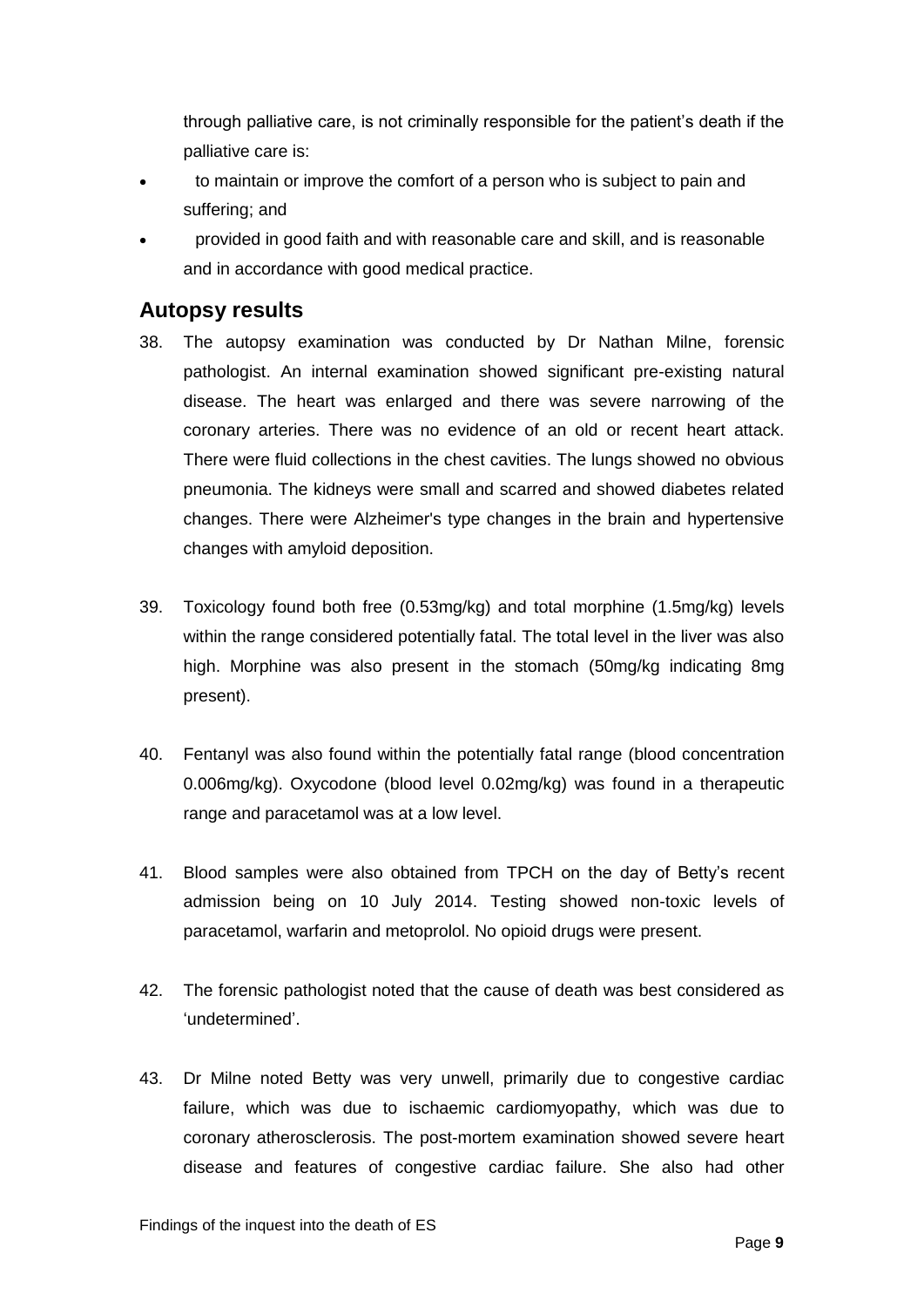significant medical conditions including atrial fibrillation, emphysema (due to smoking) and chronic kidney disease primarily due to diabetes. Dr Milne noted the information provided suggested the medical disease was of such severity that she had been referred to a palliative care service. Death in such circumstances is therefore not unexpected.

- 44. The pathologist noted however, that allegations of over administration of medication were raised. Toxicology testing showed potentially fatal levels of two opioid medications namely morphine and fentanyl. It is recognised that administration of opioid medications palliatively to achieve patient comfort can accelerate a patient's death. Therefore, under normal palliative care practice, someone may have high levels of opioid medications in the blood.
- 45. Metabolism of opioid medications can be affected by old age and renal failure. This could result in higher than expected blood levels of opioids. Another consideration in the interpretation of these drug levels is the degree of tolerance to these medications but it appears in this case she had only been receiving these medications for a short period of time. Therefore, the high drug levels would have had a greater effect than if she had developed a degree of tolerance.
- 46. Dr Milne considered the death was due to a combination of significant preexisting natural disease and mixed drug toxicity. The cause of death was stated as 'undetermined' as there was uncertainty about the administration of the drugs.
- 47. Dr Milne recommended the opinion of an expert in opioid medication prescribing and interpretation be sought.

## <span id="page-11-0"></span>**Expert report of Dr Treasure McGuire**

- 48. An expert report was subsequently obtained from Dr Treasure McGuire, a consultant pharmacist and pharmacologist, who was asked to provide an opinion on the role medication may have played in Betty's death.
- 49. Dr McGuire undertook a detailed review of the police report, medical records, and autopsy and toxicology findings. She also made enquiries with the manufacturer of the oral morphine medication found in Betty's family's home to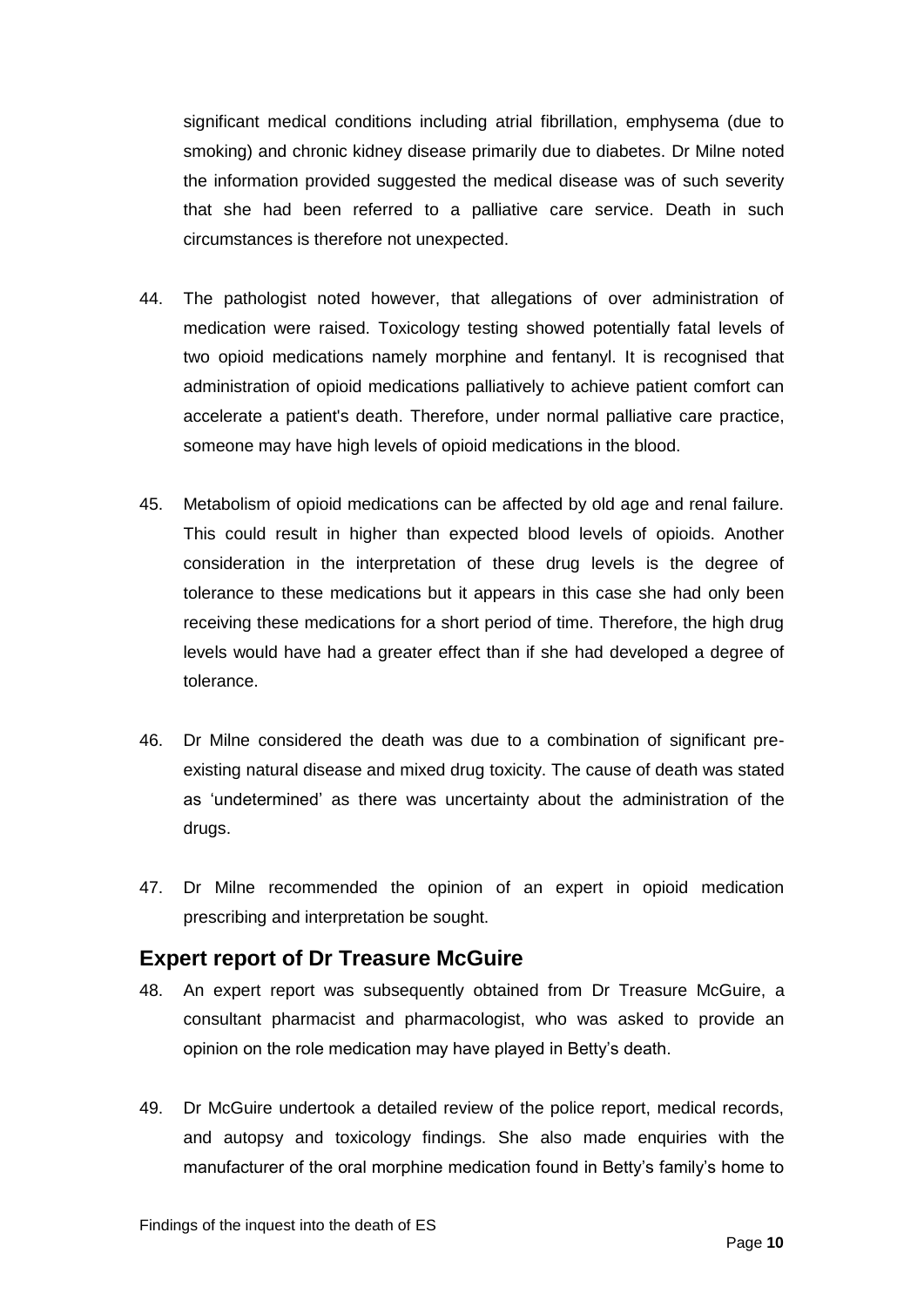obtain a more accurate estimation of how much morphine was missing from the medication bottle. Dr McGuire was able to ascertain that the manufacturer allows for a overfill target of between 14ml to 18ml in order to ensure there will be at least 200 ml of Ordine in each unopened bottle during the product's shelf life.

- 50. On the basis that 24.1ml was certainly missing from 200ml bottle, Dr McGuire identified by taking into account an overfill of a minimum of 14ml, that at least 38ml of liquid was missing from the oral morphine bottle. This was equivalent to a dose of 190mg, which had only been dispensed to Betty over a period of approximately 24 hours prior to her death. Betty had been prescribed morphine 1-2 ml three times daily when necessary (i.e. a maximum of 6ml or 30mg daily). Dr McGuire stated this was consistent with a low to moderate dose range. If 38ml of oral morphine was administered to Betty in that 24 hour period, she would have received an amount of morphine that was more than six times the intended daily dose.
- 51. Dr McGuire stated that the levels of morphine found in Betty's blood and liver were consistent with this level of excessive dosing.
- 52. Dr McGuire also noted the presence of 8mg of morphine in Betty's stomach, which suggests a dose above the prescribed dose was given to Betty shortly before her death.
- 53. Dr McGuire concluded that excessive morphine doses were a major contributing factor to Betty's death.
- 54. She noted the presence of additional opioids (fentanyl and oxycodone) in Betty's blood, and advised these medications would have added to the respiratory depressant effects when combined with Betty's morphine levels. Betty's fentanyl levels in particular were within a range Dr McGuire described as 'supra-therapeutic', that is, greater than the amount required to treat a medical condition, and likely to have been toxic.
- 55. Dr McGuire identified concerns regarding both the prescribing practices of the GP who was managing Betty's pain in the days prior to her death, and the possible over-administration of fentanyl patches and lozenges by Betty's family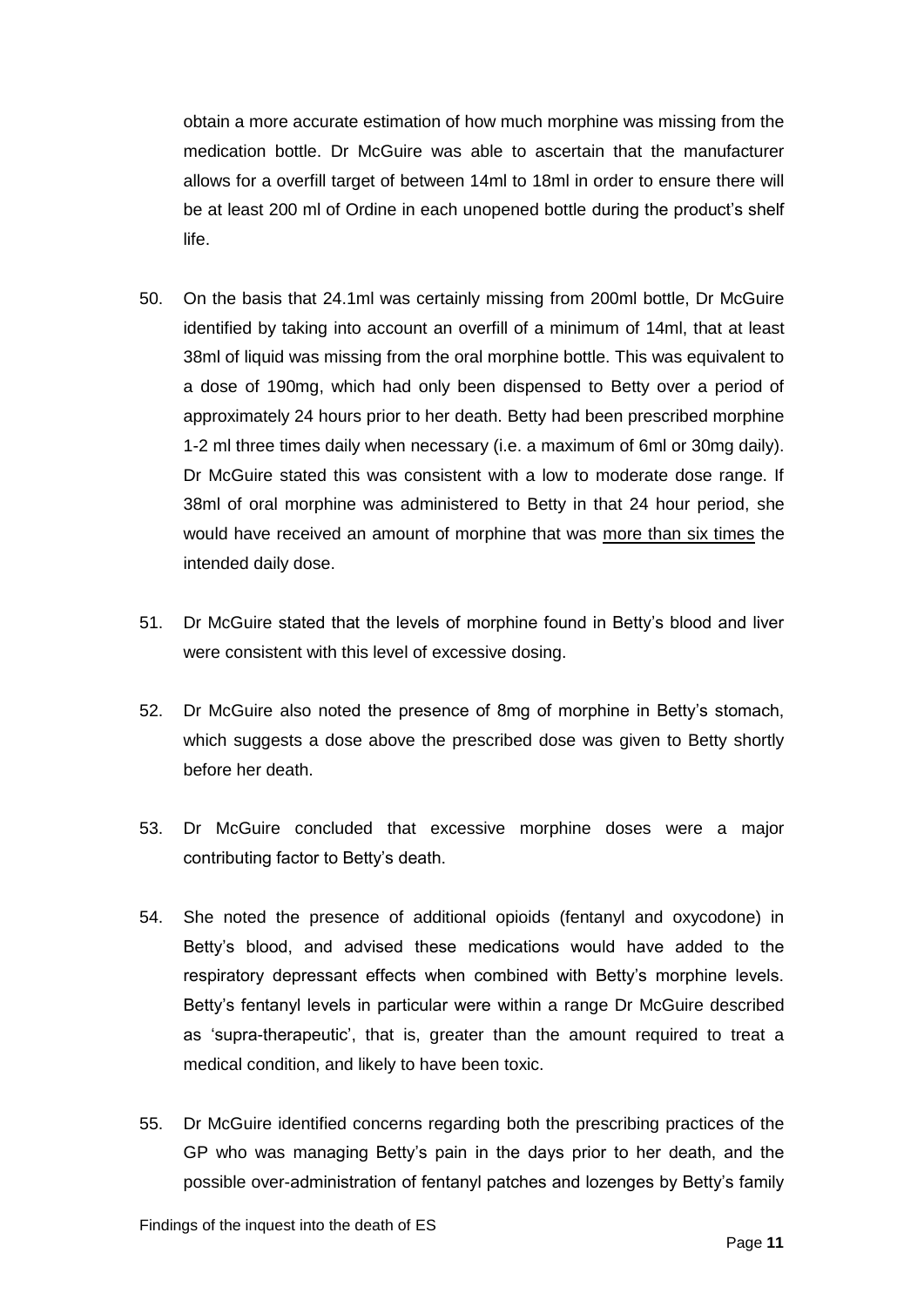during this period. It should be noted that although Dr McGuire noted no documented GP instructions in the medical notes or prescription labels on how fentanyl was to be administered (dose form, dose and/or frequency), the investigation has now revealed this is largely due to the fact the GP had not prescribed the fentanyl for use whilst Betty was in the care of her family. The GP was unaware the family had been supplied with five fentanyl patches from *unused* and *ceased* medication held at the nursing home.

- 56. Dr McGuire noted the GP organised a supply of 20 Actiq 200mcg fentanyl lozenges, taken from the medical practice's controlled drug cupboard, with no prescription apparently recorded, in response to a call from Betty's daughter on 14 July 2014. There was some contention as to the number of lozenges that were found at the residence, possibly suggesting up to seventeen lozenges were used over a 48 hour period but I accept that given other evidence now available most of the lozenges were returned to the GP by the son-in-law. In any event, Dr McGuire considered that even if all unaccounted lozenges had been administered, this dose in isolation, would have been unlikely to produce the toxicology level found at autopsy.
- 57. Dr McGuire considered there was a role for the administration of residual Fenpatch transdermal patches to explain the supratherapeutic fentanyl blood levels observed. Dr McGuire stated nine to 11 patches were initially unaccounted for, but I accept later evidence suggests five patches were provided to the family from the nursing home medications with one unused patch found at the scene and two on the body. This would suggest four patches had been applied over the six day period (the box prescribed one every three days meaning double the recommended dose). There was the added difficulty that the product information requires an expired patch to be removed as there is still fentanyl being introduced into the system from the older patch.
- 58. Whatever the case was with respect to the confusion regarding unaccounted for medication, the toxicology levels found at autopsy speak for themselves and are consistent with Dr McGuire's overall evidence.
- 59. As to cause of death, Dr McGuire formed the opinion Betty's death resulted from a combination of significant pre-existing natural disease and mixed opioid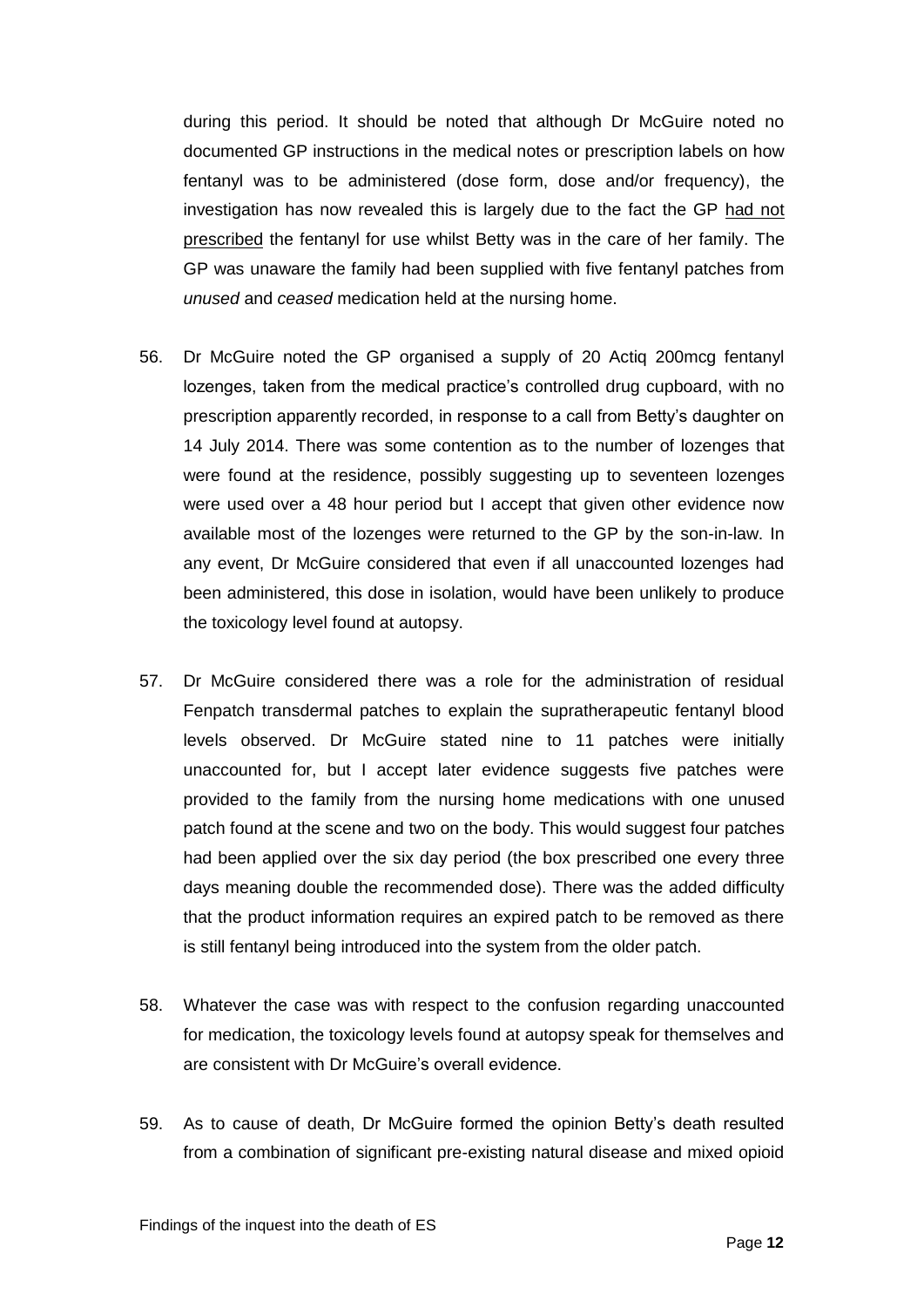drug toxicity, however drug toxicity constituted the major change in the last 24 to 48 hours of Betty's life. I accept that opinion.

## <span id="page-14-0"></span>**The circumstances leading up to the death, including whether medications were administered to the deceased to hasten her death.**

- 60. Prior to the inquest, I gave each of the persons who were present when Betty died on 16 July, a further opportunity to provide a statement. An unsworn statement was provided by MB, and sworn statements were provided by Betty's daughter and Betty's son-in-law.
- 61. They were each summoned to provide oral evidence at the inquest. Each of them declined to provide further evidence on the basis it may incriminate them. I directed each of them to provide evidence under section 39 of the *Coroners Act 2003* on the basis it was in the public interest for their evidence to be heard but that any evidence given, including derivative evidence, could not be used against them in any criminal prosecution, except in relation to a charge of perjury in the event they were found to give false evidence at the inquest.
- 62. It was apparent the timeline of events described by MB in her statement was inconsistent with that of Betty's daughter and son-in-law. MB stated she compiled her statement whilst on a holiday overseas and without access to any records. The timeline provided by Betty's daughter was also consistent with telephone records she produced. MB conceded the timing of events was more accurately described by these records and I have found no need to specifically deal with any inconsistency on that topic.

#### <span id="page-14-1"></span>**Evidence of daughter**

- 63. The daughter stated that the administration of her mother's medication was primarily performed by her. She was her mother's Enduring Power of Attorney and attorney under an Advanced Health Directive. She states her mother was not in a position to be able to make any decisions regarding medication by the time of her discharge. She stated she did not have any discussions with her mother about decisions to administer the medication. She stated her mother would often spit out medication and adopted a few strategies to alleviate this.
- 64. Later she started using morphine lollipops (in fact they were fentanyl) but her mother was often agitated and she would throw them on the floor.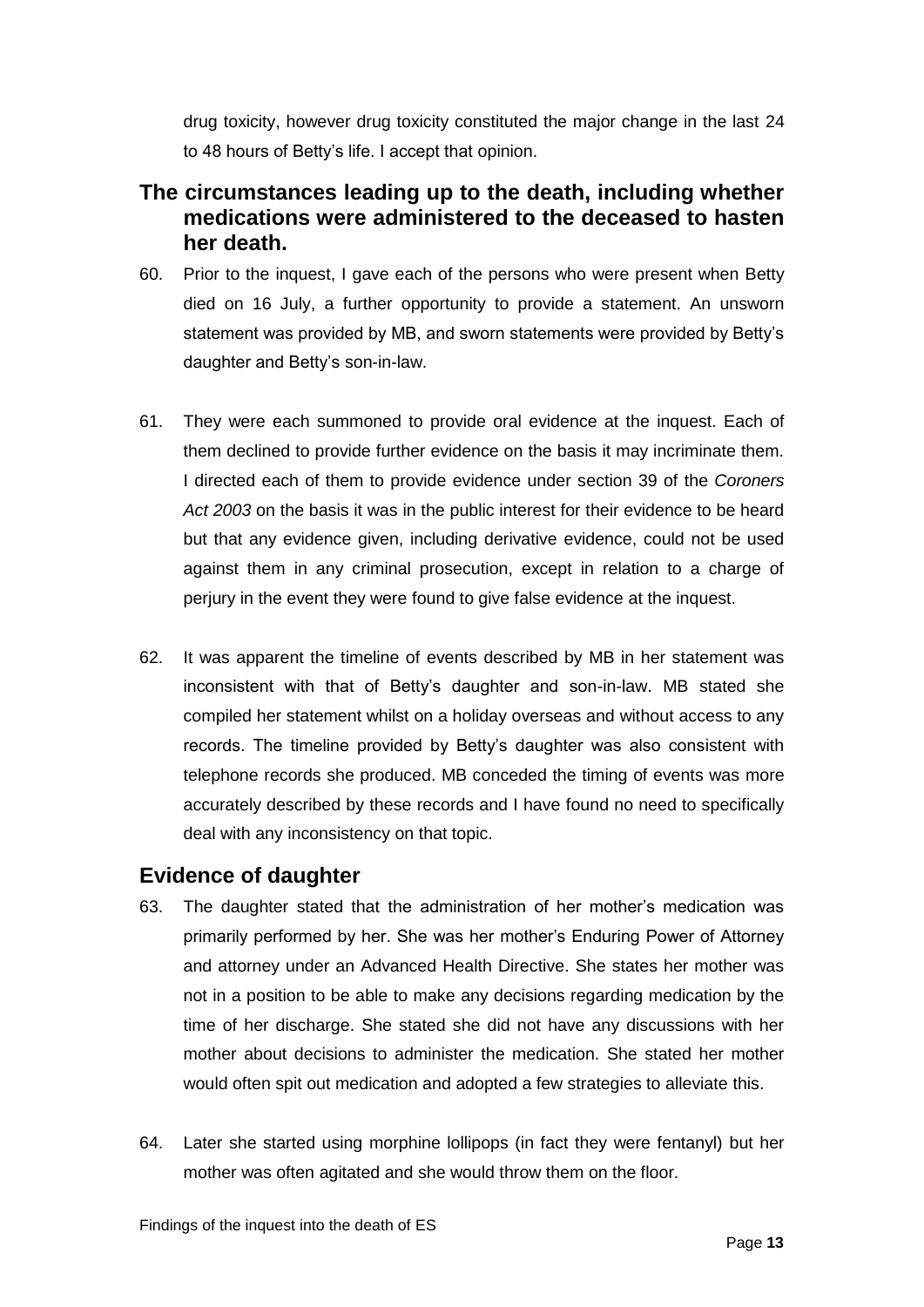- 65. She stated that even when she used a syringe to administer oral medication her mother would spit some of it out.
- 66. The daughter stated she had discussions with a doctor from the hospital and a nurse on 11 July 2014 asking about what medication she should prioritise and was told to concentrate on bowel and pain medications. She tried to contact a local GP practice to accept her mother as a patient but they would not attend on home visits. It should be noted her mother's regular GP saw her at the nursing home near to where her practice was and this was now some 25kms away from the daughter's residence.
- 67. On 14 July 2014, the daughter spoke to her mother's GP, Dr SK. She says she told the GP her mother appeared to be in pain and was consistently not taking any medication for pain relief. The daughter believed her mother had injured her shoulder again as a result of the fall. The GP suggested the use of pain relief lollipops and these were collected by her husband. During the conversation she discussed with the GP about treating her mother as palliative in an attempt to keep her comfortable. She stated it was agreed with the GP they would attempt to keep her pain-free and comfortable. She says she was aware the GP had organised for a home visit on 17 July 2014 to consider palliative options.
- 68. The daughter told the inquest that her mother may have had only one to three lozenges as a maximum, but they were not working. It was put to her that 20 lozenges were dispensed and 12 were returned to the GP with three found at the scene. The daughter accepted she could have given her mother up to five lozenges over that 24-hour or so period.
- 69. In respect to the fentanyl patches, the daughter stated in her evidence she picked these up from the nursing home in a bag of medication. She thought they were for her heart and recalls the instructions on the box were to apply one patch to the skin every three days. She told the inquest she was not aware the GP had ceased these medications prior to her mother going into hospital and did not discuss this medication with the GP subsequently.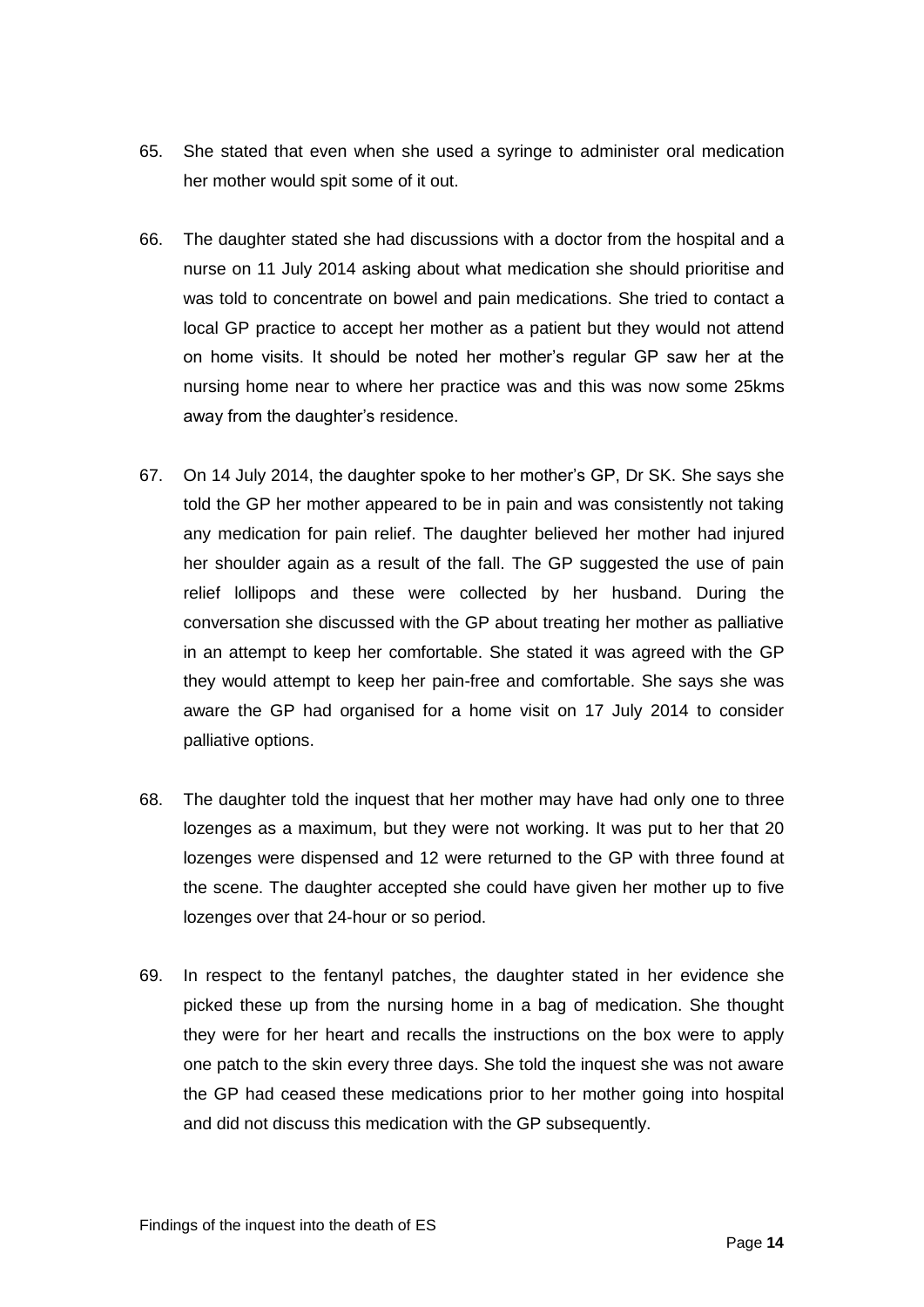- 70. On 15 July 2014, the daughter again telephoned the GP as her mother was extremely agitated. She asked the GP if there was another form of morphine that her mother could take. Her husband collected the oral morphine later on the morning of 15 July. She states she administered the first dose of morphine at approximately 12pm on 15 July 2014. This is consistent with the timing of the collection of the prescription from the chemist by her husband as confirmed by CCTV within the chemist premises.
- 71. The daughter says she understood the dose to be a fairly small dose of 1-2ml, three times a day, or as required. In her evidence she stated this dosage order means to her that it can be given more than three times a day. She later stated she was not sure why, but she had it in her mind the dose should not be given any more frequently than four hours. She stated that when she administered the liquid morphine her mother would swallow some of the medicine on occasions, but on other occasions, she would dribble some of it out.
- 72. She believes she continued to provide her mother morphine at approximately four hourly intervals. In her evidence she stated she would have only given her half a dozen doses over that almost 24 hour period.
- 73. At the inquest she was asked about any discussions she had with the GP concerning medication instructions but could not recall any verbal conversation. She stated she followed the instructions given on the box or the bottle.
- 74. On 16 July 2014, the daughter says her mother's breathing had become laboured, sounding similar to a rattling sound. She said the sound was extremely distressing and frightening. Her mother started to cough at this time and it sounded similar to someone choking. She stated she had given her mother a dose of morphine at approximately 8:00am.
- 75. At some time approaching 9:30am she sat her mother up and some green fluid came out of her mouth. She called her friend MB, an enrolled nurse, and requested her assistance
- 76. Telephone records indicate she rang her friend the nurse at 9:21am. She stated that at some time after 9:30am, her friend MB, the nurse arrived and her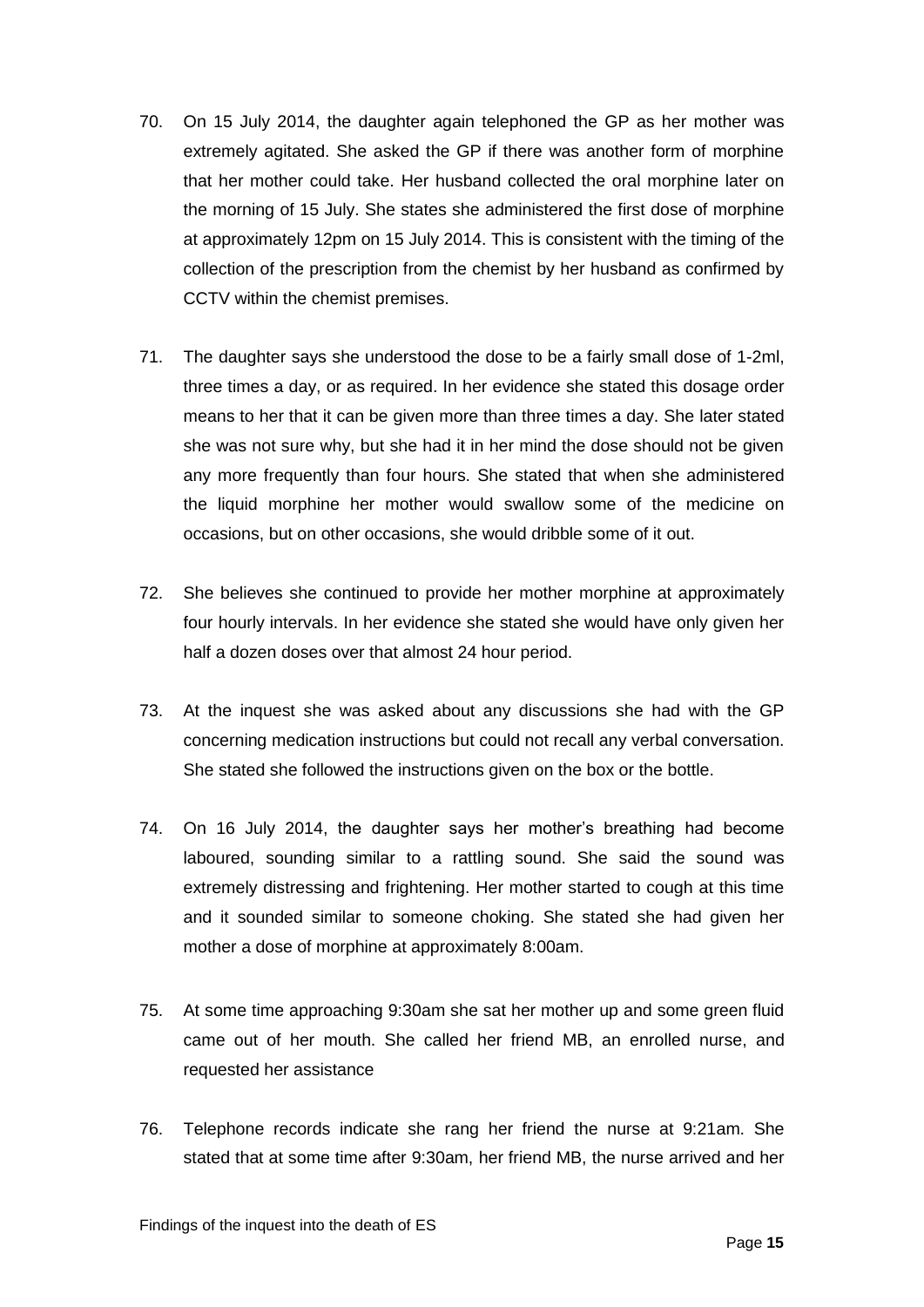mother was quite agitated. She told MB she had administered morphine at approximately 8:00am but advised she was unsure how much her mother had taken in. At this point they discussed giving Betty an additional dose of morphine and she says the nurse drew this up using the same syringe she had been using and gave it to her mother. The daughter says some of this drooled out.

- 77. At this point the daughter stated she personally was extremely distressed and crying and felt that her mother was suffering and left the room to compose herself. When she returned approximately fifteen minutes later her mother appeared to be calmer and more comfortable. The daughter decided to take a shower. Her husband had arrived. When she returned her mother had passed away. She was not present in the room at the time.
- 78. The daughter was asked whether anything she saw that morning was suggestive of an excess of dose or anything more serious such as 'murder'. She stated that not from what she saw and her friend MB was very caring to her mother.

#### <span id="page-17-0"></span>**Evidence of son-in-law**

- 79. The son-in-law stated his wife and he had regular discussions with Betty's treating doctors about bringing her home from hospital and decided it would be best to bring her to their house as she was now going to be classified as a high-care resident. He purchased a number of items to facilitate her transition into the home including two single beds and railings. They also hired an air mattress and other medical items.
- 80. He stated that the administration of medication was done solely by his wife and he had no discussions with her about the medications.
- 81. He stated he had all of the discharge summary scripts filled at a local pharmacy and collected a prescription for morphine lollipops from the GP on one occasion and a prescription for oral morphine on another occasion. He had no recollection of discussions with the GP about the medications and the dosing was written on the prescription.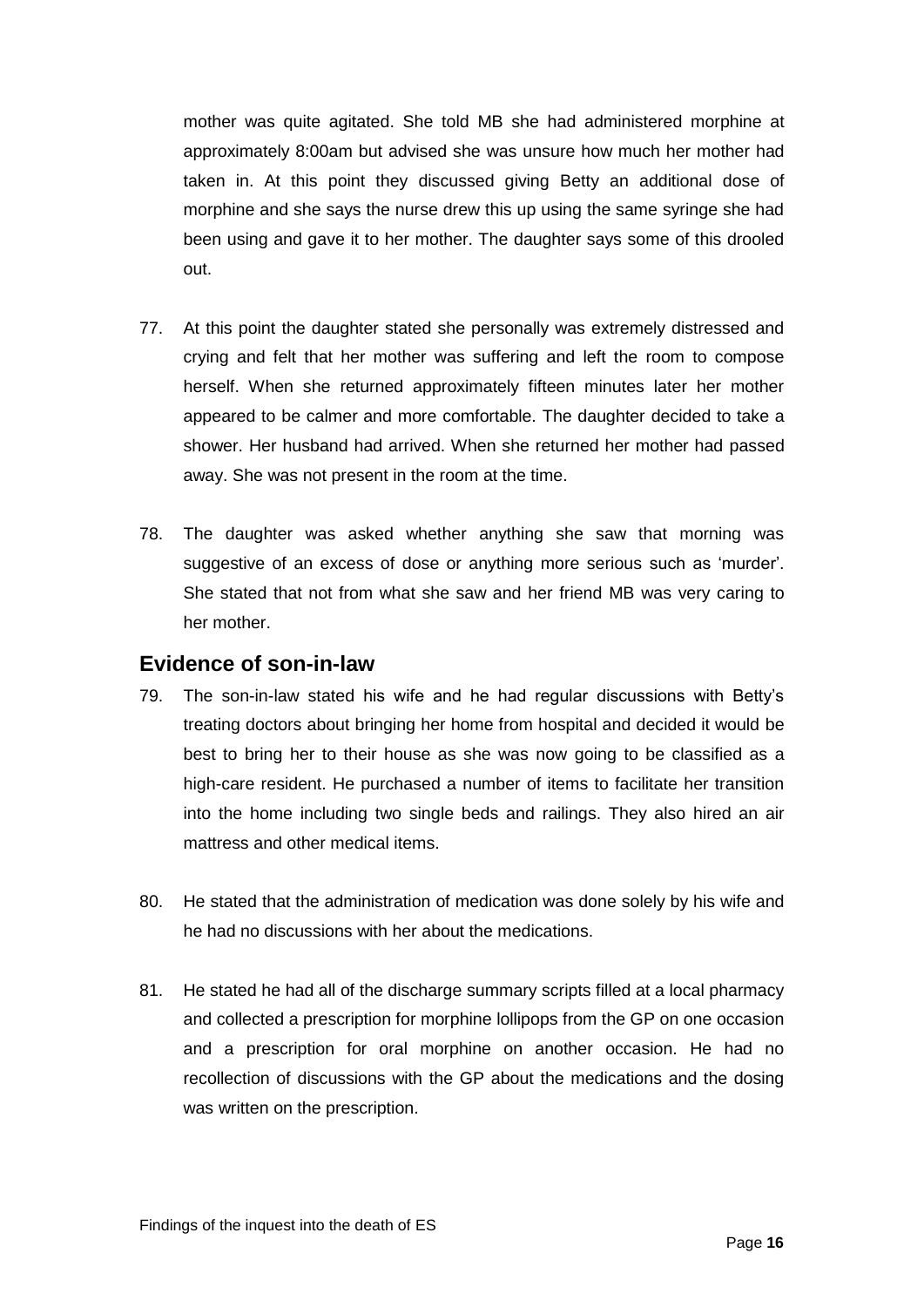- 82. To the best of his knowledge his wife was administering medications to Betty as prescribed.
- 83. On the morning of Betty's death he was at work. His wife telephoned him in a panic at 8:30am and said that Betty was breathing abnormally. He received a later call saying that a friend of Betty's who was a nurse was on her way and he did not need to hurry.
- 84. He arrived at home at 10:00am. He told the inquest he did not discuss with his wife what medications had already been given to Betty that morning. He was not present when any medications were provided by either his wife or the nurse. He later found out that the nurse had given some medications but he cannot recall if it was before or after he arrived. He stated his wife told him later she had given Betty a dose at 8:00am and some dribbled out and she was not sure how much had gone in. There was then a suggestion of another dose being given and he believes the nurse also gave a dose but he was not sure how much.

#### <span id="page-18-0"></span>**Evidence of MB, enrolled nurse**

- 85. MB provided an unsworn statement prior to the inquest and gave evidence at the inquest. The most significant issue that needed to be clarified was how many doses of oral morphine were provided to Betty on the morning of 16 July 2014.
- 86. Her statement stated she was only involved in administering one dose of oral morphine that morning. She stated she carefully syringed the medication slowly into Betty's mouth taking care that Betty was attempting to swallow all of it. In her statement she stated she was present when three doses of oral morphine were given. She directly administered one of the three doses. She stated she was involved in a discussion regarding the need for oral morphine with the daughter for two doses and subsequently with the son-in-law for the third dose. This evidence was qualified in her oral evidence before the inquest. She also stated her statement was provided whilst she was overseas and without recourse to any records and was drafted from her memory of those events some two years later.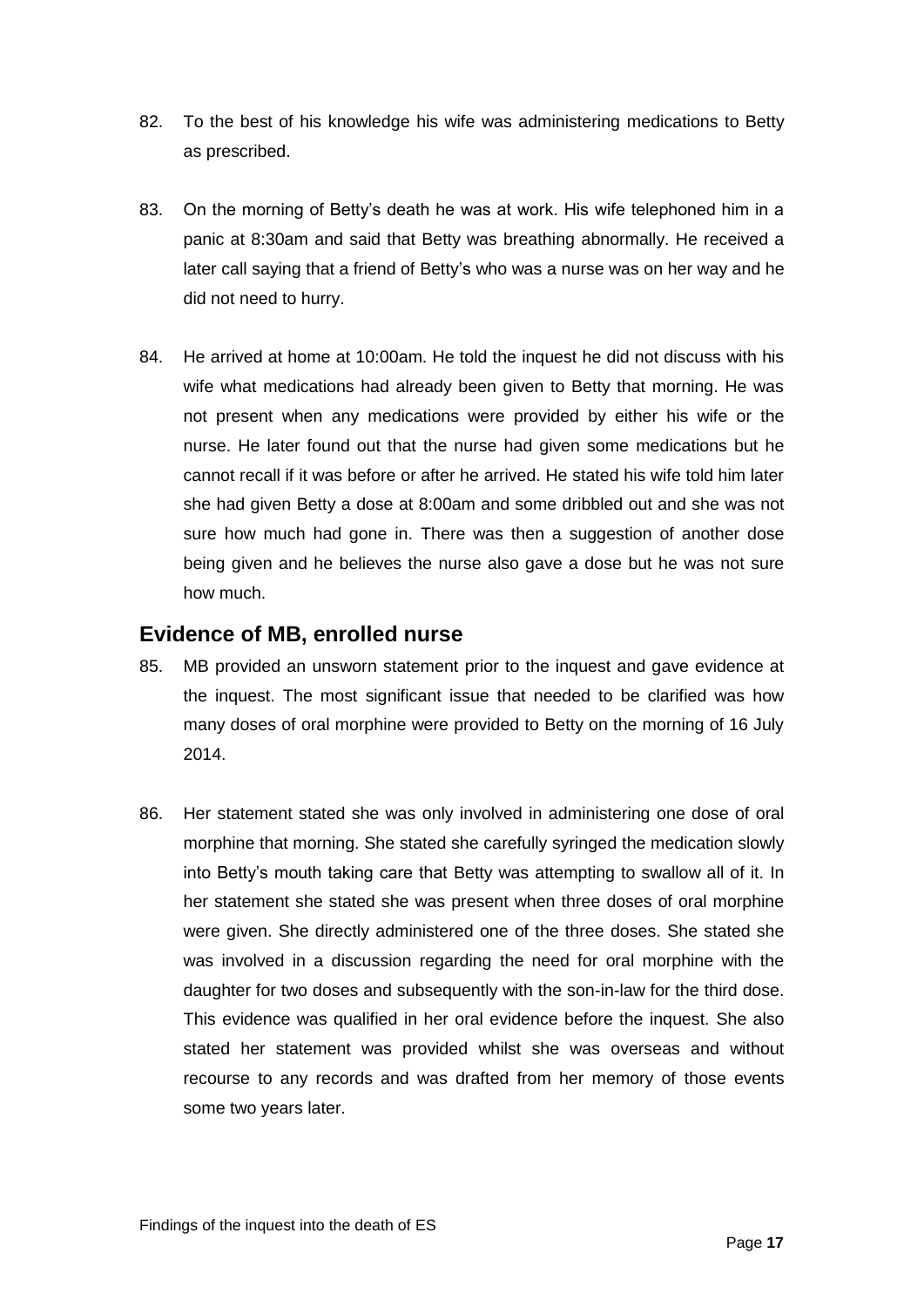- 87. In her evidence before the inquest she stated she was aware that Betty's daughter had given her a morphine dose prior to her arrival. When she arrived they determined they would give her a further dose of oral morphine and this was provided by the daughter. She was not sure of the amount of the dose or whether all of it went through.
- 88. Later in the morning she gave a third dose. Betty's daughter had gone outside for a moment and she was alone with Betty. She told the inquest she gave her a *good dose to prevent her suffering*. Initially she acknowledged that the dose provided by her was 4ml. She said at this stage the son-in-law came home and they discussed giving her another dose but before that happened they decided to clean her up after there was a smell emanating from her body and during the course of this they realised Betty had died.
- 89. She stated she did not discuss the amount of the dose she provided to Betty with the daughter. She accepts on reflection that she was not particularly careful about how much had been given.
- 90. Upon further questioning during the inquest, she acknowledged the amount she drew up also could have been 5ml or even possibly the whole of the syringe. She stated she was providing medication on a when necessary basis (PRN). She stated she gave this dose slowly inserting the syringe to the back of the mouth to assist her swallowing.
- 91. She also acknowledged that as an enrolled nurse she is not qualified to administer this type of medication except with supervision, but on this occasion she was acting in her private capacity and not as a nurse.
- 92. She was also aware Betty was receiving OxyContin and was aware this was an opioid. She also observed a fentanyl patch on Betty on 16 July 2014 and believed she saw it on her back when rolling her over after the dose she gave. She gave evidence that prior to seeing the fentanyl patch she was not aware Betty was receiving fentanyl.
- 93. She told the inquest her intention in providing the dose of oral morphine was to try to make her breathing less laboured. She was aware morphine depresses the breathing and respiratory drive and understands this makes respiratory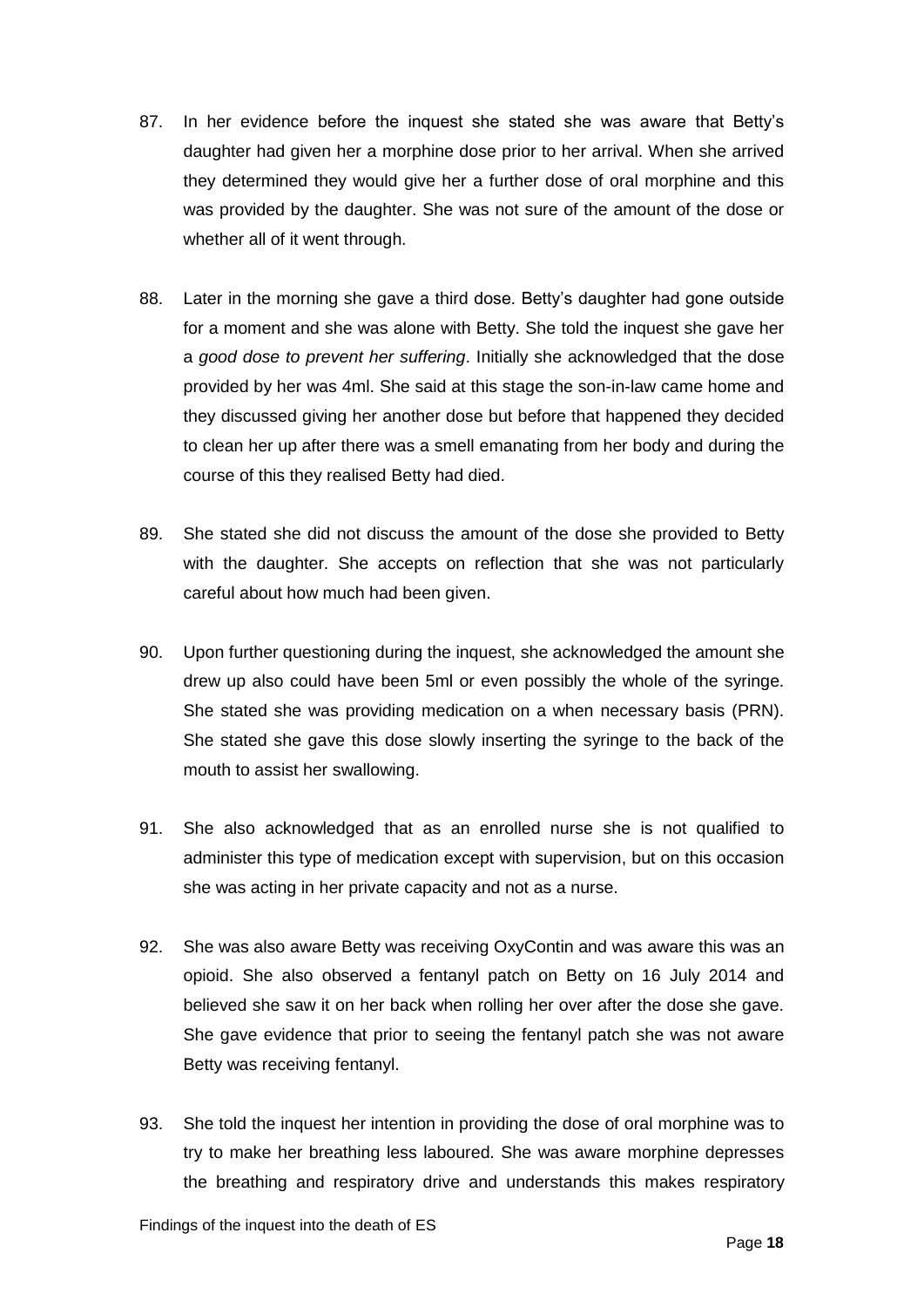drive less strong. She stated she considered this would slow her respiratory drive and ease the heavy breathing.

#### <span id="page-20-0"></span>**The evidence of events subsequent to death**

94. There are two aspects to the events subsequent to death which I can deal with briefly. Firstly, the evidence of those who attended shortly after the death and secondly, the admissions made to nursing staff by MB.

#### <span id="page-20-1"></span>**First Response Officers**

- 95. I received statements from first response police officers and QAS staff who attended at the residence in response to a telephone call from the son-in-law. It is unnecessary to detail their evidence, which is consistent with nothing being identified as suspicious. It is apparent the son-in-law identified himself as an ex-paramedic. In a conversation with a QAS officer he stated the patient had been brought home for palliative care and commented they did not wish her to die alone in hospital. The male person appeared to be calm and offered information. He did question why they needed to attend and stated he had called the GP who was willing to write a cause of death certificate but he had been asked to call them also.
- 96. The son-in-law also described Betty had agonal respirations during the morning and soon after that had lost her pulses, was not breathing and without heartbeat. It was explained that she was under a Not for Resuscitation order and her end of life wishes were to just be made comfortable. The QAS officer observed that the lady identified as the daughter was emotionally distressed with tears in her eyes. They then confirmed life extinct. She then spoke to the GP who told her the patient was palliative with terminal renal failure and heart failure and was satisfied and happy to issue a cause of death certificate. The QAS officer then provided this information to the police who had arrived shortly after. It was apparent to all concerned that on the basis a Cause of Death certificate was being completed QAS and police were no longer required.
- 97. Similarly the evidence of the funeral director employees who attended expressed no concerns identifying unusual behaviour on the part of those present, which would have led to a consideration of there being suspicious circumstances.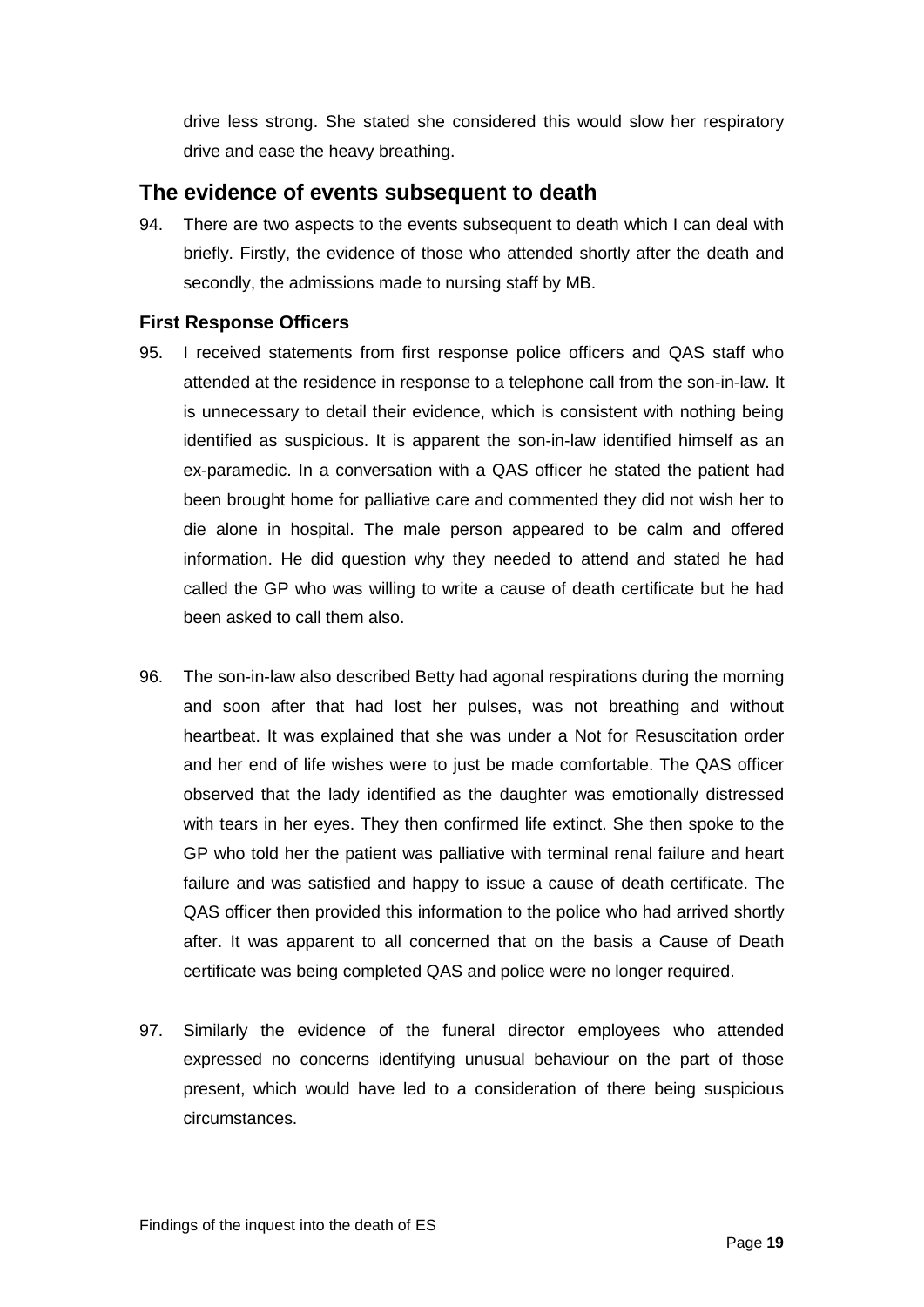#### <span id="page-21-0"></span>**Admissions made by MB to nursing staff**

- 98. The inquest received statements from various nursing staff who over-heard conversations in the tea room of the Hospital on the morning of 17 July 2014. I do not intend to detail those conversations in other than a general manner. The tea room is apparently a busy and noisy room at times. Some nurses took part in the conversations with the enrolled nurse MB. Some heard just portions of a conversation. Some were some distance apart and heard little of any conversations. This is all consistent with expected normal interpersonal interactions in such an environment. Of significance is that MB does not deny the general tenor of the conversations that were repeated and did not challenge the witnesses otherwise.
- 99. It is apparent the conversation started with one nurse describing how she was upset at having to put down a beloved pet. MB is then heard to say to a number of persons, words to the effect of 'there needs to be an open discussion about this', 'I was not going to let her suffer' and 'I want to start a conversation about this', 'I believe in the use of euthanasia and we should do more of that around here'*.* At least two nurses heard MB refer to herself as 'the angel of death' and 'Dr Kevorkian'*.* One nurse described that MB had stated her friend had died yesterday and she had 'given a good helping hand or significant help to die'. MB reportedly told one nurse she was proud of what she had done and there needed to be an open discussion about these things.
- 100. The subject matter of this conversation was reported to the Hospital Clinical Nurse Manager (CNM). The CNM was given information that MB was overheard telling people she had given a good dose of something to an elderly woman who was the mother of a friend of hers and the lady had died. She spoke to MB and said words to the effect 'I am hearing stories from the team that you have been talking about assisting in a woman's death'. MB replied in a matter of fact way 'yes that's right'*.* MB indicated she was aware this may have been illegal and explained the lady had multiple comorbidities and she was not going to let her suffer. She was insistent she had done the right thing by her friend's mother. She stated, 'I do not care if they send me to prison, I want to start a conversation about this'. She said people should not have to suffer. The CNM asked MB whether she had just given the lady the dose the doctor had prescribed, but MB said she had not, she had definitely given more. At some point during this next discussion MB told her she had given the woman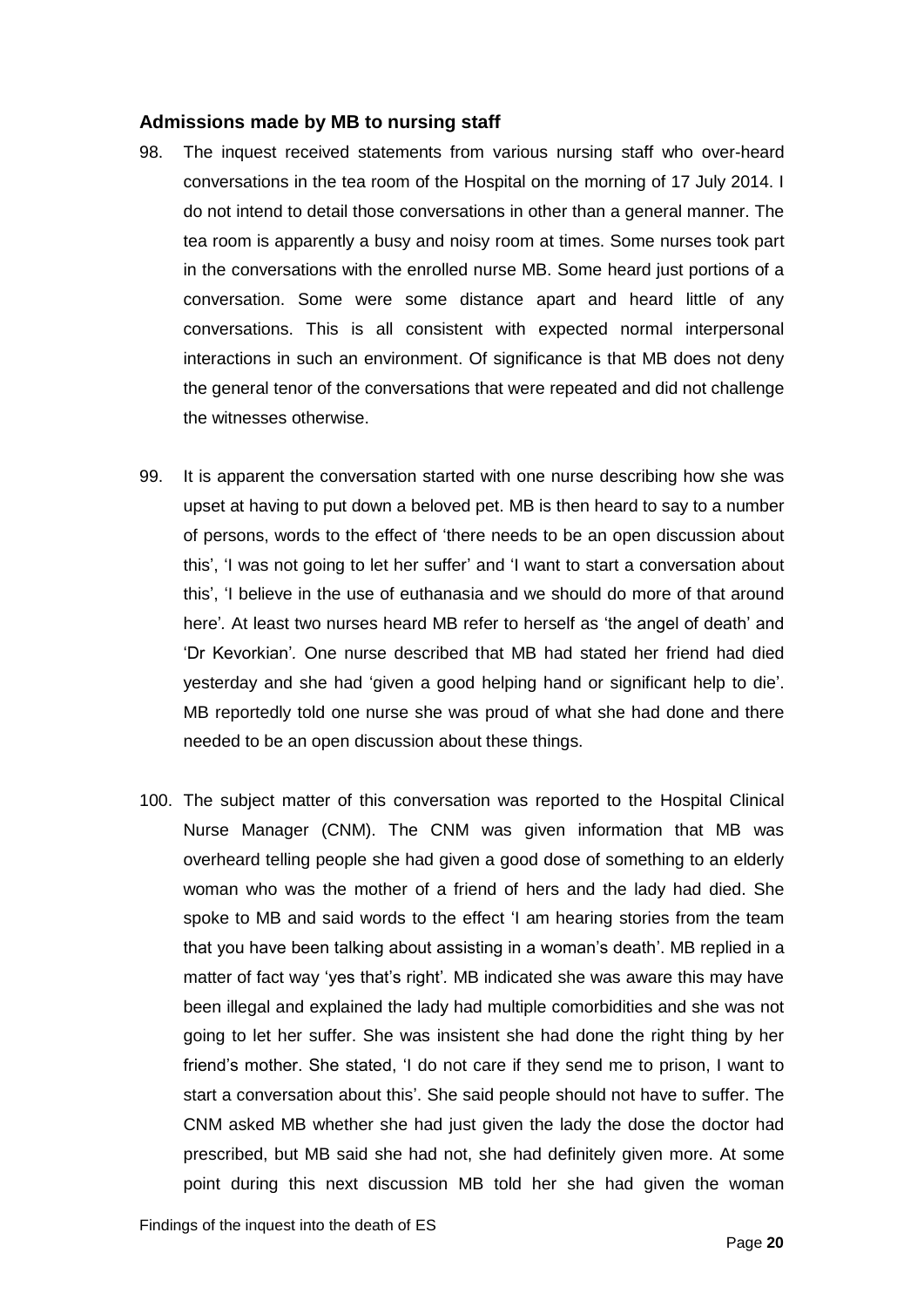morphine. MB then became very emotional. The CNM then reported this verbally to more senior nursing staff and then reported it by way of an email to the Director of Nursing (DON).

- 101. MB was then requested to attend a meeting. This was held in the presence of the DON, a HR representative and a support person for MB.
- 102. The DON stated that MB said the tea room conversation was just a private conversation within a group of colleagues. MB initially would not tell any details other than her friend's mother was sick, old and very unwell. MB was directly asked by the DON whether she had assisted in her friend's mother death and MB said her friend's mother had told her 'I would like to be peacefully out of this world' and she respected her wishes. MB also acknowledged that she understood that what she had done could be considered 'murder'. She was asked whether the medication she had given her was an excessive dose and MB said words to the effect 'yes' and said it was morphine. She was asked where the medication had been obtained from, to which MB replied 'through her doctor'. She confirmed she had given her more than the ordered dose explaining the lady was like family to her and she could not let her suffer.
- 103. MB was described to be extremely upset at this stage but explained they had given the lady some morphine and then rolled her over to give her a wash and by the time they rolled her back they realised she was dead. She was asked at the meeting whether she had simply administered the prescribed dose of morphine, and MB stated it was 'not a normal dose' or words to that effect. MB did not deny that she had assisted by providing an excessive dose of morphine and acknowledged she had been talking about it in the tea room earlier that day amongst friends and colleagues. She was insistent throughout she had done the right thing.
- 104. During the course of the meeting she did acknowledge that what she did could be considered murder. She kept saying that as a nursing profession we need to have a conversation about this, explaining that it is out there and we need to talk about it more. The DON was surprised with these responses and she thought MB would have just told her they were assisting her friend to administer a dose of morphine as prescribed by a doctor. However, the DON said the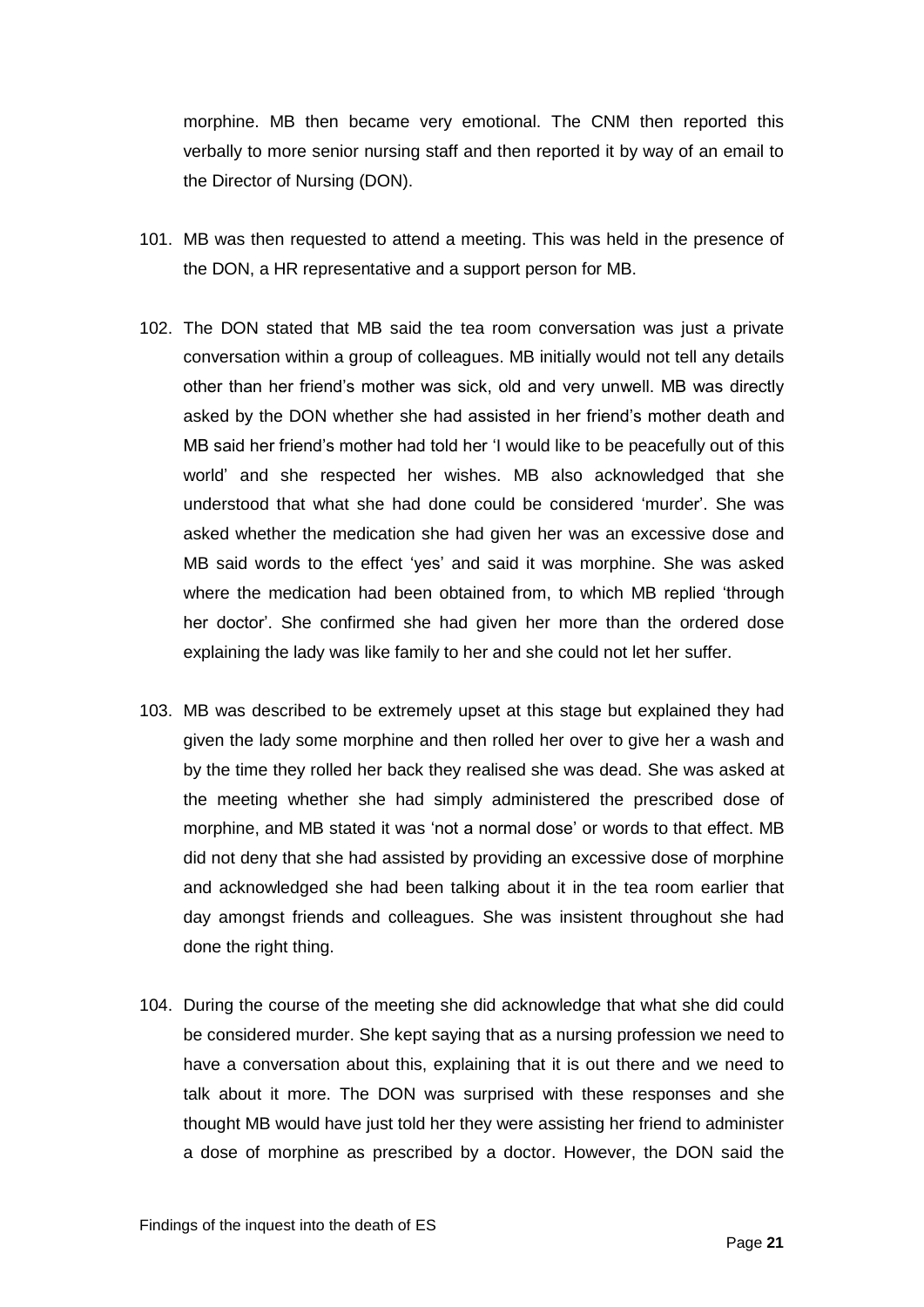responses from MB made it clear she had given more than the prescribed dose.

- 105. MB told the inquest the conversations she had in the tea room were misconstrued and the reference to 'angel of death' was a joke. She admitted she spoke about attending her friend's house to care for her mother and had given her a 'good dose of morphin'*.* She agreed she made comments about having to talk about this and that some people were suffering too much. She agreed she stated we need to have a conversation about this.
- 106. She told the inquest the conversations she had in the tea room were misconstrued and the reference to 'angel of death' was a joke. She admitted she spoke about attending her friend's house to care for her mother and had given her a 'good dose of morphine'. She agreed she made comments about having to talk about this and that some people were suffering too much. She agreed she stated we need to have a conversation about this.
- 107. She agreed that during the meeting with the DON she told them she had given more than the prescribed dose. She agreed she probably said 'I do not care if they send me to prison' but she was probably being dramatic. She agreed she 'probably or possibly' said words to the effect 'it could be considered murder'
- 108. She also stated she was angry at the time that something that had nothing to do with her work at the Hospital had come to their attention.
- 109. She stated she accepted she was partly responsible for the findings concerning the extent of morphine in Betty's system. She stated her intention was to treat her breathing but knows that this can hasten death if it was to relieve symptoms at the end of life.
- 110. She stated she did not give the dose of morphine to hasten the end of Betty's life and was surprised she had died. She thought they had more time.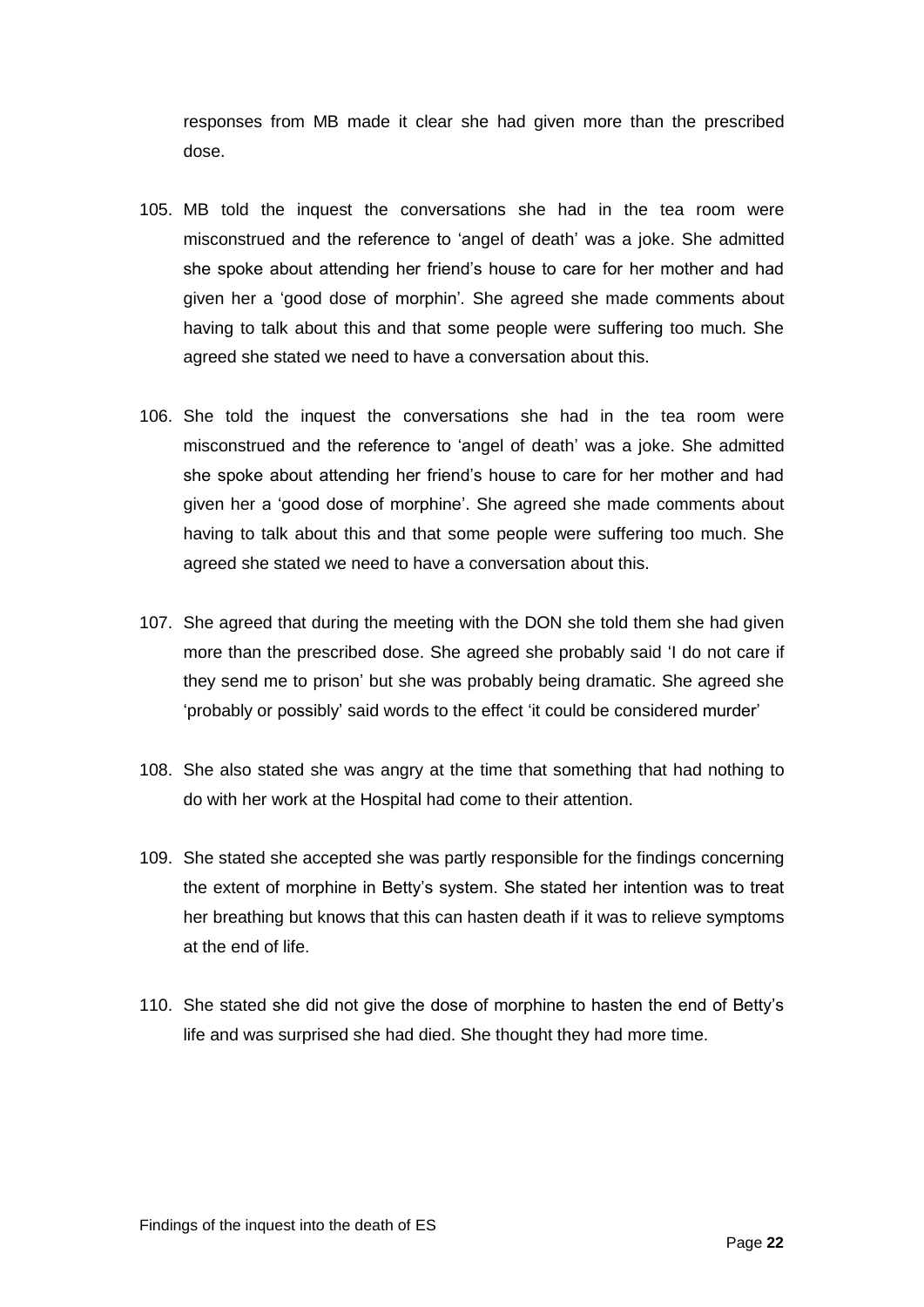## <span id="page-24-0"></span>**Whether the deceased and her family were provided appropriate end of life care support and services following her discharge from the Prince Charles Hospital on 10 July 2014.**

#### <span id="page-24-1"></span>**Evidence of Daughter**

- 111. Betty's daughter noted in her statement that her mother had been residing in a low care facility for a number of years. She went to TPCH after suffering a heart attack. She stated that in the week or so up to her discharge, she felt her mother was deteriorating. She was unable to feed herself. She stated she entered into discussions with the hospital about her mother coming home to stay with her. The plan was for her to come home around 10 or 11 July but first the doctors wanted to give her some medications for her kidney. On the morning of 10 July 2014, she found out her mother had a fall overnight. She considered her mother had deteriorated since the day before and was confused and staring blankly. She thought that it would now be the better time to bring her mother home. She describes that she had a good discharge planning meeting with the social worker, occupational therapist, discharge planner and the treating doctor.
- 112. Prior to leaving the hospital she organised for the family to obtain various goods to help her mother reside in the house. They purchased two single beds that were installed in the master bedroom as well as a pressure-area mattress, shower chair, wheelchair, and bed rails. The plan was that the family would take turns in ensuring somebody was always with Betty and she would not be left unattended. The decision was made within the family for the daughter to manage Betty's medication to avoid the potential for error.
- 113. Betty's daughter also stated that they had received an ACAT assessment in hospital showing she needed high care. They looked into trying to get some transition care with the hospital but nothing was available. There was no known transitional funding available. She stated she made enquiries with a number of community care providers to see what services were available, but there were none.
- 114. In her statement Betty's daughter stated the hospital doctor agreed to her mother being discharged and the doctor said that a nurse would come and visit her mother the next day on 11 July 2014. She states that a nurse telephoned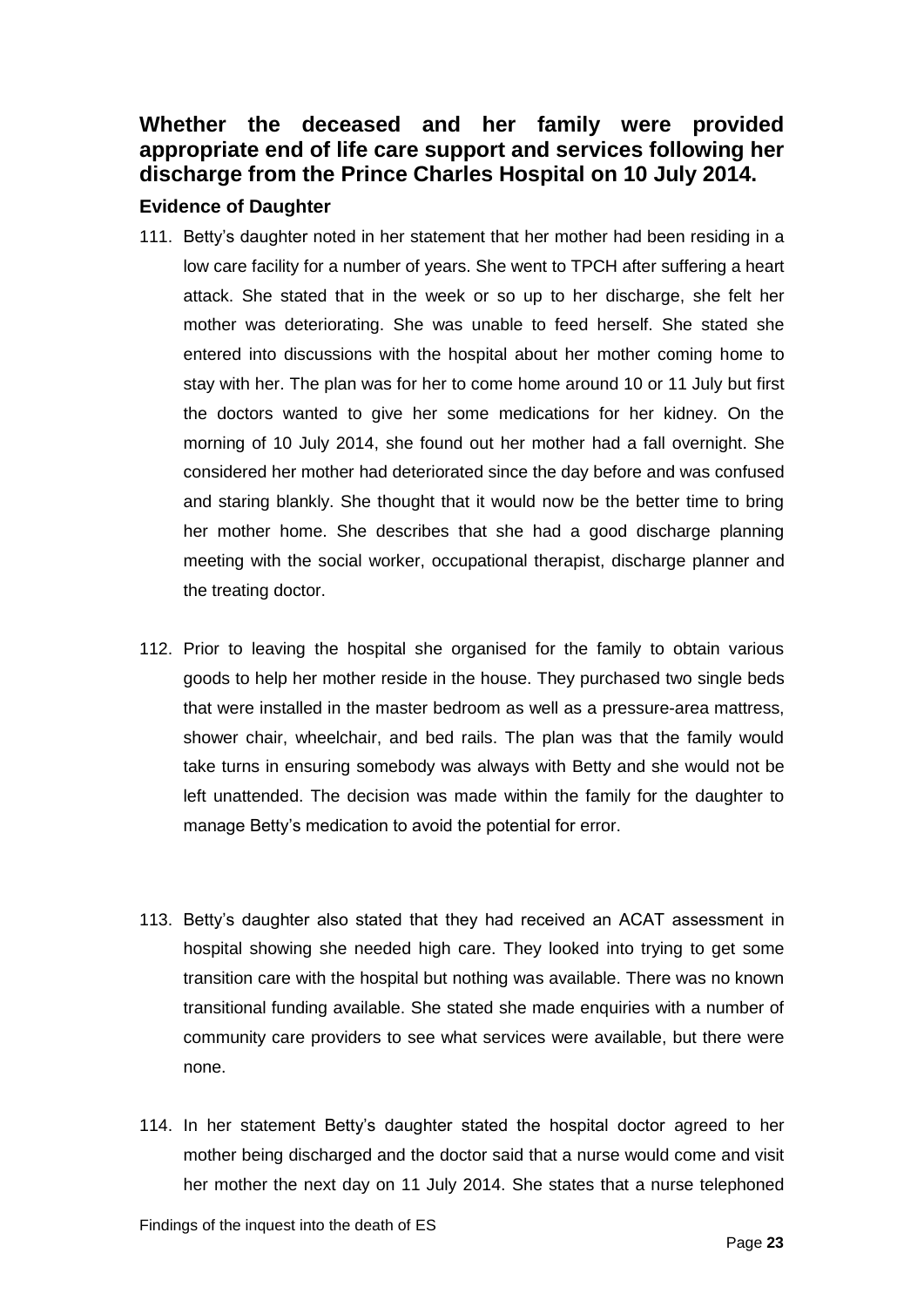her to advise that the paperwork had been sent to the wrong district. The nurse apologised and said she would not be able to come and see her mother until the next week.

- 115. It is apparent the referral to Post-Acute Care Services did go to the wrong office. It is also clear the correct area received the referral the same day and a clinical nurse with Post-Acute Care Services telephoned on 11 July 2014. She stated she had a long conversation with Betty's daughter. The daughter does not recall this telephone call but accepts it could have happened.
- 116. The services referred to in the referral notice included nursing assessments, daily living functional assessments, home safety and pressure injury prevention assessment, personal care assistance and social work for carers' stress and sustainability of care and arrangements. During the conversation the nurse stated they discussed a number of issues. The PACS nurse stated it was evident the family had hired or bought a pressure reduction mattress, cushions, chair and bed rails. They discussed oral intake, prophylactic aperients and analgesia. They also talked about the services requested from the Post-Acute Care Service and that the daughter felt at this point in time the family wished to care for their mother themselves and did not require any support from postacute care. The plan was to phone on 15 July 2014 to see how the daughter and family were coping.
- 117. The daughter also does not recall this second call, which is noted in the hospital progress notes. I accept it was made. On 15 July, the nurse records in the notes that she telephoned the daughter and was told that 'Karuna' (a palliative care service) and the GP were caring for the mother and post-acute care services were not required. The case was closed to the service. The daughter claims no knowledge of reference to 'Karuna'. Given the contemporaneous recording of the notes, I accept some reference to that service must have been made and with the passing of time the daughter has forgotten.

#### <span id="page-25-0"></span>**Evidence from the Prince Charles Hospital**

118. Dr James Stevenson is the Clinical Director of the Palliative Care Service at TPCH. He had no personal dealings with Betty but provided a statement after reviewing the medical records. Dr Stevenson noted Betty had been referred to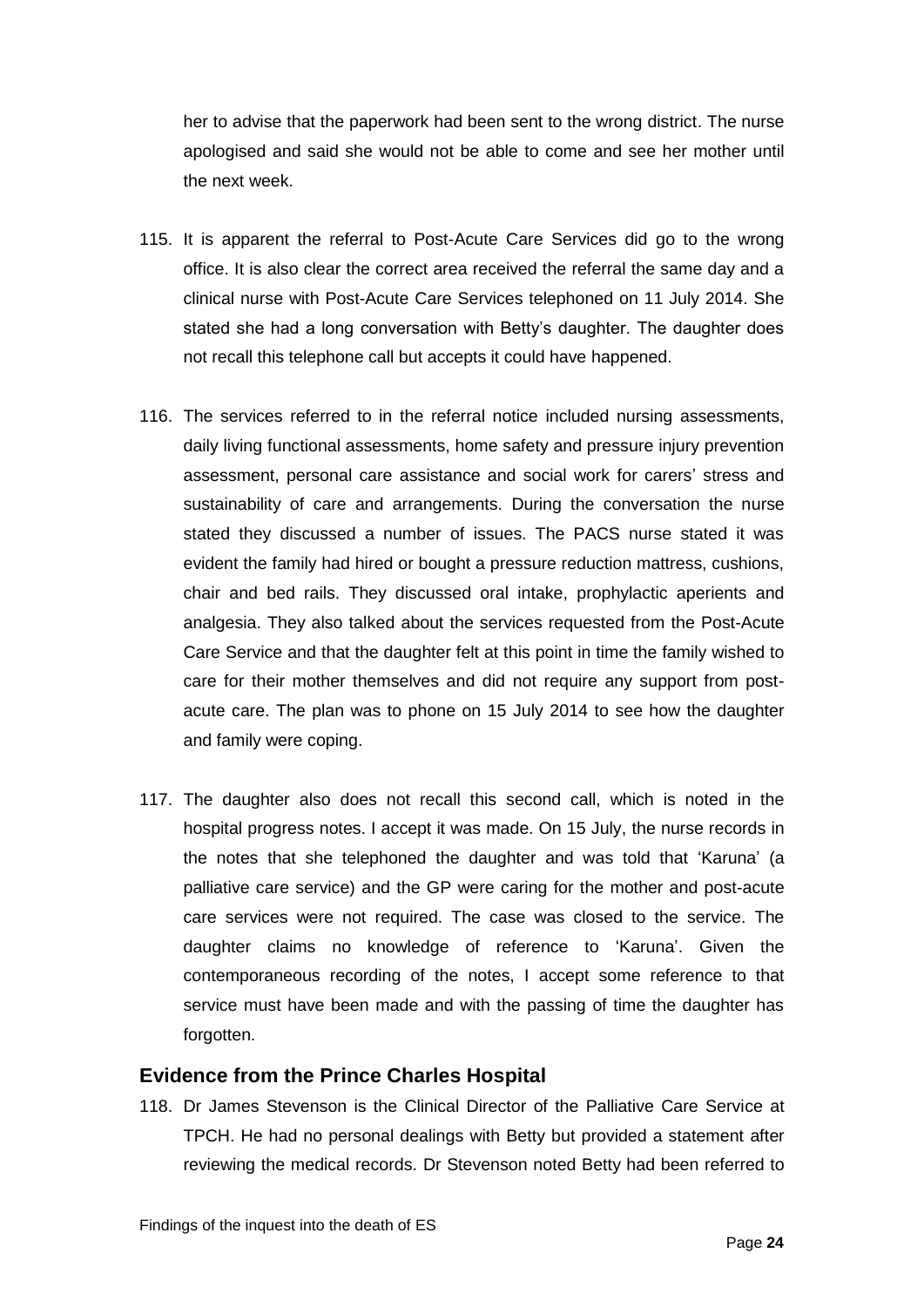the TPCH Palliative Care Service in 2009 and he also reviewed the services provided over the period, 2009 to 2011, which was not a focus of this inquest.

- 119. In relation to the events of 2014, Dr Stevenson noted that Betty's health steadily improved from the acute problems after admission but there were always concerns about her long-term survival and ideal location of care. The options were to upgrade her to a higher level of care but in this case the family consistently wished to have her discharged home to their care due to concerns her survival was not going to be long and that she would prefer not to be living in an institution at the very end of her life. Dr Stevenson stated there were multiple discussions between the various health professional streams about the ongoing treatment options. Dr Stevenson stated that until the day prior to discharge, it was not obvious from reading the medical notes that the family had any concerns about the proposed plan of a community care package. In this case the family developed a wish for an early discharge and before any of the granted care packages could begin.
- 120. Prior to the family wishing for Betty to be discharged quickly, there were multiple discussions about referrals to community-based transition care programs. These packages are designed to provide an appropriate amount of in-home care whilst waiting for a more permanent high level care package.
- 121. Dr Stevenson stated that whilst it would not have been surprising if Betty was to experience another acute deterioration and even die from one of her various illnesses within the next 6–12 months, there were no immediate signs she was going to die within days or weeks of leaving hospital.
- 122. Betty's daughter agreed there were no signs that Betty would die soon. She had bounced back in the past and they had not had a conversation about her dying soon. The daughter was asked about palliative care and she recalls having a discussion with one of the doctors and asked if they would refer her to a palliative care service. She understood that if she was referred, a nurse would come and assist her in relation to healthcare management including pressure sores, nutrition, and medication. She agreed she had not received any advice about a service to contact as she did not think they were at that point.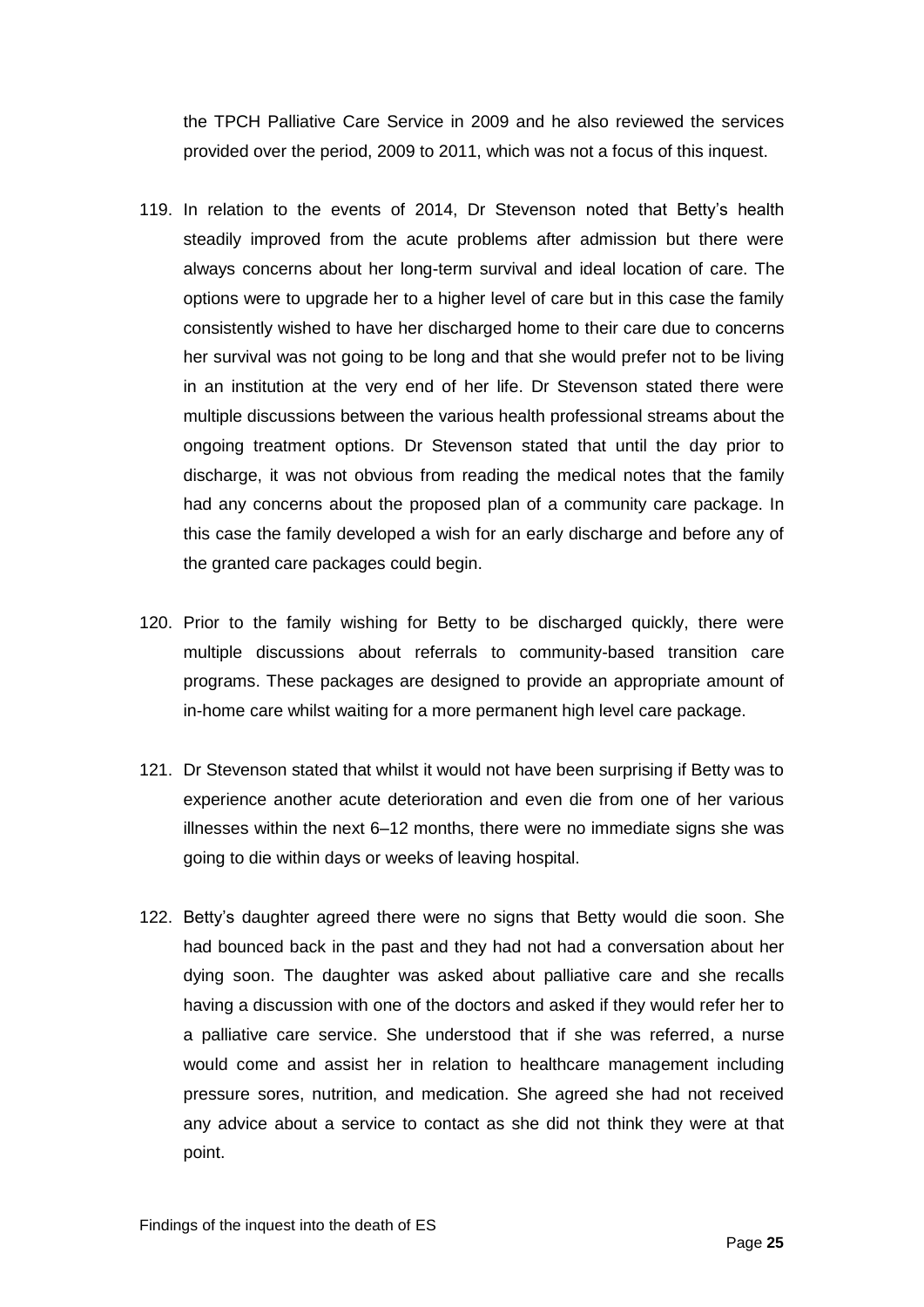- 123. Dr Stevenson stated the goals of care and discharge shown throughout the medical records indicated the treatment plans were focused on restoring health, maximising safe mobility and independence and providing the family with sufficient community-based supports whilst ensuring her medications were being prescribed in the safest possible way.
- 124. Dr Stevenson noted there was a single entry from a renal medical officer who documented on 3 July 2014 that he had spoken with the daughter who had asked about palliative care and said she was thinking about palliative care down the line. There was no immediate discussion other than to suggest she should be talking to the principal medical team about this. Dr Stevenson stated there were no other notes he could see during that admission raising the topic of palliative care.
- 125. The medical records also noted advice was given to the daughter about representing to either the GP or the emergency department in the event of a recurrence of heart failure or palpitations. Betty's daughter stated in evidence that the point was for her mother to be cared for at home, but if she had to go back to hospital she would have rung the ambulance.
- 126. Dr Stevenson noted the staff working in discharge planning then tried to make urgent referrals to alternative home focused care, such as the Post-Acute Care Service or Hospital in the Home. Transition care packages required Betty to remain an inpatient beyond the intended date of discharge whilst waiting approval and the alternative of utilising the Post-Acute Care Service appeared to be acceptable to the family. Dr Stevenson stated that at no point during the admission was any suggestion made by the health professionals that Betty needed to be referred to palliative care at all, let alone a home-based 'Care of the Patient' concept.
- 127. Dr Stevenson stated if that had been the case, the consultant providing direct care to the patient was someone who makes frequent use of their service and was also capable of providing a good basic palliative care approach. He stated the palliative care team will frequently have conversations with the ward nursing staff about potential future patients.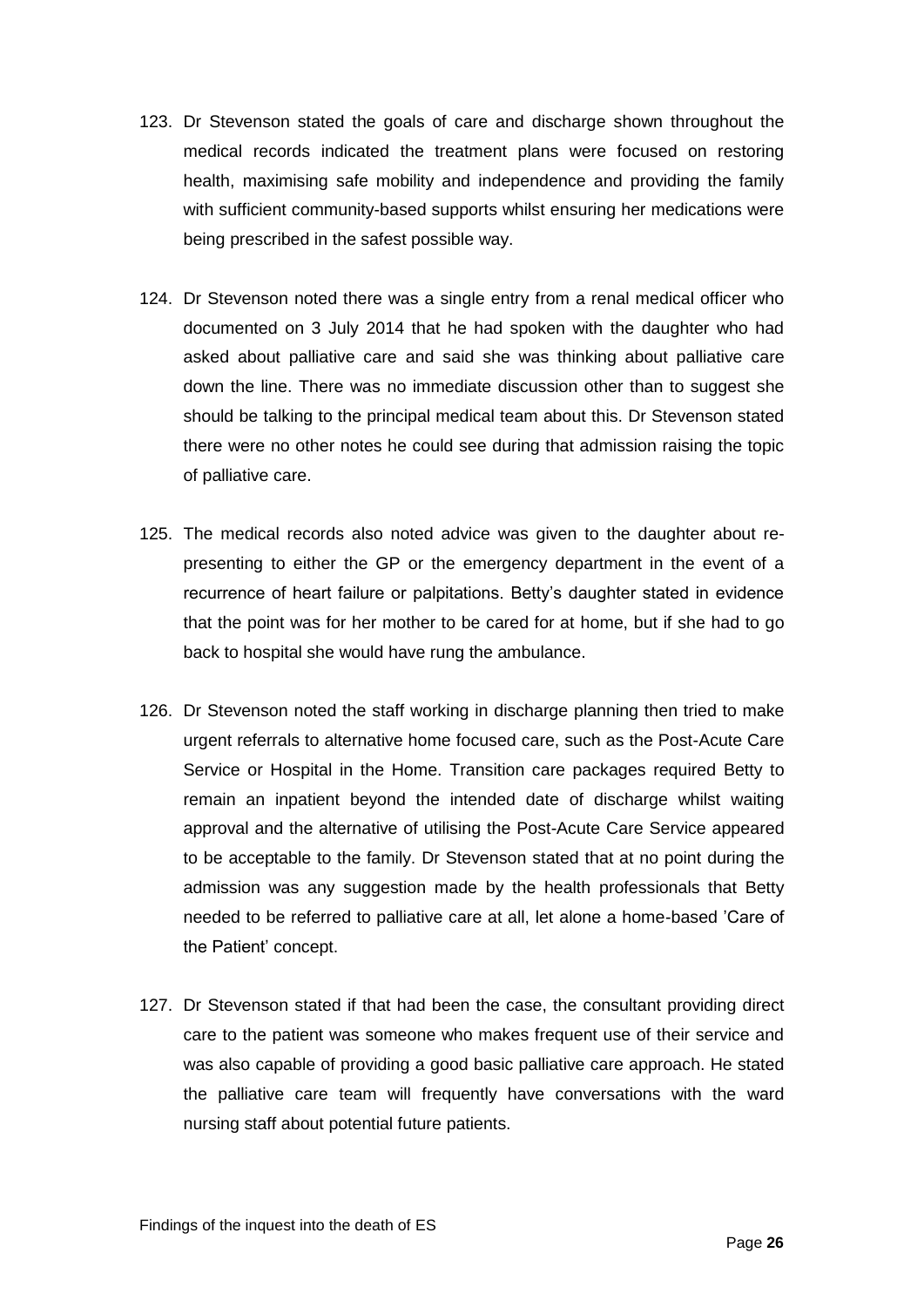- 128. In summary, Dr Stevenson stated that at the time of discharge it was acknowledged that Betty was living with a serious overall medical situation, which included a number of conditions that could prove fatal at some point in the following months. However, the goals of care at that point were focused on restorative care, not palliative care. The notes do not indicate care of an imminently dying patient was needed. Had a referral to the palliative care service been made by the treating team, it would not have been rejected by this service. The medical records noted there had been reasonable improvement during the admission for the acute onset of conditions. Dr Stevenson stated that if palliative care input had been provided at this point, it would likely have been minimal, such as encouraging everyone to pursue the recommended discharge plans and to see the patient at a clinic a few weeks later.
- 129. Dr Stevenson noted there appeared to have been a request generated to the palliative care service following a request from the family, a day after discharge. This was a generic referral form, which does not read as though the referral is referring to an imminently dying patient. The referral was written with a date of 11 July 2014, a Friday. The document was received by the palliative care service on Monday 14 July. On the same day the palliative care referral was sent, another referral was sent simultaneously to the Post-Acute Care Service but it was not known to the treating team a referral had been made to palliative care.
- 130. Dr Stevenson stated what followed after discharge was a rapid deterioration, which was not expected. The medical file does not indicate anyone from the family or other health professionals recognised and responded to an acute deterioration in terms of trying to identify a cause and consider potential treatment options. He stated it should not simply be assumed this deterioration represented a dying patient. It is possible she had developed an irreversible problem, but without a thorough and impeccable assessment, it is not possible to simply assume that was the only possibility.

#### <span id="page-28-0"></span>**Evidence of GP, Dr SK**

131. Dr SK provided a number of statements and gave evidence at the inquest. It is evident she undertook weekly visits to the nursing home where Betty was living prior to her admission to TPCH on the last occasion and attended to Betty regularly when requested.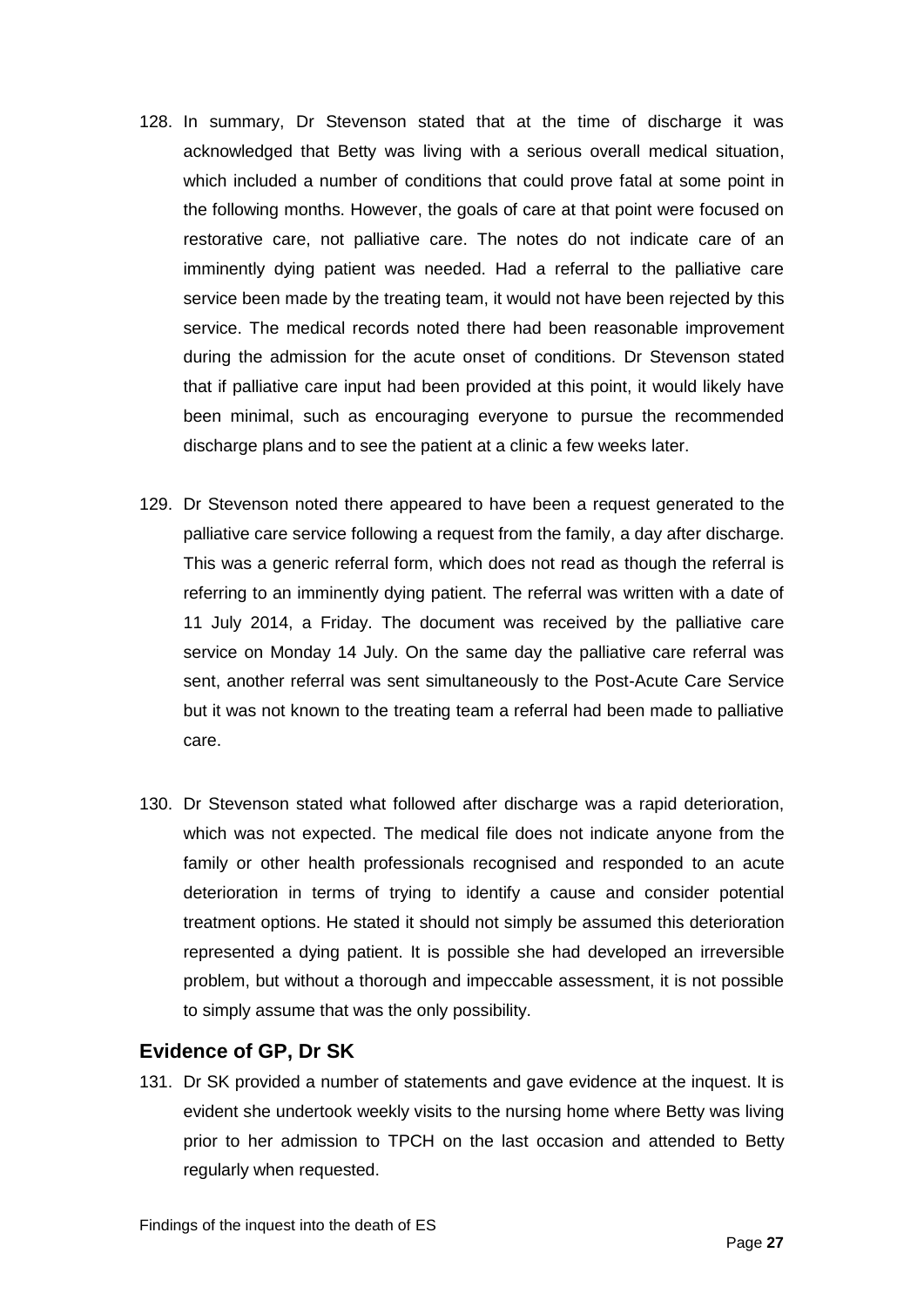- 132. Dr SK stated that in the weeks leading up to her death, Betty became increasingly immobile due to pain, shortness of breath and frailty. A decision had been made to commence the assessment process to obtain approval and funding for higher level care. Over the five year period she had treated Betty, her health had gradually declined and was adversely affected by complications associated with her Chronic Obstructive Pulmonary Disease, stage V kidney disease, pain in her shoulder and congestive cardiac failure. It is evident from the records, Dr SK saw Betty regularly and was responsive to her complex needs.
- 133. Her shoulder pain was diagnosed as subacromial bursitis and was treated with cortisone injection, Endone (Oxycodone) 5mg (half to one tablet twice daily) and the use of Duragesic (fentanyl) 25mcg patches.
- 134. Dr SK became aware of Betty's hospital admission probably after being informed of this by the nursing home. Dr SK was contacted by the daughter on 14 July 2014. The TPCH Discharge Summary was received by her after Betty had died. On 14 July 2014, she was informed Betty was at home but was not eating and was agitated. Dr SK stated she would attend on a home visit on 17 July 2014. She provided 20 Actiq lozenges from the practice's dependent drug cupboard, which was collected by the family.
- 135. On the morning of 15 July 2014, the daughter called to say Betty was not taking the lozenges. On the basis that Betty could not eat, Dr SK says she issued a prescription for liquid morphine oral solution 5mg, 1-2mg three times a day as required.
- 136. Dr SK was contacted by the family on 16 July 2014 advising that Betty had passed away at home. She advised the family to contact the police on the basis she had died at home. She agreed to complete a Cause of Death certificate after being contacted by ambulance officers. This was in light of her knowledge of the decline in her health over preceding months, principally as a result of her comorbidities.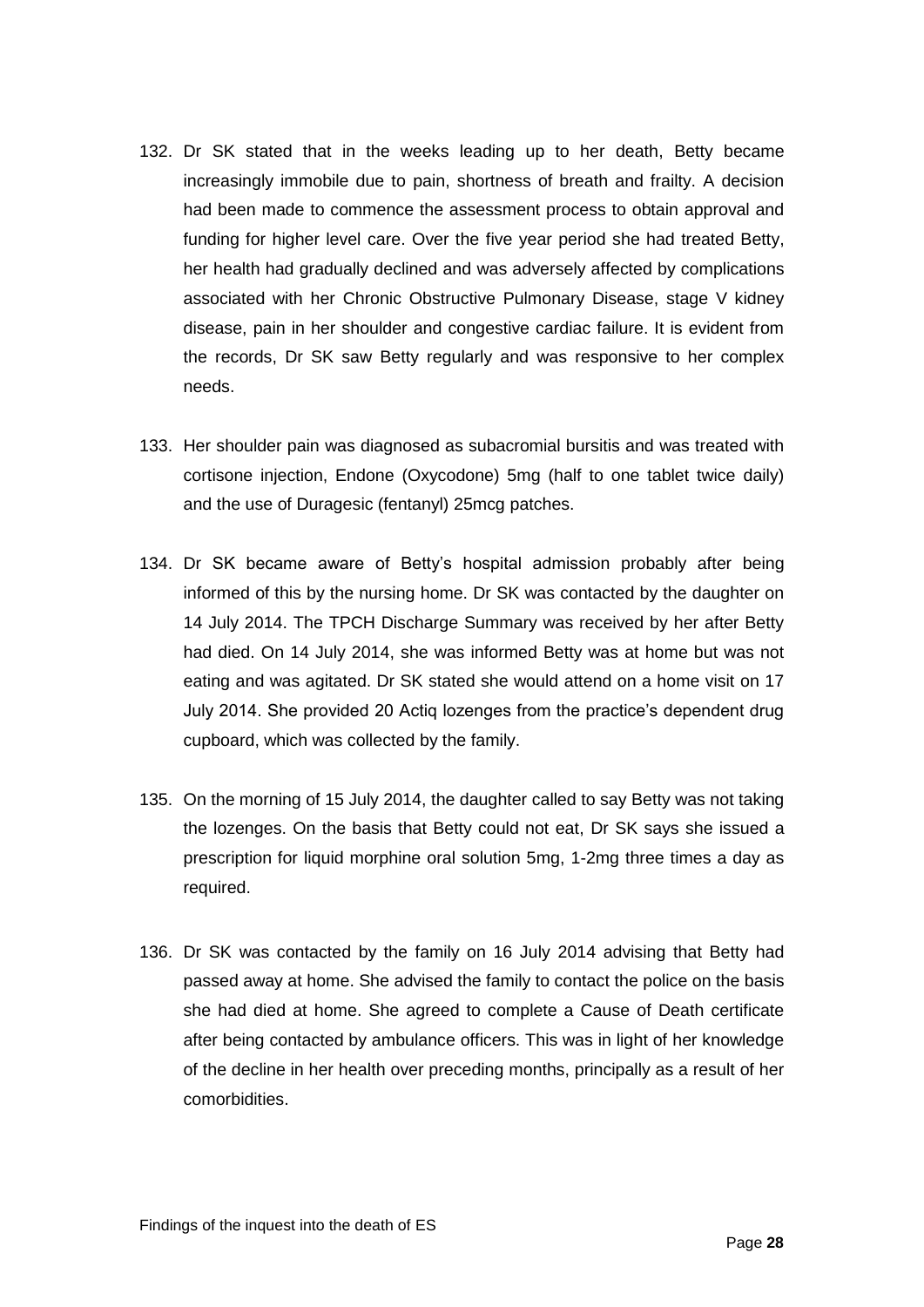- 137. During the five years that she treated Betty she considered the family to be very caring.
- 138. Dr SK also provided evidence concerning the process for prescribing medication to patients at the nursing home. The nursing home used one pharmacy. Each time she prescribed a new medication for a patient, this was recorded on a MPS Summary sheet including the dose and frequency it is to be taken. Each time a new prescription was made an amended MPS sheet is faxed to the pharmacy. Once the medication has been prescribed it was the usual practice to continue to dispense that medication to the nursing home until it was ceased or changed. All medication was provided directly to the nursing home and not to individual patients. Medication was provided to patients, one dose at a time by nursing home nurses and no medication was left with patients, other than in the case of medication being required to be taken at night when nurses were not available as it was a low care facility. Each time a medication was provided by a nurse, a nursing entry is made. If the medication is a scheduled 8 controlled drug (such as morphine or fentanyl), an entry was also required to be made in the controlled drugs register for the patient.
- 139. On 29 May 2014, Dr SK increased the dose of the Durogesic fentanyl patch from one every four days to one every three days. This was recorded on the relevant MPS Summary sheet. Dr SK was concerned about the increased use of Durogesic patches and had informed Betty on a number of occasions she would need to come off these patches.
- 140. On 27 June 2014, another doctor at the practice saw Betty. It was recorded she was becoming agitated, which was thought to be secondary to fentanyl use. As a result, the Doctor wrote the word 'ceased' next to the entry for the fentanyl patches.
- 141. Dr SK was not aware that in early July 2014 the nursing home returned all of Betty's belongings to her family on the basis she would not be returning following her discharge from the hospital. This included all unused medications. Dr SK has consulted the nursing home records and notes there is an entry in the controlled drugs register on 3 July 2014 stating that 19 Endone and five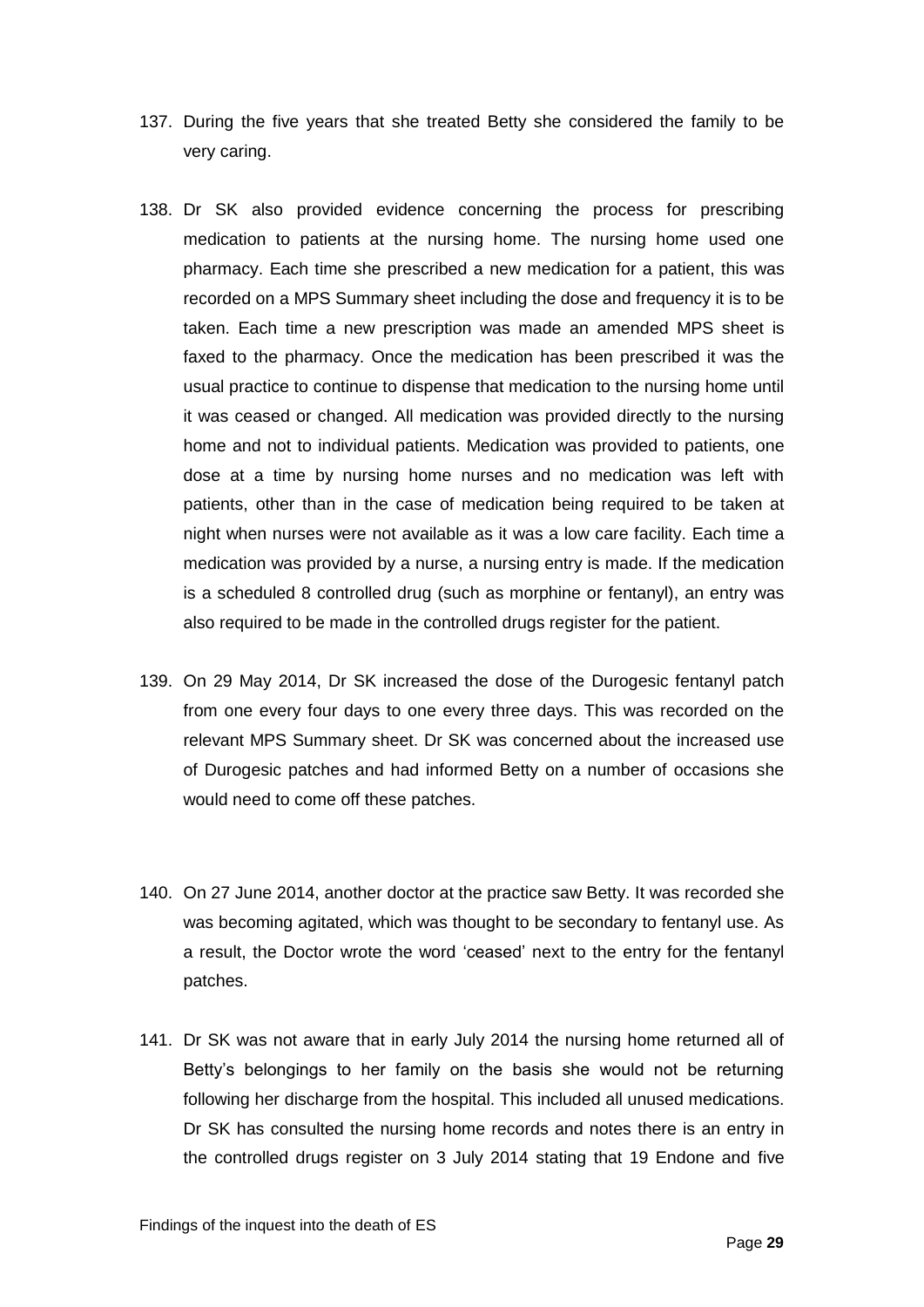fentanyl patches were returned to the family. Dr SK stated she was completely unaware this medication had been given to the family and as far as she was concerned it had been ceased whilst she was at the nursing home.

- 142. It was Dr SK's usual practice to ask a patient what medication they are taking prior to prescribing medication for them but she does not recall whether she asked this question of Betty's daughter at the time. She certainly did not advise any member of the family to utilise the remaining Endone and Durogesic patches.
- 143. Dr SK has taken up this issue with the Clinical Nurse Coordinator at the nursing home. Dr SK informed the CNC that providing family with S8 controlled drugs was not a good practice. It was agreed a policy should be put in place at the nursing home to avoid a similar situation occurring and these were drafted and updated as a matter of priority. Those policies have been provided to the Court. This includes an amendment requiring the registered nurse to complete a 'Return to Pharmacy' form as soon as possible after a doctor has ceased a patient's S8 medication and this medication was to be returned to the pharmacy as soon as possible. Further control measures regarding the use of S8 medication including when residents are on leave overnight or on consecutive days as well as other amendments to policies, have been made.
- 144. Dr SK told the inquest she has no specific recollection of discussing with the family the use of the medication provided, although her usual practice is to say something about how it should be given. The intention in prescribing the oral morphine was it should be given if Betty looked like she was in significant pain but not more than three times a day. Her usual practice is to tell patients to adhere to the prescribed amount.
- 145. Dr SK says she did not have any discussions with the family specifically about the provision of palliative care but it was her assumption that because Betty had been discharged to her daughter's home, she was requiring palliative care. This was because at some stage in the past she had discussions with her daughter who stated she would bring her mother home if nothing more could be done for her. It was for this reason she was intending to visit the home on 17 July 2014 to assess her palliative needs. Dr SK's understanding of palliative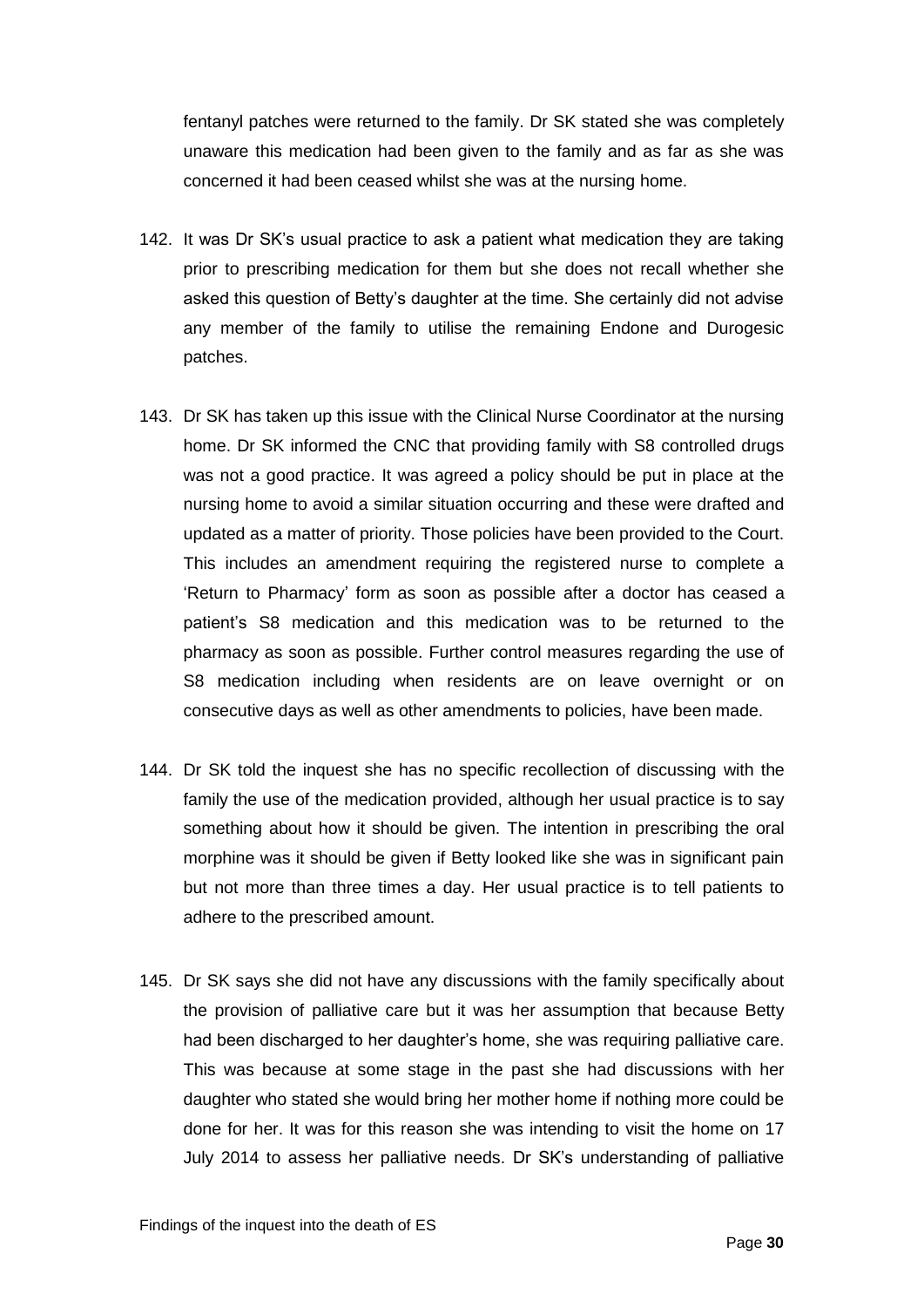care was this was a stage at end of life when no further curative options were available.

146. Dr SK stated that in retrospect, although she was trying to be as practically helpful to the family as she could be at the time, it may have been more prudent for her to advise the family to contact an after-hours doctor, who could assess Betty. After hours doctors are available after 6pm but she could not be sure if the service her medical practice subscribed to would have conducted a home visit in the area where Betty was now living. She stated it would have been very unlikely a general practitioner who had not known Betty would have made a house call. Calling an after-hours doctor or a local general practitioner may have had practical difficulties as well, as that doctor would have no previous knowledge of her complex medical history.

#### <span id="page-32-0"></span>**Evidence of Palliative Care Queensland.**

- 147. Dr Willam Syrmis is a palliative care specialist at a private hospital and has experience in managing palliative care patients in the community from both a specialist and a GP perspective. He provided a review and report in his capacity as a representative of Palliative Care Queensland, the peak representative body for palliative care practitioners and the palliative care community in Queensland.
- 148. Dr Syrmis reviewed the medical records and also read the statement provided by Dr James Stevenson.
- 149. It has to be said Dr Syrmis' report was based on an assumption Betty had been referred to community palliative care services and at the time of her discharge it had been recognised that Betty required palliative care. That was, in my view, a fair assumption to make, based on what had been recorded in the medical records and in particular a reference in a statement of Dr Pandy from TPCH who stated there were no formal palliative care plans formulated but a referral was made for the palliative care team to follow up in the community.
- 150. After considering the statement of Dr Stevenson, it is accepted by me that the discharge process was hurried because the family were keen to bring Betty home. It is also accepted, that although Betty had a number of serious comorbidities at the time of discharge, which could have led to her death in the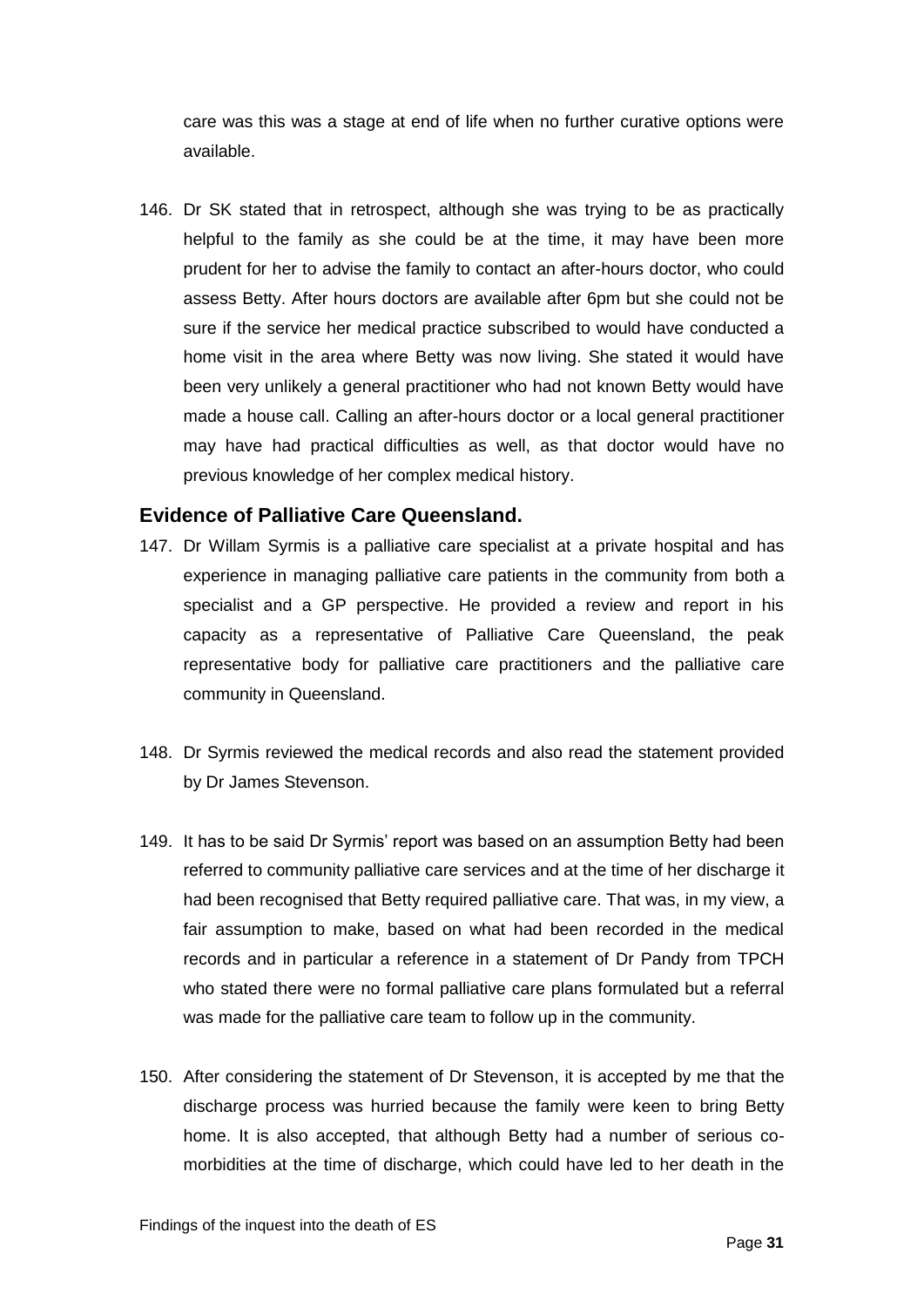next few months, she was not in a state at the point of discharge where she required urgent palliative care.

- 151. Hence, to the extent that Dr Syrmis is critical in his report of any time delay in the provision of community palliative care services on the part of Metro North Hospital and Health Services, he now accepts that with the extra information available, those concerns can be allayed.
- 152. However, Dr Syrmis did say that ideally the involvement of a community palliative care service would have provided 24-hour support and advice to maintain comfort and provided clear guidelines for the family on medication administration. Dr Syrmis stated that ideally this reference would be made during an inpatient stay. Ideally the family would be educated on symptoms to expect as heart and kidney failure worsened and to recognise symptoms that may suggest Betty was nearing the end of her life (e.g. refusal to eat, refusing medications, inability to mobilise, drowsiness for long periods, worsening delirium, etc.). The family would have also been educated on the process of dying, particularly to warn the daughter about the 'rattly breathing' that may occur, to prevent at least some of the distress the daughter had by the fright of such an unexpected and unexplained sign.
- 153. Dr Syrmis stated it is apparent the day after discharge Betty was reported to be deteriorating with increasing pain, agitation, confusion and refusal to take her medications and most diet and fluids. This would have included refusal to take the diuretic medication being used to prevent build-up of fluid on her lungs, so Betty was at risk of further deterioration with her breathing at that time. Dr Syrmis stated the information provided by the daughter on 11 July to the PACT nurse described signs of a patient nearing the end of the life and should have triggered an urgent review. Similarly the condition of Betty on 14 July indicated the need for such a review. It is of course evident Betty's daughter was declining any assistance so that is not a criticism of the PACT nurse or Metro North.
- 154. Dr Syrmis stated common symptoms for a patient dying of heart failure and kidney failure in those last few days may include shortness of breath, pain, nausea and agitated confusion. In the last hours or days of life, patients may develop rattly breathing either from fluid build-up in the lungs or from pooling of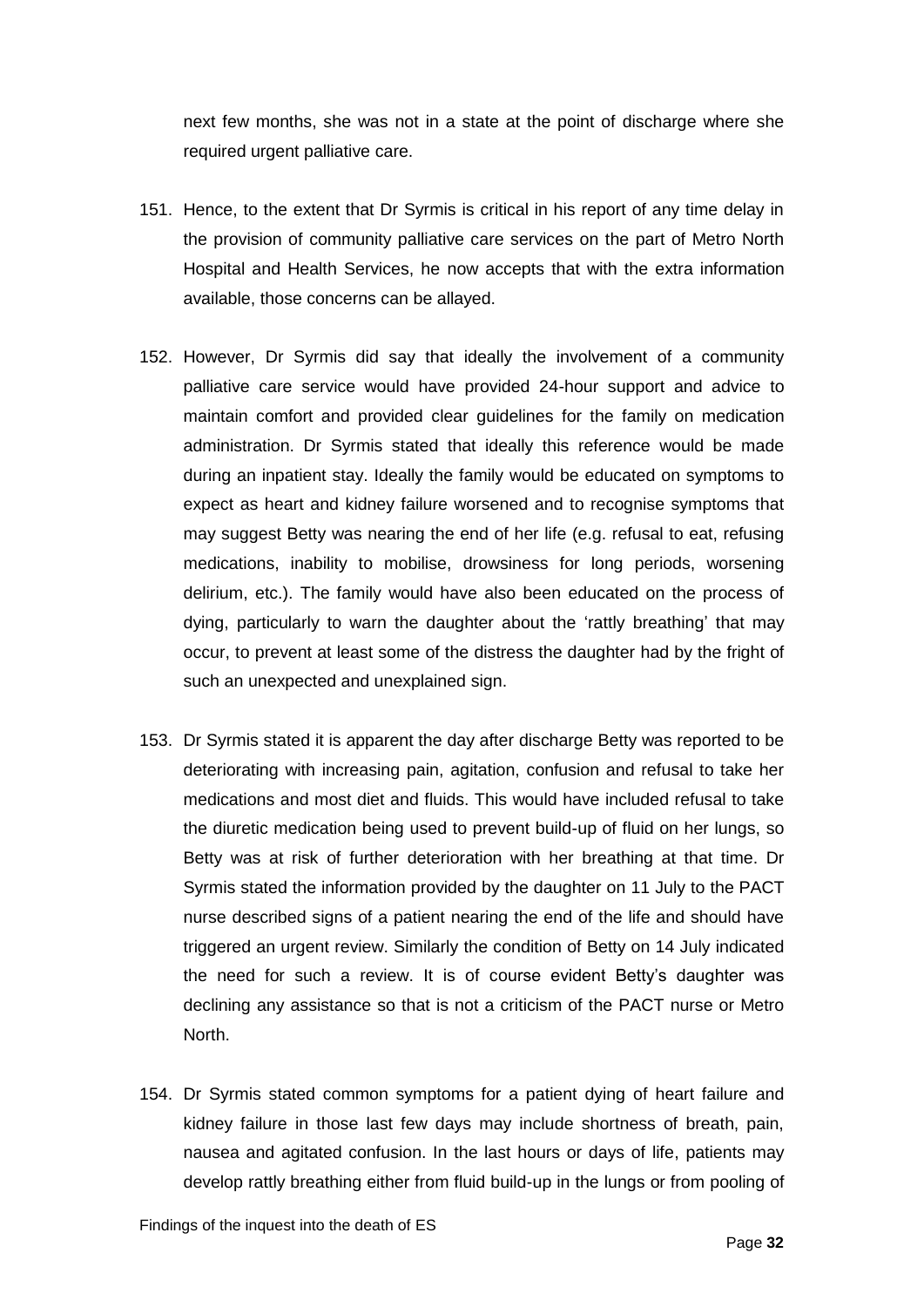secretions in the upper airway. When a patient is no longer able to swallow oral medications and the aim is for end of life care to take place at home rather than hospital then a community palliative care service comes out to the house to organise medications to manage the symptoms appropriately.

- 155. Dr Syrmis noted that ideally a palliative care team would have placed a subcutaneous cannula somewhere on Betty's body, through which she could have been given injections rather than using the oral liquid, which she was no longer able to swallow effectively. Other medications, such as hydromorphone, midazolam, haloperidol and possibly a drying agent for her rattly breathing such as hyoscine butylbromide would also have been suggested and supplied and the family would have been instructed on how to administer this medication. A syringe driver may have been suggested. The family would have been provided with written information on what each drug was for and how often it should be given.
- 156. All community palliative care services in Brisbane are available on a twentyfour hour basis for phone advice on symptom management and several are also able to provide after-hours home visits by specialty palliative care nurses
- 157. Dr Syrmis stated the use of a fentanyl patch at the end of Betty's life would not have been recommended by a palliative care service given she was not on any patches in the weeks before her death. Dr Syrmis noted it was not clear in the records who decided to apply the patches but if this was done by the family who were unaware of the dangers involved, then having a nurse visit each day and a palliative care service advice available to the family could have prevented what is assumed to be a mistake.
- 158. Dr Syrmis stated that if the family had been able to call a palliative care service about Betty's deteriorating condition on 16 July, a specialist palliative care nurse or doctor could have visited at home. If she had already been stabilised on a syringe driver and died peacefully at home, the palliative care service would have assisted in organising a Cause of Death certificate by either the GP or one of the treating palliative care doctors. Moreover a community palliative care service would know the police did not have to be called for an expected death at home, which has been managed appropriately. Hence, the involvement of ambulance and police services could have been avoided. This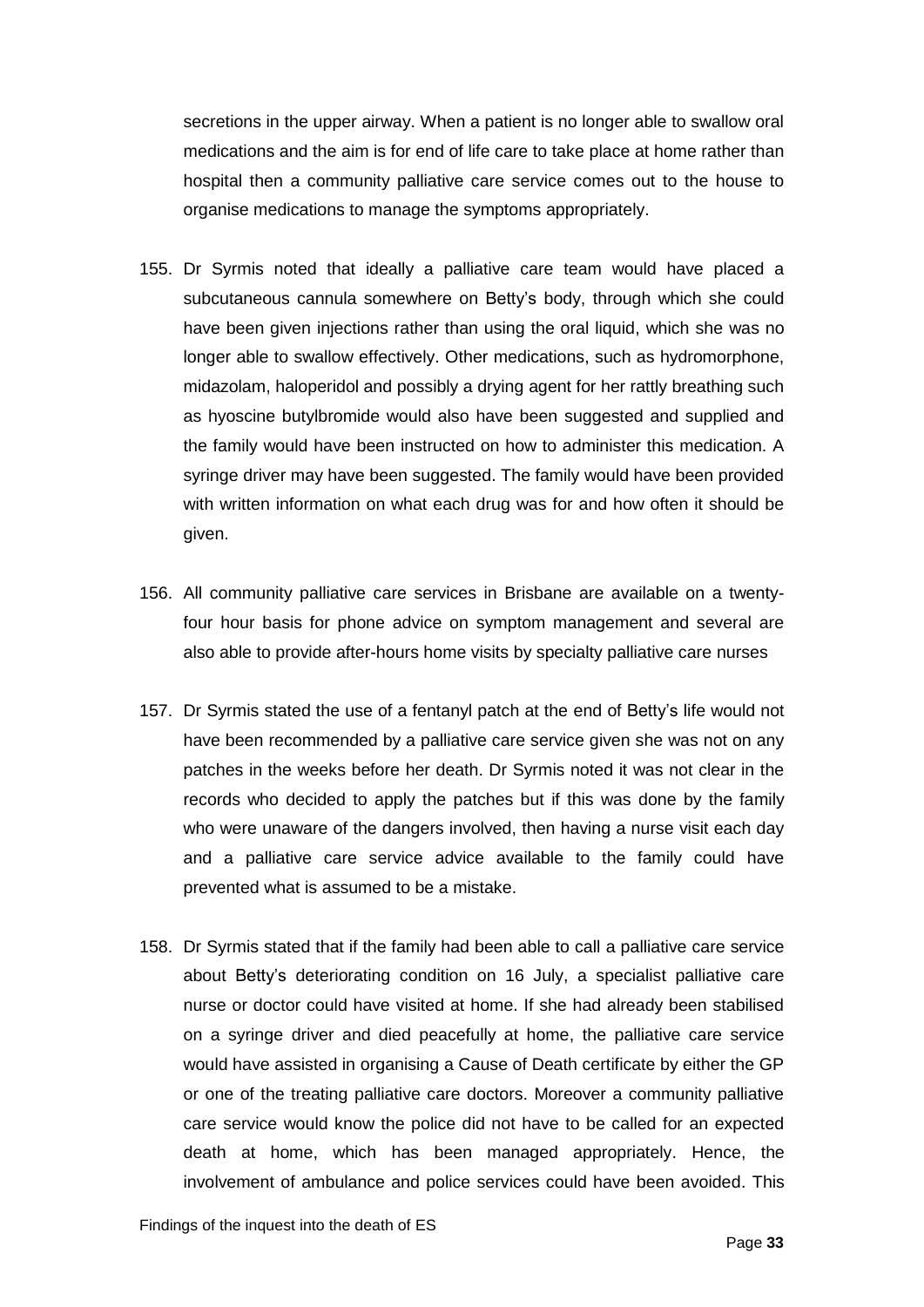would prevent wasting community resources as well as avoiding added stress for the family at the time of the patient's death.

- 159. Finally, if linked to a palliative care service, Betty and the family would have had access to a multidisciplinary team to care for them during this period. As well as the doctors and nurses, the majority of community specialist palliative care services in Brisbane also have counsellors or psychologists available to support the patient and family before death and support the family or carers in the bereavement period.
- 160. Dr Syrmis stated in summary, it is Palliative Care Queensland's position that with the involvement of a community palliative care service, appropriate 24 hour support could have been provided to Betty and the family to prevent poorly controlled symptoms at the end of life for Betty. It also may have reduced some of the distress that her daughter recorded at seeing her mother suffering; and prevented administration of medication outside of that which was clearly prescribed.

#### <span id="page-35-0"></span>**Conclusions on the issues**

- 161. In reaching my conclusions it should be kept in mind that a coroner must not include in the findings or any comments or recommendations, statements that a person is or may be guilty of an offence or is or may be civilly liable for something. The focus is on discovering what happened, not on ascribing guilt, attributing blame or apportioning liability. The purpose is to inform the family and the public of how the deaths occurred with a view to reducing the likelihood of similar deaths.
- 162. If, from information obtained at an inquest or during the investigation, a coroner reasonably believes that the information may cause a disciplinary body for a person's profession or trade to inquire into or take steps in relation to the person's conduct, then the coroner may give that information to that body.
- 163. Betty was an elderly, unwell woman with multiple co-morbidities from which it was possible she would have succumbed over the next few months. When she was discharged home to her family, I accept her medical condition at the time was relatively stable.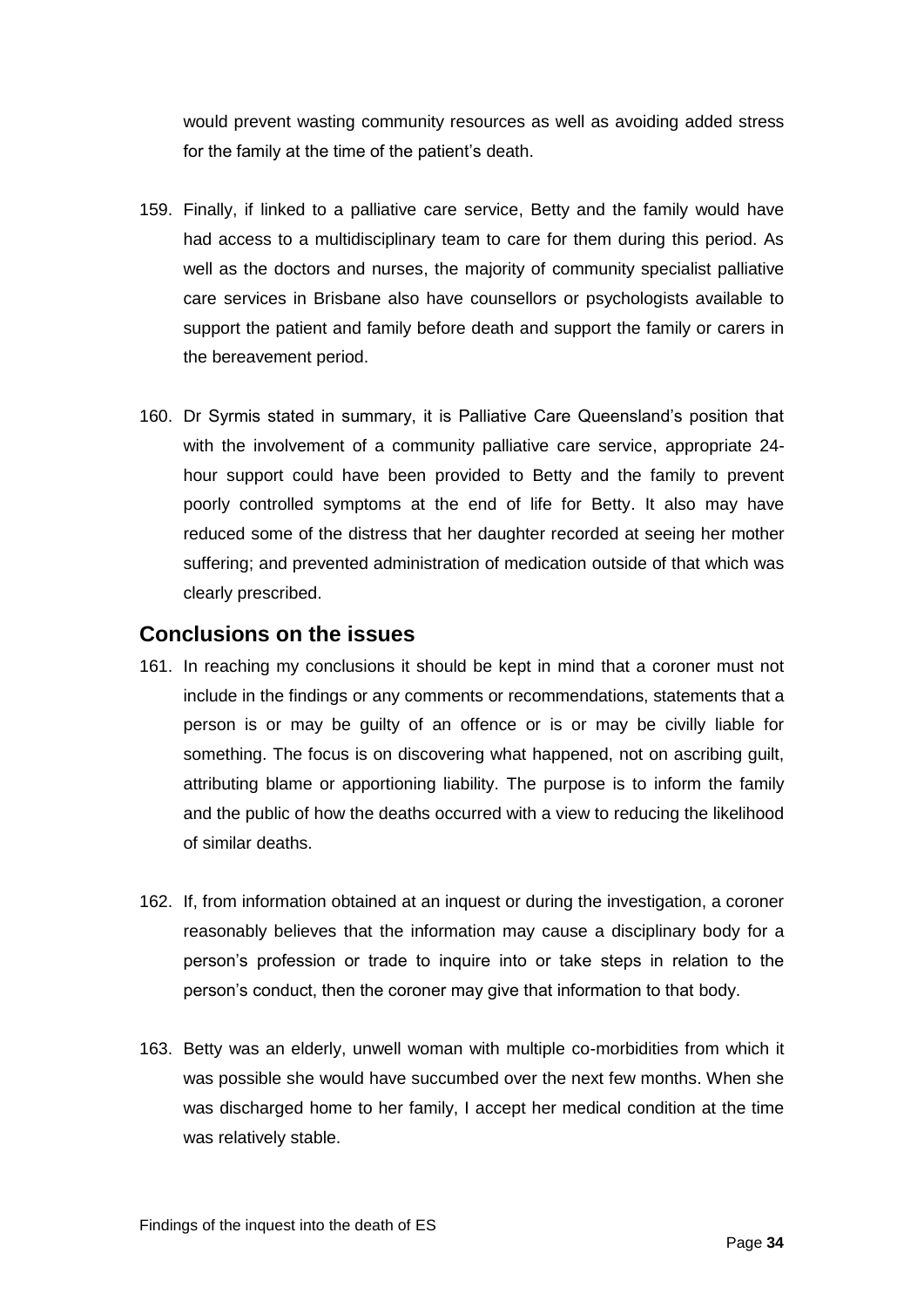- 164. It is my finding her family did not bring her home thinking she would die in the next few days. The family had gone to some considerable lengths to purchase beds, mattresses and other items and set up their own home in such a manner to provide for Betty's immediate needs.
- 165. The discharge process was adequately performed by TPCH in the restricted timeline they were given as a result of the family's decision to bring Betty home as soon as possible
- 166. The Post-Acute Care Team was given a referral and I find PACT and the PACT nurse responded appropriately to the referral and made appropriate follow-up. In hindsight, it was unfortunate the family did not avail themselves of the services on offer, but this was clearly a decision the family was entitled to make.
- 167. A referral was also made to the Palliative Care Service at the request of the daughter. Unfortunately, there was no opportunity for it to provide a service as Betty died within days of the referral being made. The referral itself did not highlight any particular urgency.
- 168. The ideal situation would have been for the referral to palliative care to have occurred in the hospital and arrangements made at that time. This was not possible, again because of the somewhat rushed discharge.
- 169. It is now apparent that Betty deteriorated within a day or two of her discharge. It is unclear what the cause of Betty's deterioration was, as she was not seen by any other medical clinician. As Dr Stevenson stated, it cannot be assumed that Betty was in a terminal phase or that there was not some possibility of providing curative treatment.
- 170. By keeping Betty at home and not bringing her back to hospital or having her seen by a GP immediately, any possible curative treatment opportunity may have been lost, but it is by no means certain there was any curative treatment available.
- 171. It is difficult to then categorise what was happening next. Was it with palliative intent? If palliative care was intended, it was by no means optimal palliation

.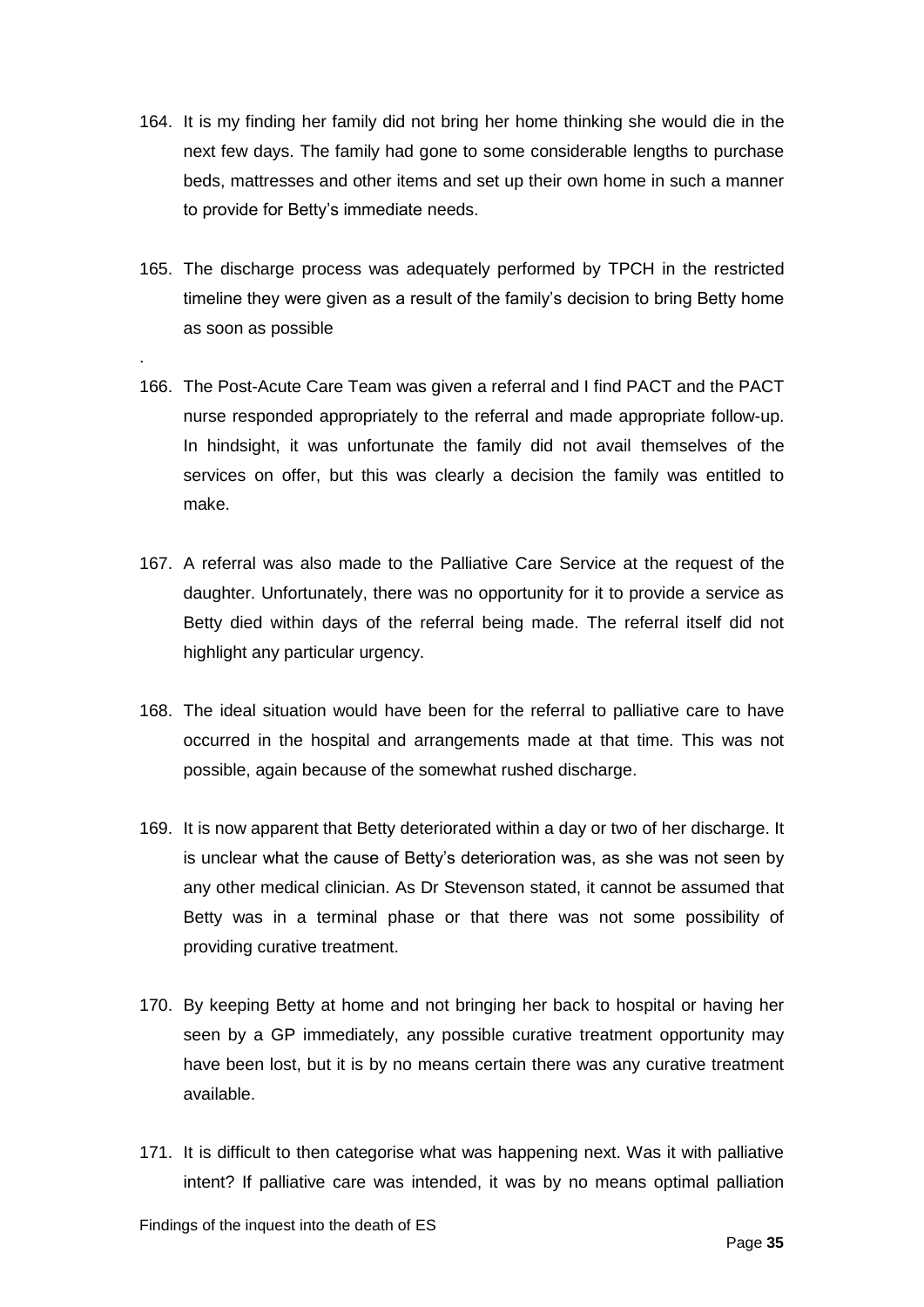practice. There was no direct supervision by a doctor or a palliative care service. Medications were given to Betty by the family and by MB, a family friend and nurse, in a careless fashion which displayed ignorance as to the impact and effects of the medication being given.

- 172. It is my finding that fentanyl patches were applied at twice the rate stated on the box and were not applied appropriately given there were two patches found on the body at autopsy. Even accepting the odd explanation of the daughter that she thought they were for Betty's heart, this still does not overcome the misapplication of them.
- 173. I find the fentanyl lozenges had little part to play and the misapplied patches themselves are responsible for the elevated fentanyl levels found at autopsy.
- 174. As to the oral morphine that was given to Betty, this clearly was in amounts well over what was prescribed. The evidence of the daughter was that over less than 24 hours she gave Betty half a dozen doses when it should have been less than four. Even accepting she misunderstood what was written on the bottle as being not to be given more than four hourly, she still gave one dose at 8am and then gave another dose in the company of MB an hour and half later.
- 175. I accept the daughter was panicking at the distressed state her mother was in, which is understandable, but it clearly would have been better for her mother to have been assessed by a doctor or a palliative care service, before proceeding to give further and increasing doses of the oral morphine medication. This of course was compounded by the effects of the fentanyl patches, which were not meant to have been applied in the first place.
- 176. I accept the evidence of MB that she was not aware of fentanyl being given in the way of patches until after she had given the final dose of morphine. This by no means diminishes the impact of her reckless decision to give Betty a substantial dose of oral morphine in circumstances where she knew two doses had been given in the preceding two hours or so. She then exacerbated this erroneous decision by applying a dose that was well over the level set on the bottle of at least twice the amount prescribed and I find was likely to be even greater than that amount. MB made these decisions without obtaining any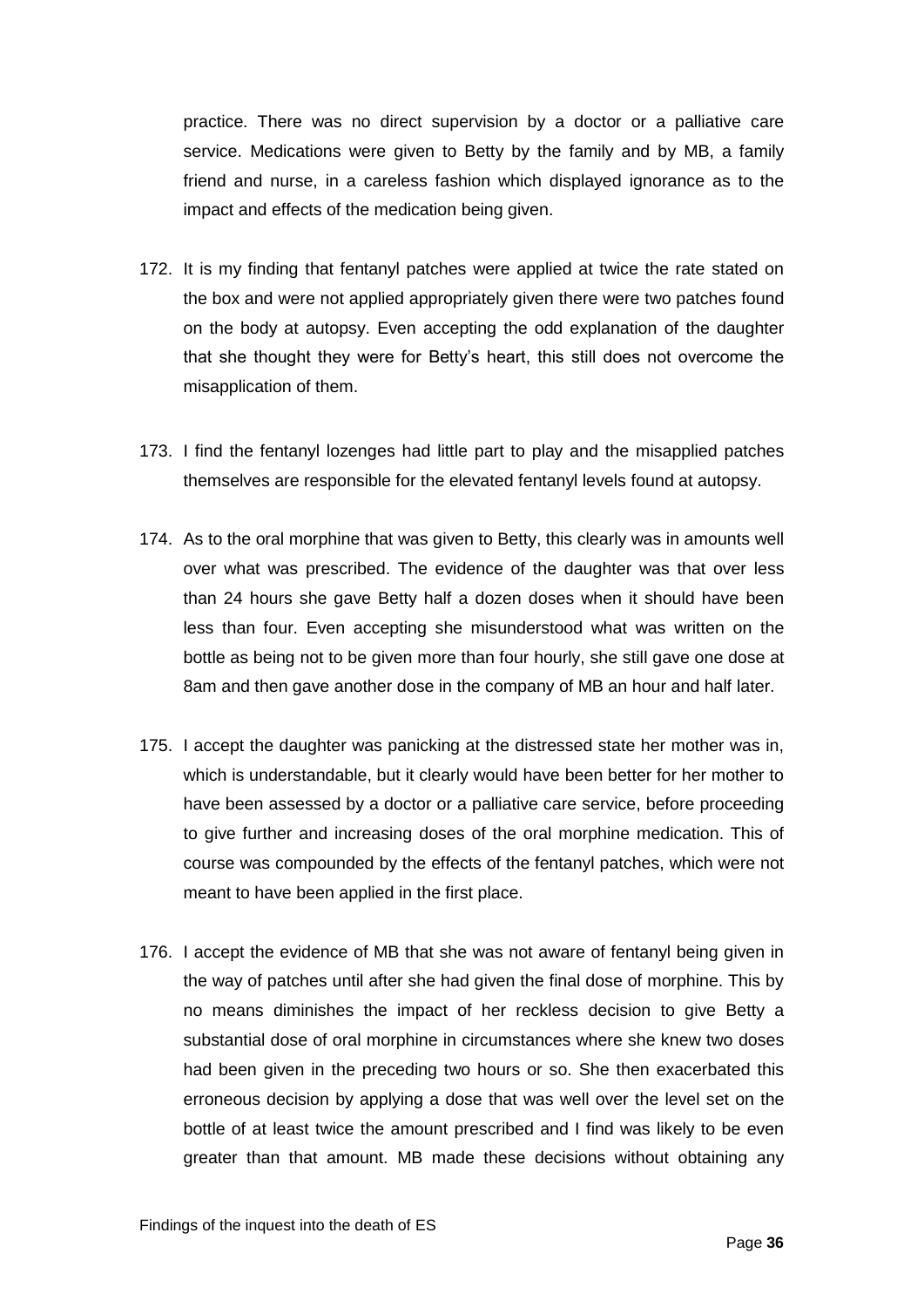medical advice. I am certain if Dr SK had been contacted she would not have amended her order of 1-2ml 3 times a day as required. The excessive doses provided by the daughter and MB are totally consistent with the findings at autopsy and the opinion of Dr McGuire, both of which I accept.

- 177. Dr SK agrees that in retrospect, it may have been more prudent for her to advise the family to contact an after-hours doctor, who could assess Betty. I accept she was trying to be helpful to the family in difficult circumstances and she was not aware of all of the events that were taking place or of the use of ceased drugs such as fentanyl and oxycodone.
- 178. As to the conversations conducted by MB with her colleagues and the Hospital hierarchy, clearly they were unusual and warranted further investigation. It is somewhat unclear as to why MB stated what she did in these somewhat colourful terms. The very best one can say in her favour, is she overreacted to the prospect she may have been responsible for Betty's unexpected death. There was some evidence that her exhibited personality was sometimes such that she could be loud and express strong opinions. She may very well believe that a conversation about how we deal with the dying needs to be had, as do many others in the community. However, having a conversation is quite different to taking direct action without medical advice. There were in fact multiple reasons why Betty may have died, some outside of MB's control, but it is not by coincidence that Betty died a short time after a large dose of morphine was provided and this act was a significant factor in her death.
- 179. The nursing colleagues acted appropriately in referring these conversations to the Hospital hierarchy. They had moral obligations as citizens but more particularly professional obligations as nurses to express their concerns.
- 180. The actions of the Hospital hierarchy were reasonable and appropriate. The Hospital thought it should at least provide MB with an opportunity to provide an innocent explanation as to her remarks. In hindsight, after hearing from nursing staff, they could have immediately referred the matter to the police. However, I accept these are fine and perhaps difficult judgment calls to make and I am not critical of the decision to question MB in the first instance. The referral to police was then made promptly.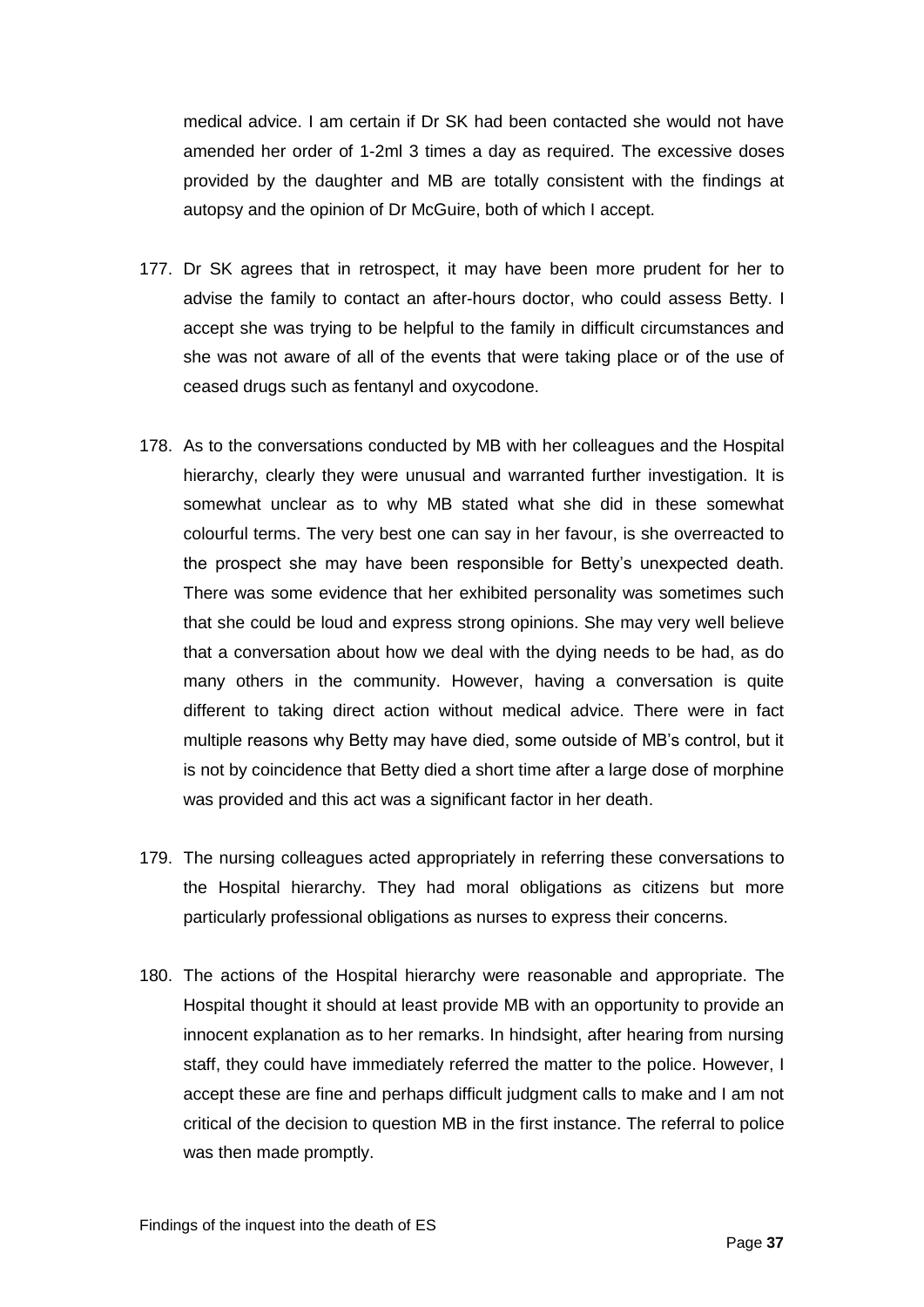181. It is quite clear that mixed drug toxicity, intentionally and likely ignorantly given, was the predominant factor, which brought about Betty's death at this particular moment. Dr Milne properly opined for his purposes that the cause of death was 'undetermined' because there was some uncertainty about the administration of the drugs found at autopsy. That uncertainty has been clarified as a result of this inquest. I support the opinion of Dr McGuire that the cause of death was due to a combination of significant pre-existing natural disease and mixed opioid drug toxicity, with the latter being the predominant feature in the last 24 to 48 hours of life. The finding as to the cause of death will accordingly be amended by me in this decision and will be reflected on Betty's death certificate held by the Registry of Birth Deaths and Marriages.

## <span id="page-39-0"></span>**Whether there are any matters about which preventative recommendations might be made pursuant to section 46 of the Coroners Act or referrals under s. 48.**

- 182. I do not consider any referral to the Director of Public Prosecutions should be made under s. 48(2).
- 183. As to a referral of MB to a disciplinary body under s. 48(4), it is understood from her evidence, and confirmed by a search of the Australian Health Practitioner Regulation Agency (APHRA) database, that MB is not presently registered as a nurse. My usual practice is to provide APHRA and the Office of the Health Ombudsman (OHO) with a copy of my findings in cases such as these, to be considered in case a further application for registration is made. Since the completion of the evidence, I have also received a letter from OHO advising it received a referral from the Hospital regarding MB and in accordance with a Memorandum of Understanding with our respective offices has requested information from me. In this case I will provide that information and a copy of this decision, for its due consideration.
- 184. Dr SK noted with concern, the actions of the nursing home in providing S8 drugs to the family, particularly in a situation where a medical practitioner had ceased that medication. Dr SK helpfully brought that to the attention of the nursing home. I am satisfied that the nursing home has made appropriate changes to procedures to avoid a similar event in the future and no further action needs to be taken.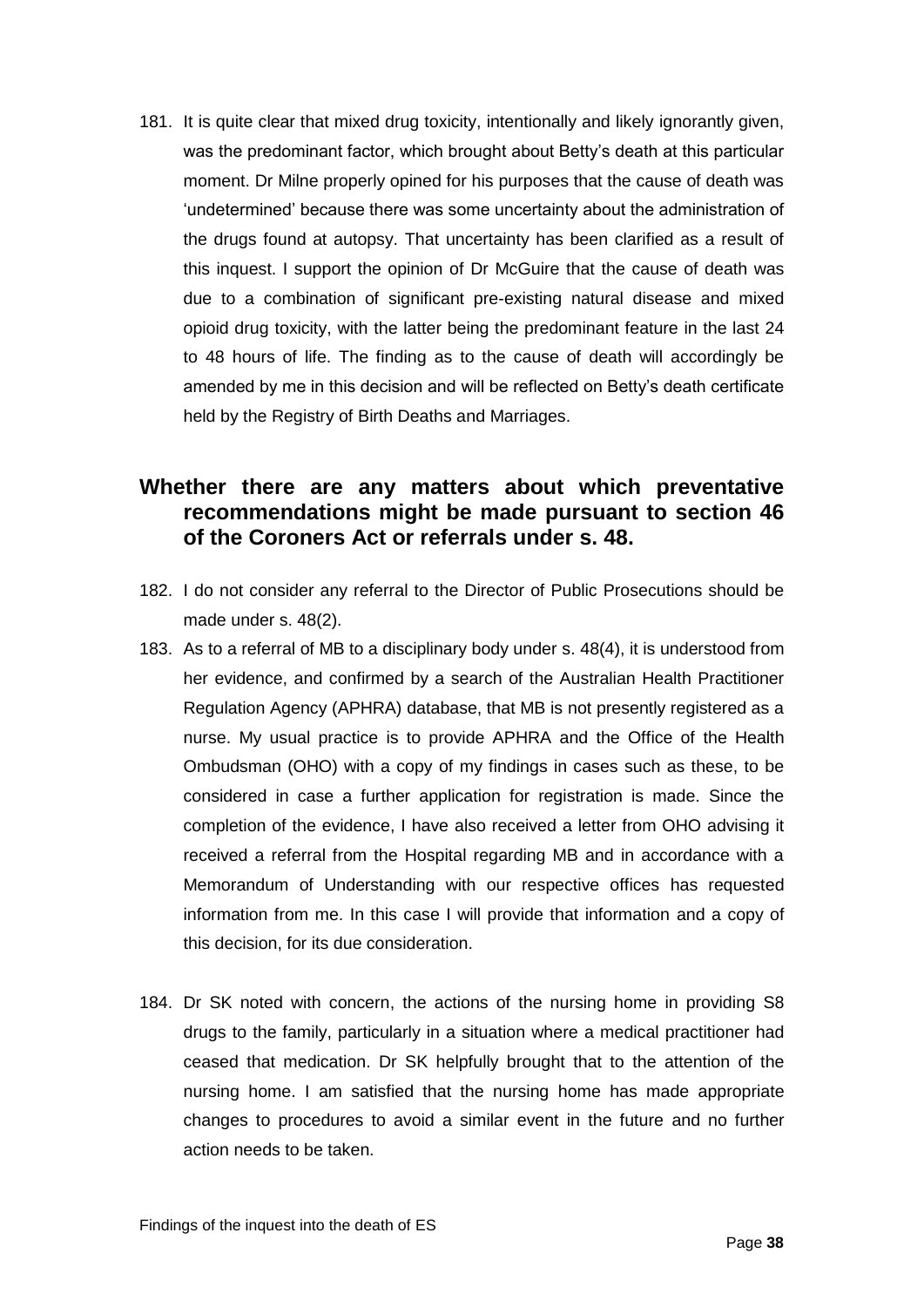- 185. The labelling of the Ordine medication was mentioned in evidence on the basis of some confusion as to what *3 times a day or as required* meant. It is evident from the evidence of the daughter that she could have been confused, believing she could give more than three times a day, if her mother's condition required this. MB said something similar. It is unclear what further calculating process was adopted by the daughter when she then stated she believed she needed to wait four hours before giving the next dose. Counsel assisting suggested a possible explanation was she was thinking of waking hours.
- 186. These confusions as to labelling have been previously considered by me in a case involving the labelling of MS Contin, also a narcotic medication. In my 2008 finding, following an inquest into the death of *Dominic Raphael Doheny,* I made the following recommendation:
- *I recommend that the Therapeutic Goods Administration consider if it should require prescribers or the manufacturers of MS Contin or other strong narcotic medication that the dosage be stated specifically in number of hours between*  taking the next dose and if there should be clear warnings placed on insert *material and on the packet that a failure to take the medication strictly in accordance with instructions may have serious consequences including death.*
- 187. In December 2008, I received advice from the Australian Government in response to that recommendation, indicating that the Therapeutic Goods Administration would take certain steps to strengthen the label warnings both for MS Contin specifically and for other long acting opioid preparations generally, to ensure it was made clear that such medications should not be taken more frequently than 12 hours. In that case, the labelling stated the medication could be given 'twice a day' and the evidence supported a finding that there was some confusion as to whether that meant a double dose could be taken at the same time.
- 188. Accordingly, I will also ask the TGA if it would consider a similar recommendation *for the prescribers or the manufacturers of Ordine or indeed all other strong narcotic medication that the dosage be stated specifically in the number of hours between taking the next dose and if there should be clear warnings placed on insert material and on the packet that a failure to take the medication strictly in accordance with instructions may have serious consequences including death*.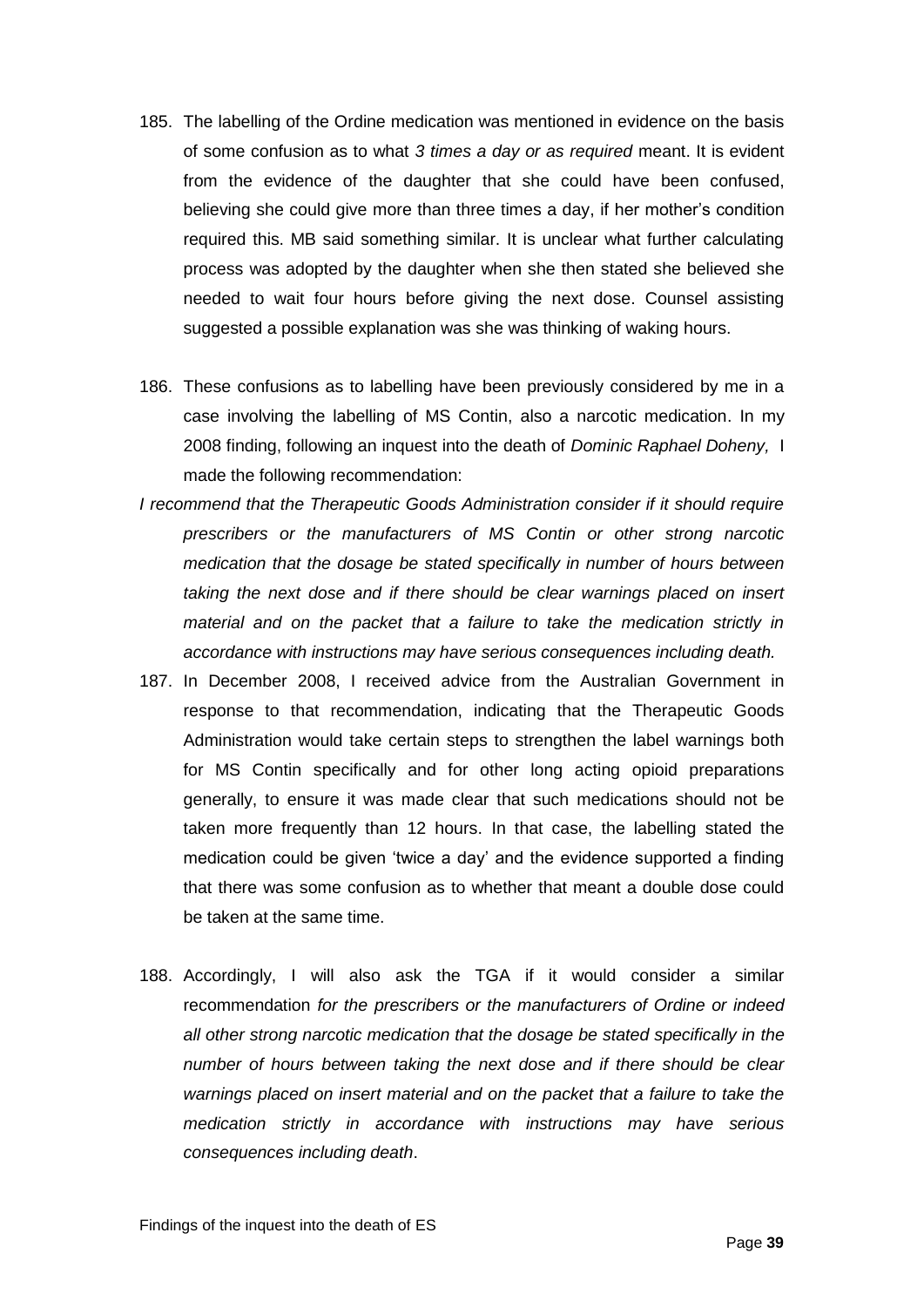- 189. This was an issue that only became evident as a result of the evidence heard at the inquest, and I regret we were not in a position to appropriately notify the TGA of the issue being raised, which would certainly be the preferred option. I accept I have not heard evidence from the TGA as to its thoughts on the matter, hence the recommendation is cast in these terms.
- 190. Palliative Care Queensland suggested a number of recommendations to assist in the prevention of future deaths occurring in the manner that Betty died. As the evidence panned out during the inquest, the suggestion there may had been some concerns that a referral to a community palliative care service was not actioned appropriately or in a timely matter, were allayed.
- 191. Accordingly, it is not intended to make any specific recommendations, although I accept the recommendations PCQ suggested highlight what PCQ would consider best practice for the future and I very much appreciate their assistance in this matter. The recommendations of PCQ are attached as a separate annexure to my decision as an educative tool for possible future reference.
- 192. The message that this case highlights is that the provision of palliative care services in the community by appropriately trained GP and specialist palliative care services, is an important service and therapeutic pathway for those who are dying without any curative options available. Such palliative care must be conducted strictly in accordance with a medical practitioner's advice and written plan and not deviated from except upon medical advice.
- 193. In this case, there was no written plan or written advice. Although I accept Dr SK would have discussed generally her usual advice concerning the use of medication she prescribed, apart from the prescription advice on the bottle, no other plan had been initiated. This may have occurred a few days later when she attended on the planned home visit. In the interim, the family were left to fend for themselves without any education on medication use and what to expect as their loved one deteriorated. This was not the fault of the GP or the palliative care system, as there had not been sufficient time to put plans in place due to the rushed discharge process. If such a process had been put in place, it is most likely the fentanyl use and its misapplication would have been noticed. Further, more appropriate methods of dispensing medications and the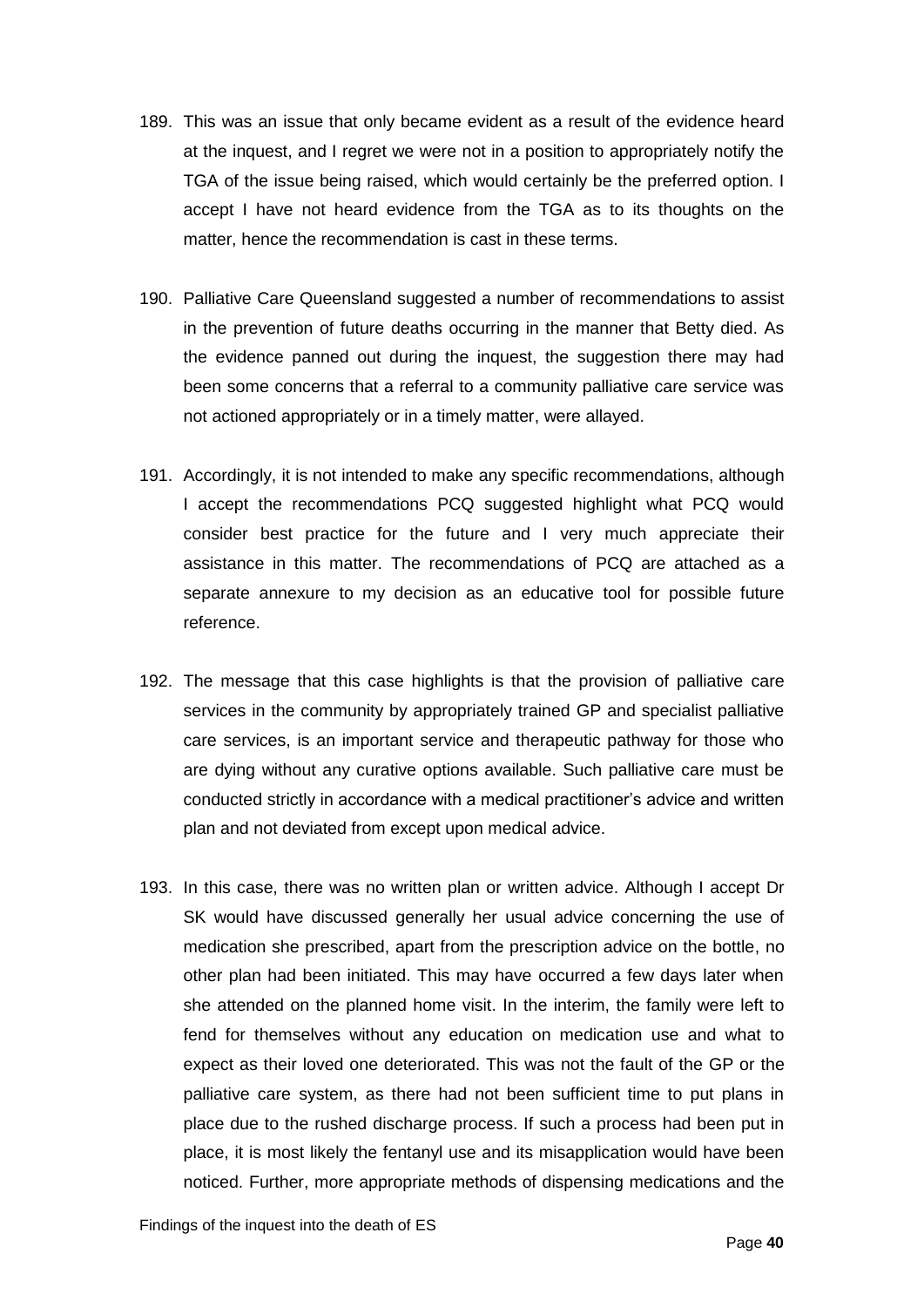use of more suitable medications would have been introduced. The family would have been educated on the signs of deterioration thereby avoiding any panic and bad decisions made in a moment of distress. As well, all of the potentially difficult legal and medical implications of what was being planned would have been taken into consideration and a referral to the coroner and this coronial investigation would have been avoided.

- 194. As Dr Syrmis for PCQ stated, *the involvement of a community palliative care service could have prevented poorly controlled symptoms at the end of life for Betty and also may have reduced some of the distress that her daughter*  recorded at seeing her mother suffering and prevented administration of *medication outside of that which was clearly* prescribed.
- 195. The message is that palliative care provided in the community must be in accordance with reasonable medical advice. If it isn't then the potential legal ramifications of not doing so are serious. The evidence in this case indicates Betty died in circumstances where she was not provided care that was with *reasonable care and skill, and in accordance with good medical practice.* It was largely family driven, however, I accept it was provided in good faith and there was no intention on the part of the family or MB that Betty would die at that time.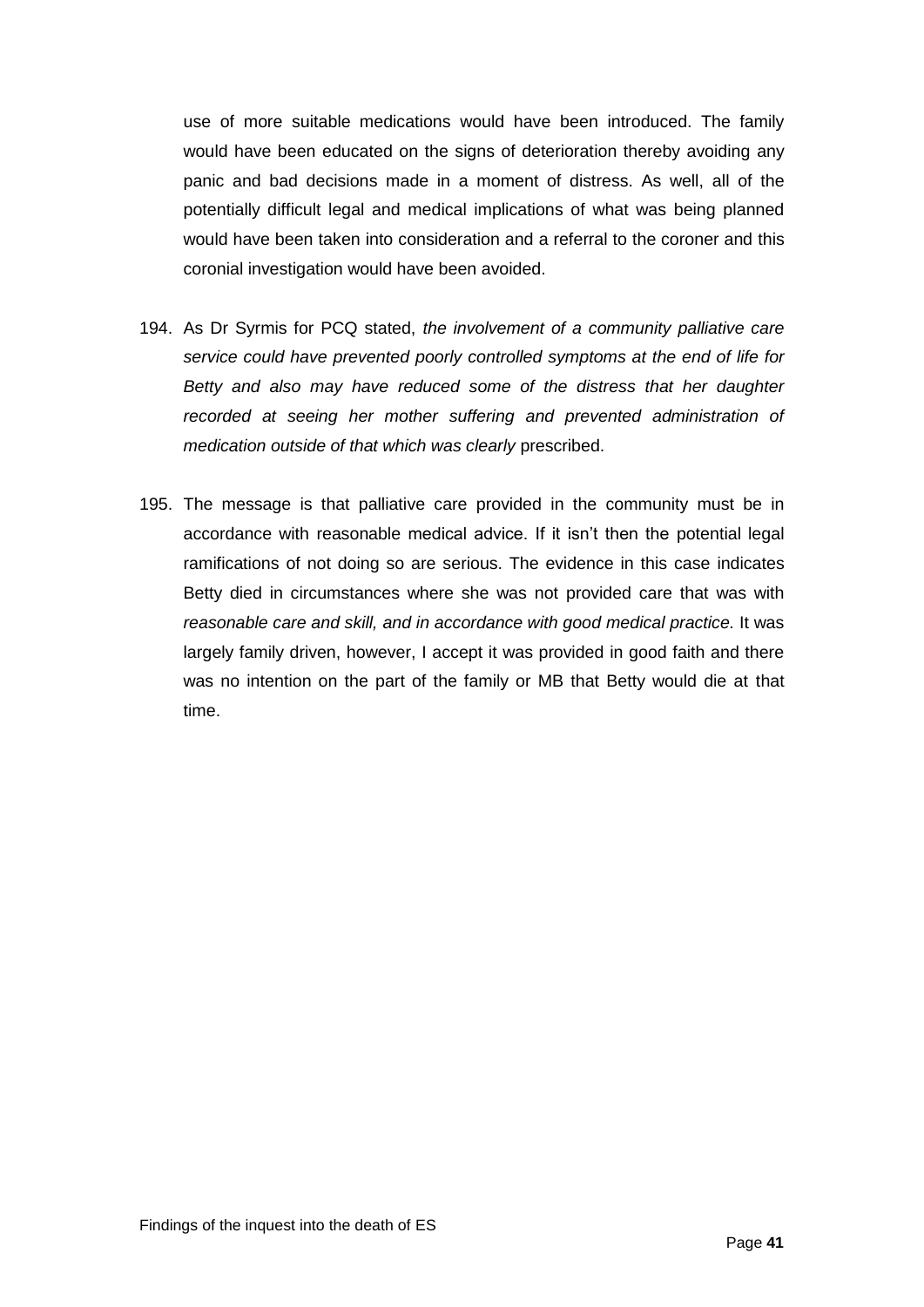## <span id="page-43-0"></span>**Findings required by s. 45**

#### <span id="page-43-1"></span>**Identity of the deceased** – ES

- <span id="page-43-2"></span>**How she died** – ES was an unwell woman with multiple comorbidities who had been discharged home into the care of her family. A decision had not been made that she should receive palliative care, but it is likely that this would have occurred in the next short while. Unfortunately, she deteriorated within days of discharge. Her family were provided with a GP prescription for oral morphine after requesting pain relief assistance over the telephone. As well, and unknown to the GP, the family had been provided with medication from a nursing home previously occupied by ES including oxycodone and more particularly fentanyl patches. The fentanyl patches were misapplied and excessive doses of oral morphine were provided to ES, which in combination with her co-morbidities resulted in her unexpected death. The excess medication was given in a careless and possibly ignorant fashion and without receiving appropriate medical advice.
- <span id="page-43-3"></span>**Place of death** – Brighton, Queensland 4017
- <span id="page-43-4"></span>**Date of death–** 16 July 2014
- 
- <span id="page-43-5"></span>**Cause of death** – 1(a) Multiple opioid drug toxicity and in particular morphine and fentanyl
	- 1(b) in combination with congestive cardiac failure, emphysema
	- 2. Coronary atherosclerosis, ischaemic cardiomyopathy, chronic kidney disease